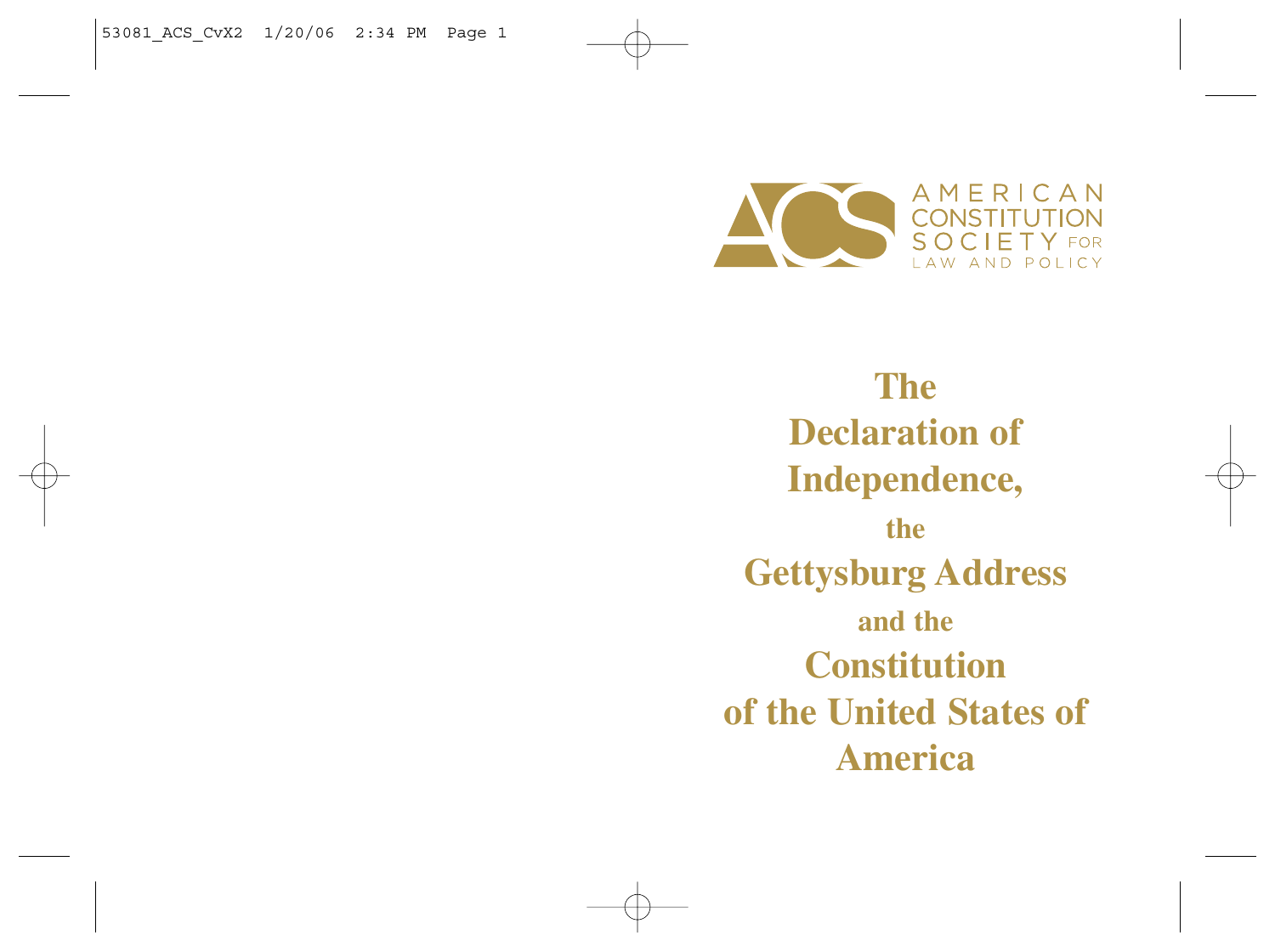

# **The Declaration of Independence, the Gettysburg Address and the Constitution of the United States of America**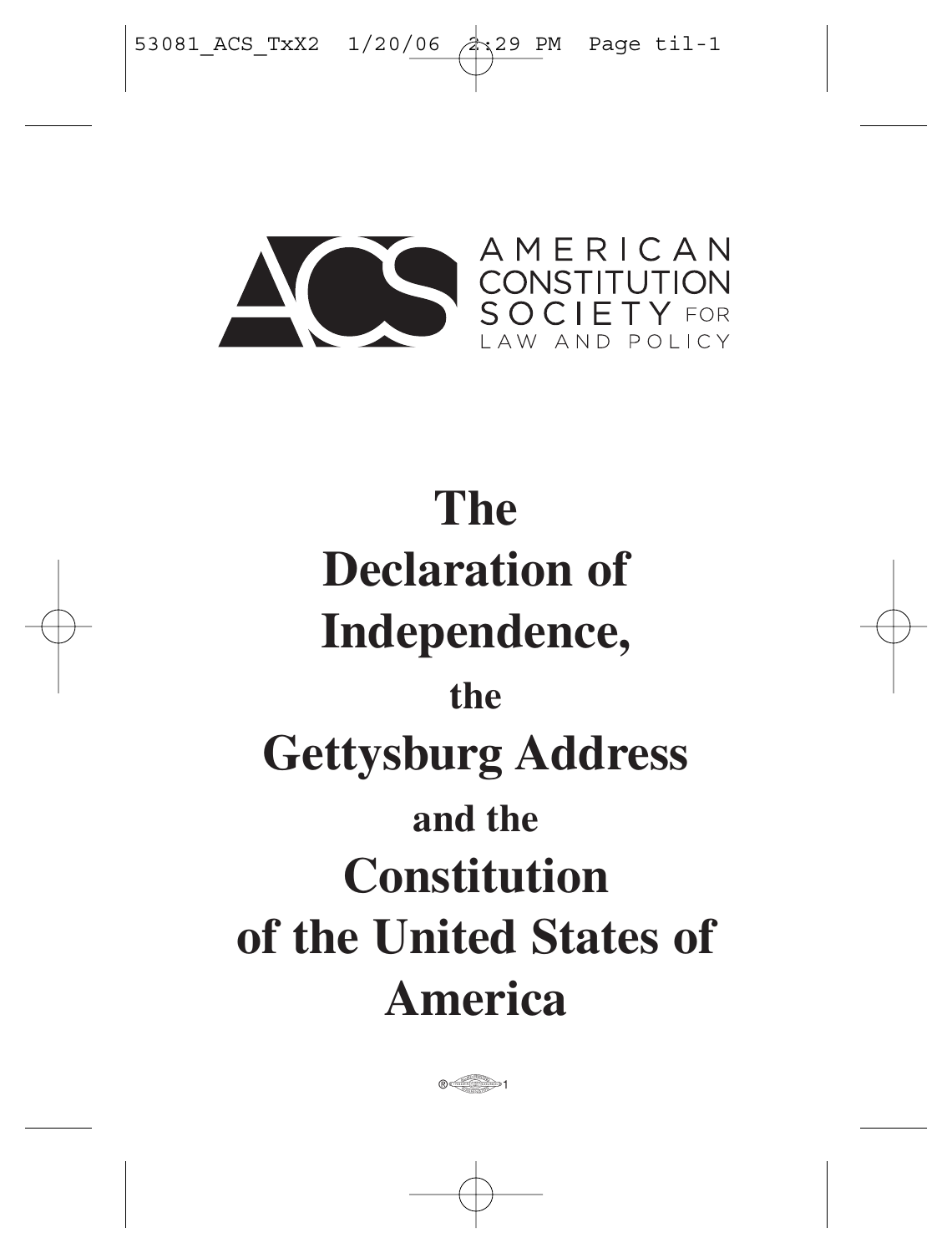# TABLE OF CONTENTS

| THE CONSTITUTION OF THE UNITED STATES OF AMERICA11  |
|-----------------------------------------------------|
| AMENDMENTS TO THE CONSTITUTION OF THE UNITED STATES |

.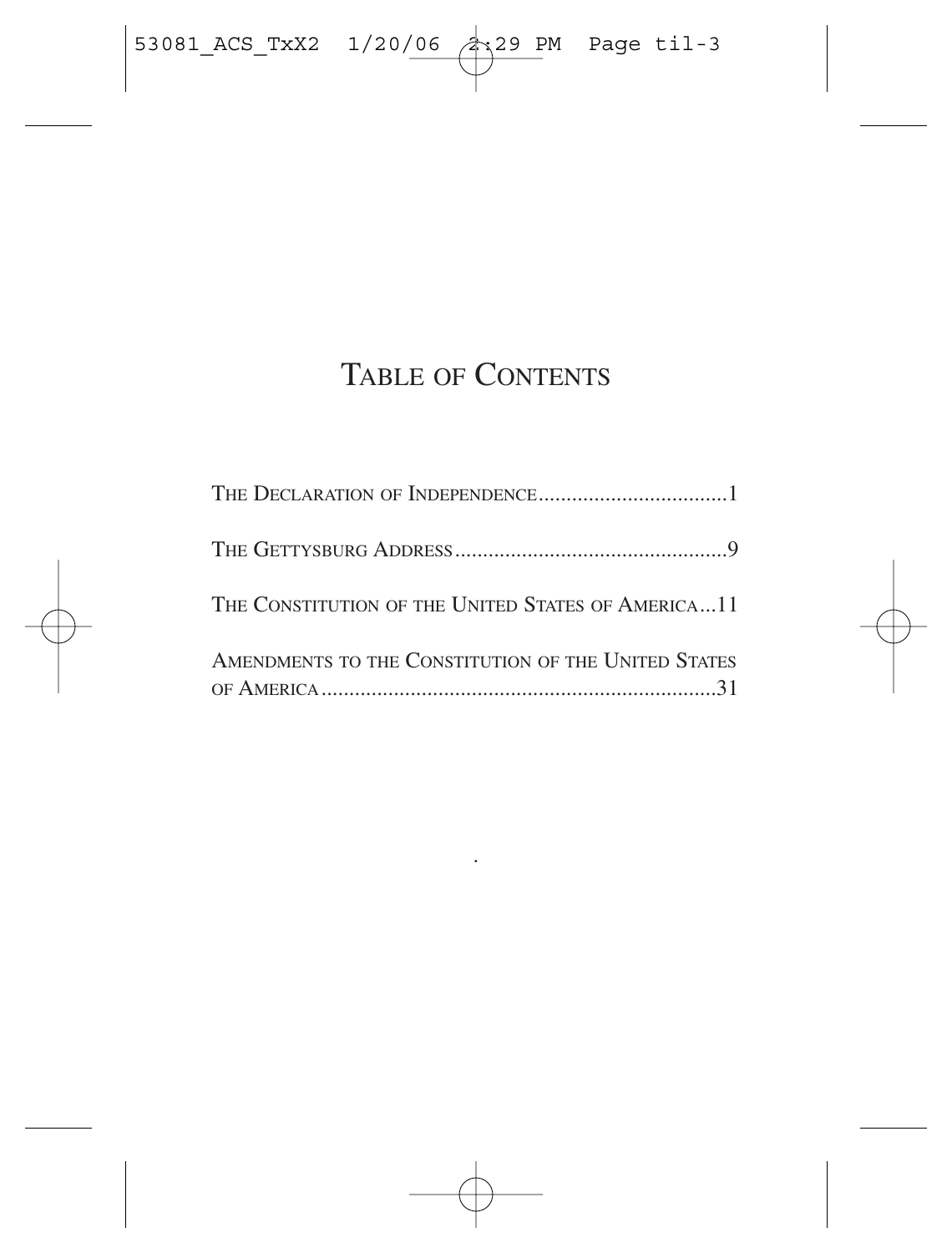# THE DECLARATION OF INDEPENDENCE

# **IN CONGRESS, July 4, 1776. The unanimous Declaration of the thirteen united States of America,**

When in the Course of human events, it becomes necessary for one people to dissolve the political bands which have connected them with another, and to assume among the powers of the earth, the separate and equal station to which the Laws of Nature and of Nature's God entitle them, a decent respect to the opinions of mankind requires that they should declare the causes which impel them to the separation.

We hold these truths to be self-evident, that all men are created equal, that they are endowed by their Creator with certain unalienable Rights, that among these are Life, Liberty and the pursuit of Happiness. —That to secure these rights, Governments are instituted among Men, deriving their just powers from the consent of the governed, —That whenever any Form of Government becomes destructive of these ends, it is the Right of the People to alter or to abolish it, and to institute new Government, laying its foundation on such principles and organizing its powers in such form, as to them shall seem most likely to effect their Safety and Happiness. Prudence, indeed, will dictate that Governments long established should not be changed for light and transient causes;

**— 1 —**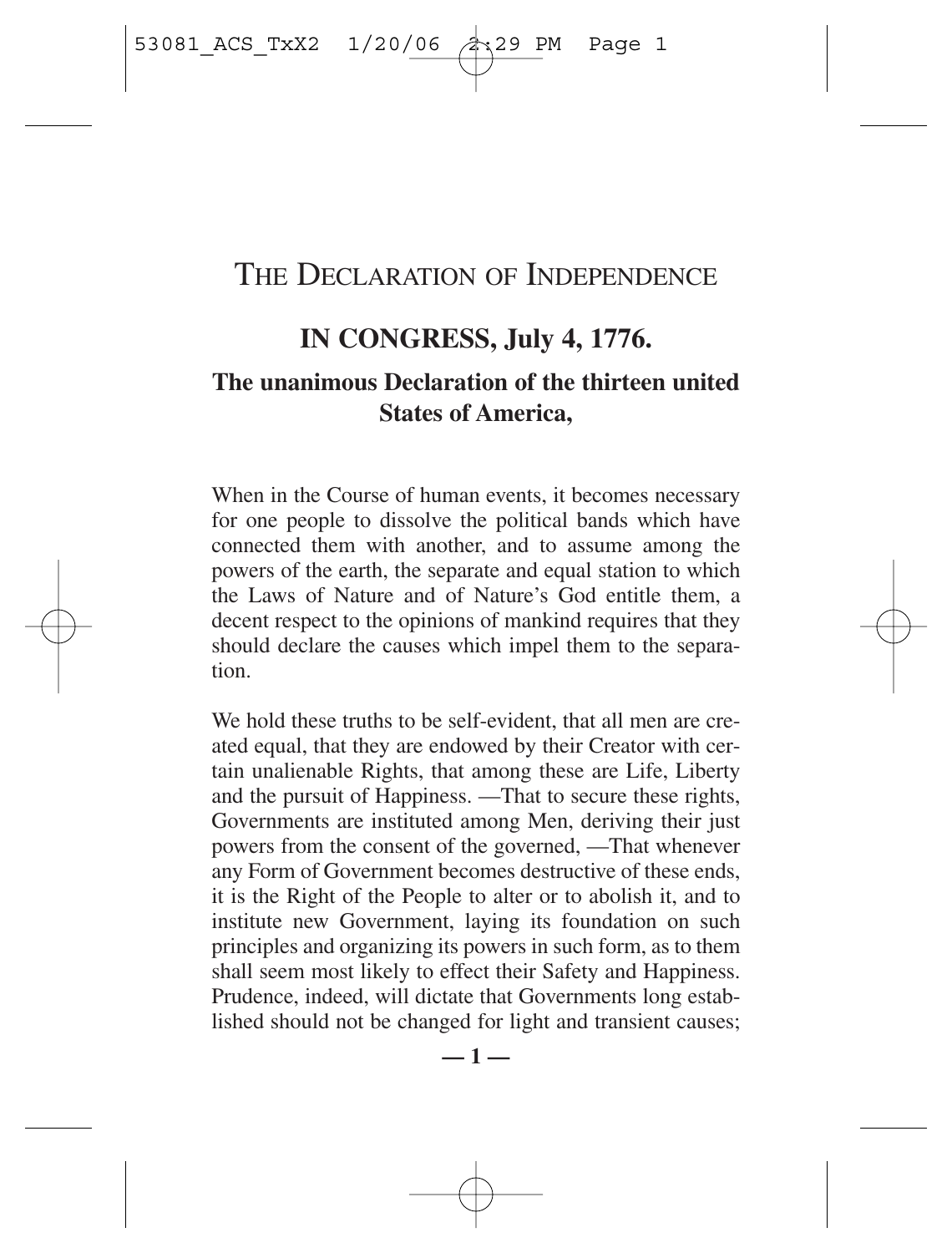and accordingly all experience hath shewn, that mankind are more disposed to suffer, while evils are sufferable, than to right themselves by abolishing the forms to which they are accustomed. But when a long train of abuses and usurpations, pursuing invariably the same Object evinces a design to reduce them under absolute Despotism, it is their right, it is their duty, to throw off such Government, and to provide new Guards for their future security.—Such has been the patient sufferance of these Colonies; and such is now the necessity which constrains them to alter their former Systems of Government. The history of the present King of Great Britain is a history of repeated injuries and usurpations, all having in direct object the establishment of an absolute Tyranny over these States. To prove this, let Facts be submitted to a candid world.

He has refused his Assent to Laws, the most wholesome and necessary for the public good.

He has forbidden his Governors to pass Laws of immediate and pressing importance, unless suspended in their operation till his Assent should be obtained; and when so suspended, he has utterly neglected to attend to them.

He has refused to pass other Laws for the accommodation of large districts of people, unless those people would relinquish the right of Representation in the Legislature, a right inestimable to them and formidable to tyrants only.

He has called together legislative bodies at places unusual, uncomfortable, and distant from the depository of their public Records, for the sole purpose of fatiguing them into compliance with his measures.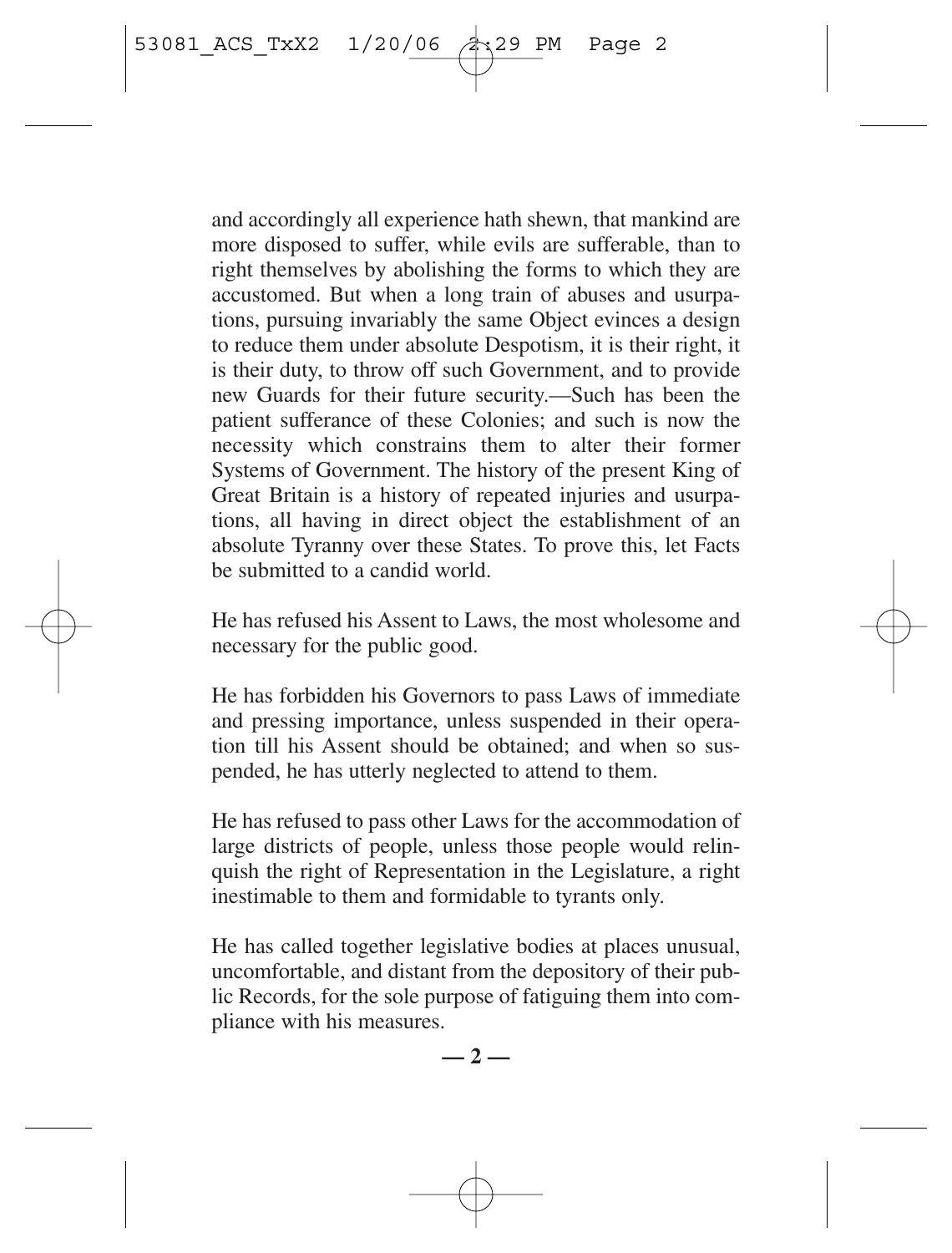He has dissolved Representative Houses repeatedly, for opposing with manly firmness his invasions on the rights of the people.

He has refused for a long time, after such dissolutions, to cause others to be elected; whereby the Legislative powers, incapable of Annihilation, have returned to the People at large for their exercise; the State remaining in the mean time exposed to all the dangers of invasion from without, and convulsions within.

He has endeavoured to prevent the population of these States; for that purpose obstructing the Laws for Naturalization of Foreigners; refusing to pass others to encourage their migrations hither, and raising the conditions of new Appropriations of Lands.

He has obstructed the Administration of Justice, by refusing his Assent to Laws for establishing Judiciary powers.

He has made Judges dependent on his Will alone, for the tenure of their offices, and the amount and payment of their salaries.

He has erected a multitude of New Offices, and sent hither swarms of Officers to harrass our people, and eat out their substance.

He has kept among us, in times of peace, Standing Armies without the Consent of our legislatures.

He has affected to render the Military independent of and superior to the Civil power.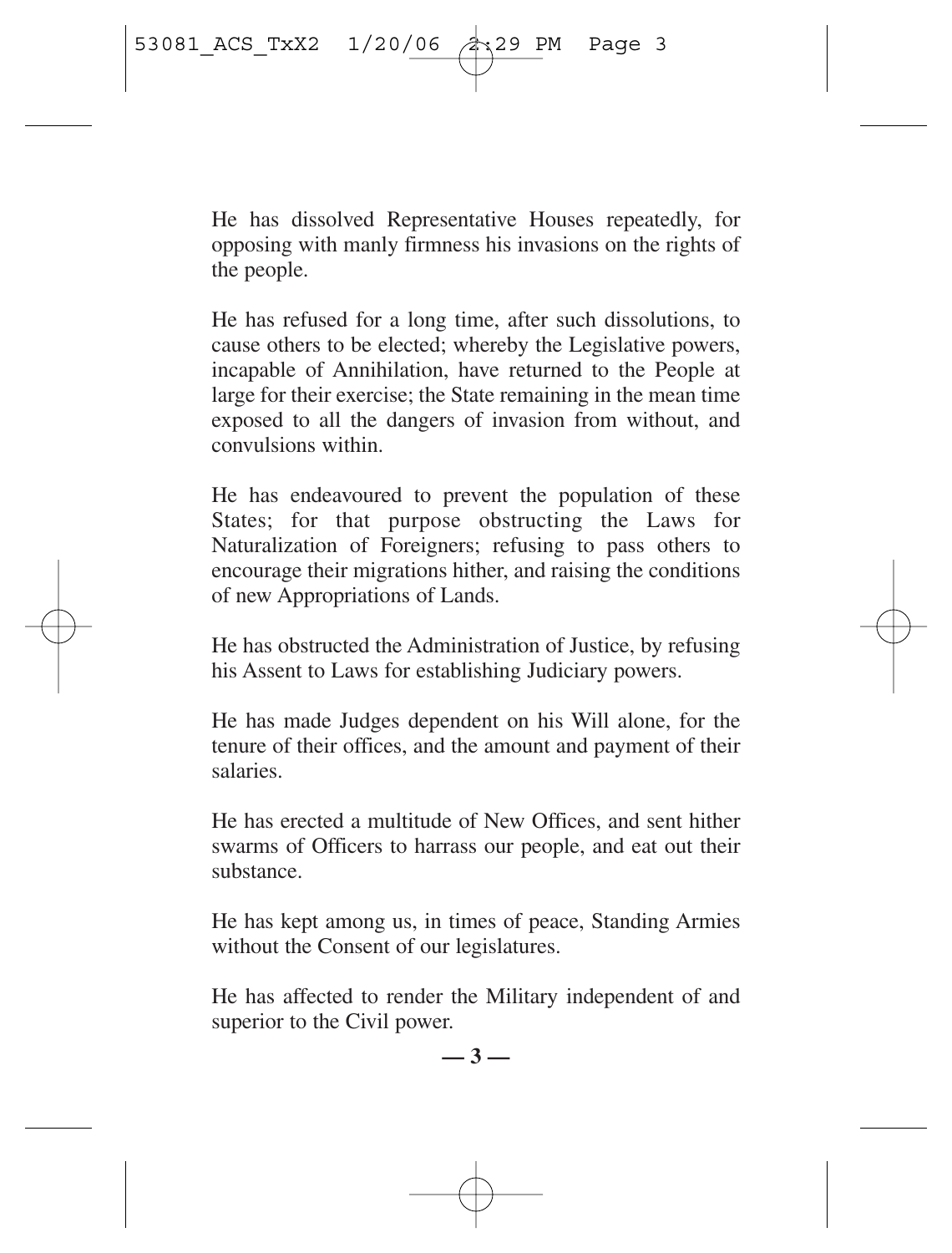He has combined with others to subject us to a jurisdiction foreign to our constitution, and unacknowledged by our laws; giving his Assent to their Acts of pretended Legislation:

For Quartering large bodies of armed troops among us:

For protecting them, by a mock Trial, from punishment for any Murders which they should commit on the Inhabitants of these States:

For cutting off our Trade with all parts of the world:

For imposing Taxes on us without our Consent:

For depriving us in many cases, of the benefits of Trial by Jury:

For transporting us beyond Seas to be tried for pretended offences:

For abolishing the free System of English Laws in a neighbouring Province, establishing therein an Arbitrary government, and enlarging its Boundaries so as to render it at once an example and fit instrument for introducing the same absolute rule into these Colonies:

For taking away our Charters, abolishing our most valuable Laws, and altering fundamentally the Forms of our Governments:

For suspending our own Legislatures, and declaring themselves invested with power to legislate for us in all cases whatsoever.

**— 4 —**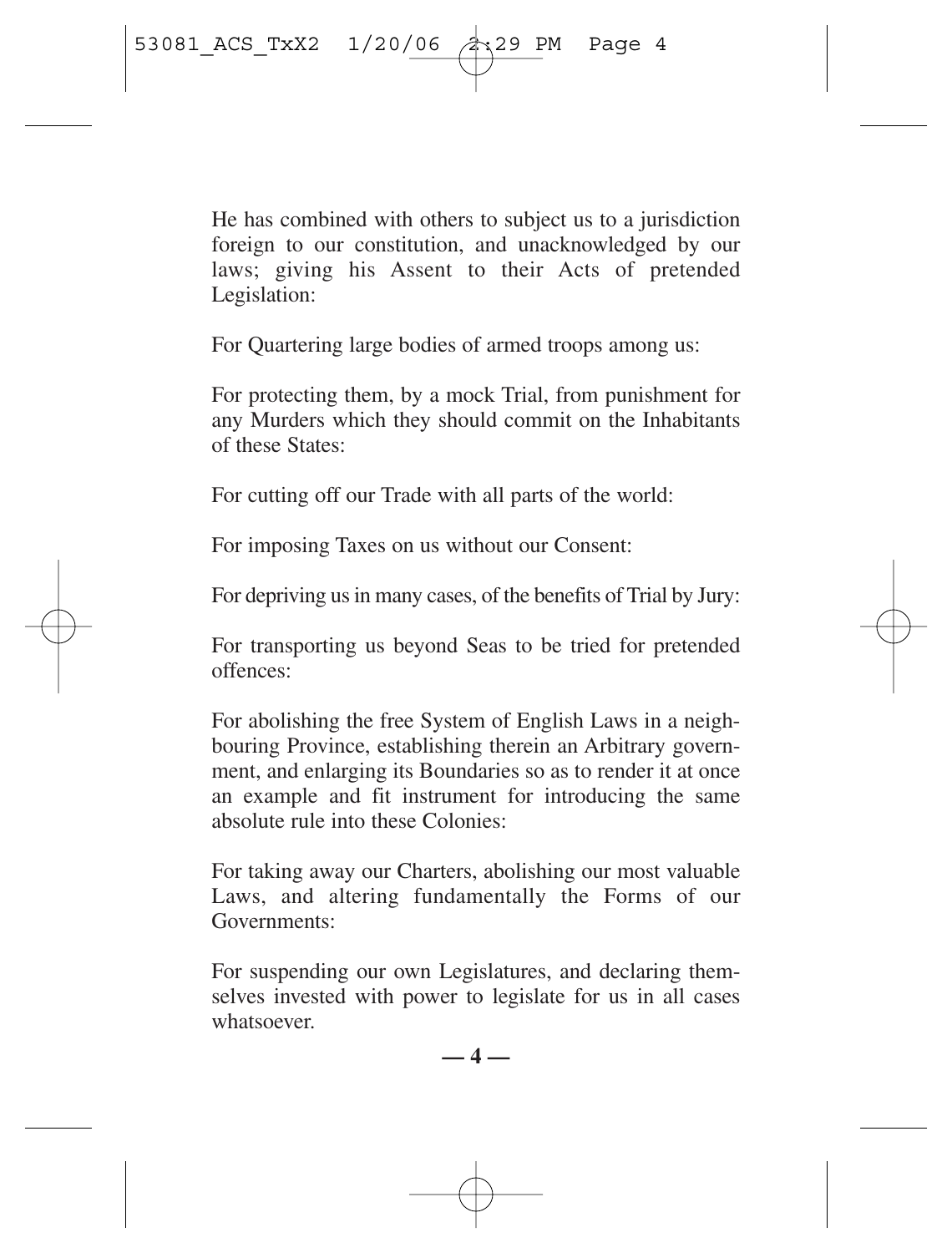He has abdicated Government here, by declaring us out of his Protection and waging War against us.

He has plundered our seas, ravaged our Coasts, burnt our towns, and destroyed the lives of our people.

He is at this time transporting large Armies of foreign Mercenaries to compleat the works of death, desolation and tyranny, already begun with circumstances of Cruelty & perfidy scarcely paralleled in the most barbarous ages, and totally unworthy the Head of a civilized nation.

He has constrained our fellow Citizens taken Captive on the high Seas to bear Arms against their Country, to become the executioners of their friends and Brethren, or to fall themselves by their Hands.

He has excited domestic insurrections amongst us, and has endeavoured to bring on the inhabitants of our frontiers, the merciless Indian Savages, whose known rule of warfare, is an undistinguished destruction of all ages, sexes and conditions.

In every stage of these Oppressions We have Petitioned for Redress in the most humble terms: Our repeated Petitions have been answered only by repeated injury. A Prince whose character is thus marked by every act which may define a Tyrant, is unfit to be the ruler of a free people.

Nor have We been wanting in attentions to our Brittish brethren. We have warned them from time to time of attempts by their legislature to extend an unwarrantable jurisdiction over us. We have reminded them of the circum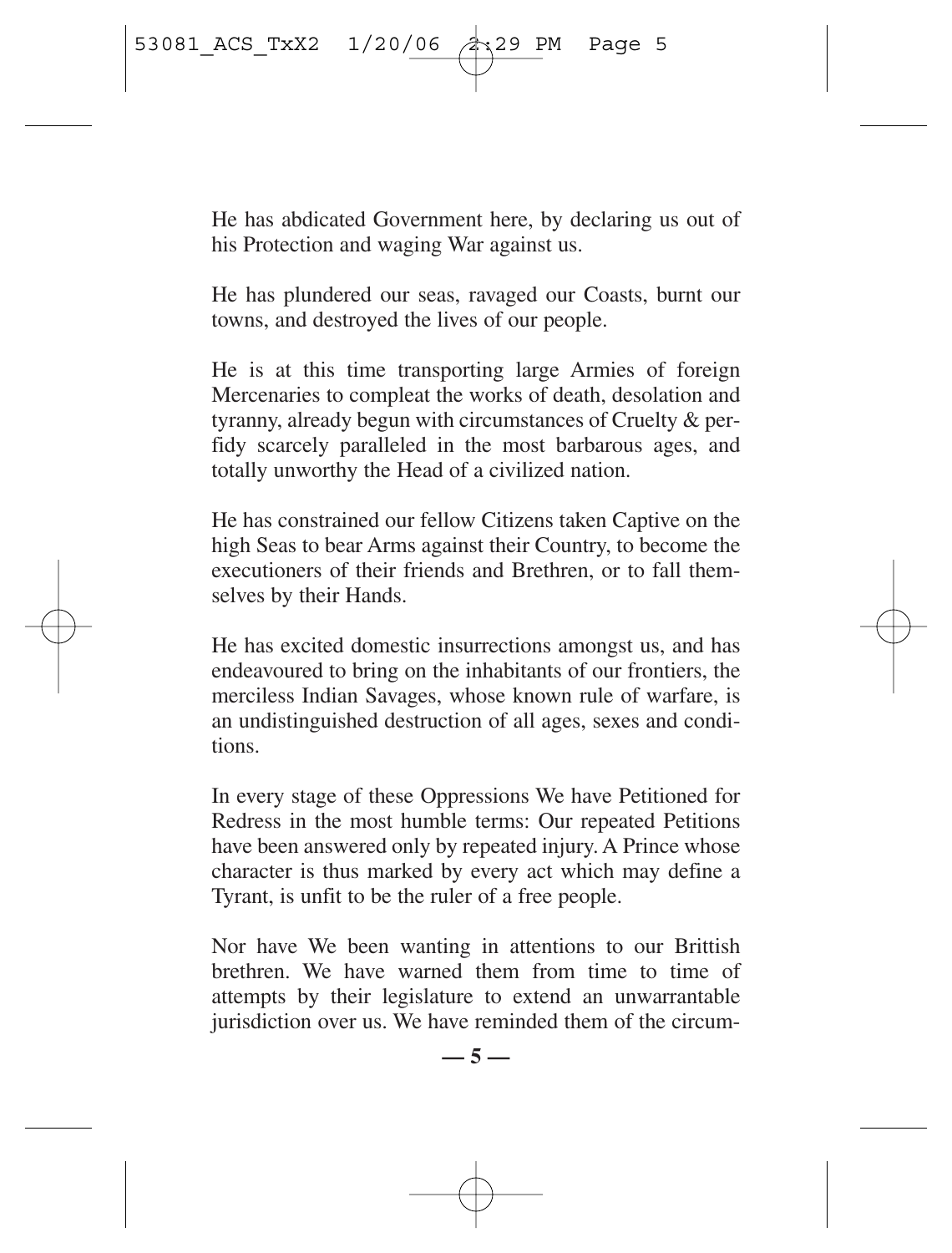stances of our emigration and settlement here. We have appealed to their native justice and magnanimity, and we have conjured them by the ties of our common kindred to disavow these usurpations, which, would inevitably interrupt our connections and correspondence. They too have been deaf to the voice of justice and of consanguinity. We must, therefore, acquiesce in the necessity, which denounces our Separation, and hold them, as we hold the rest of mankind, Enemies in War, in Peace Friends.

We, therefore, the Representatives of the united States of America, in General Congress, Assembled, appealing to the Supreme Judge of the world for the rectitude of our intentions, do, in the Name, and by Authority of the good People of these Colonies, solemnly publish and declare, That these United Colonies are, and of Right ought to be Free and Independent States; that they are Absolved from all Allegiance to the British Crown, and that all political connection between them and the State of Great Britain, is and ought to be totally dissolved; and that as Free and Independent States, they have full Power to levy War, conclude Peace, contract Alliances, establish Commerce, and to do all other Acts and Things which Independent States may of right do. And for the support of this Declaration, with a firm reliance on the protection of divine Providence, we mutually pledge to each other our Lives, our Fortunes and our sacred Honor.

**Georgia:** Button Gwinnett, Lyman Hall, George Walton **North Carolina:** William Hooper, Joseph Hewes, John Penn **South Carolina:** Edward Rutledge, Thomas Heyward, Jr., Thomas Lynch, Jr., Arthur Middleton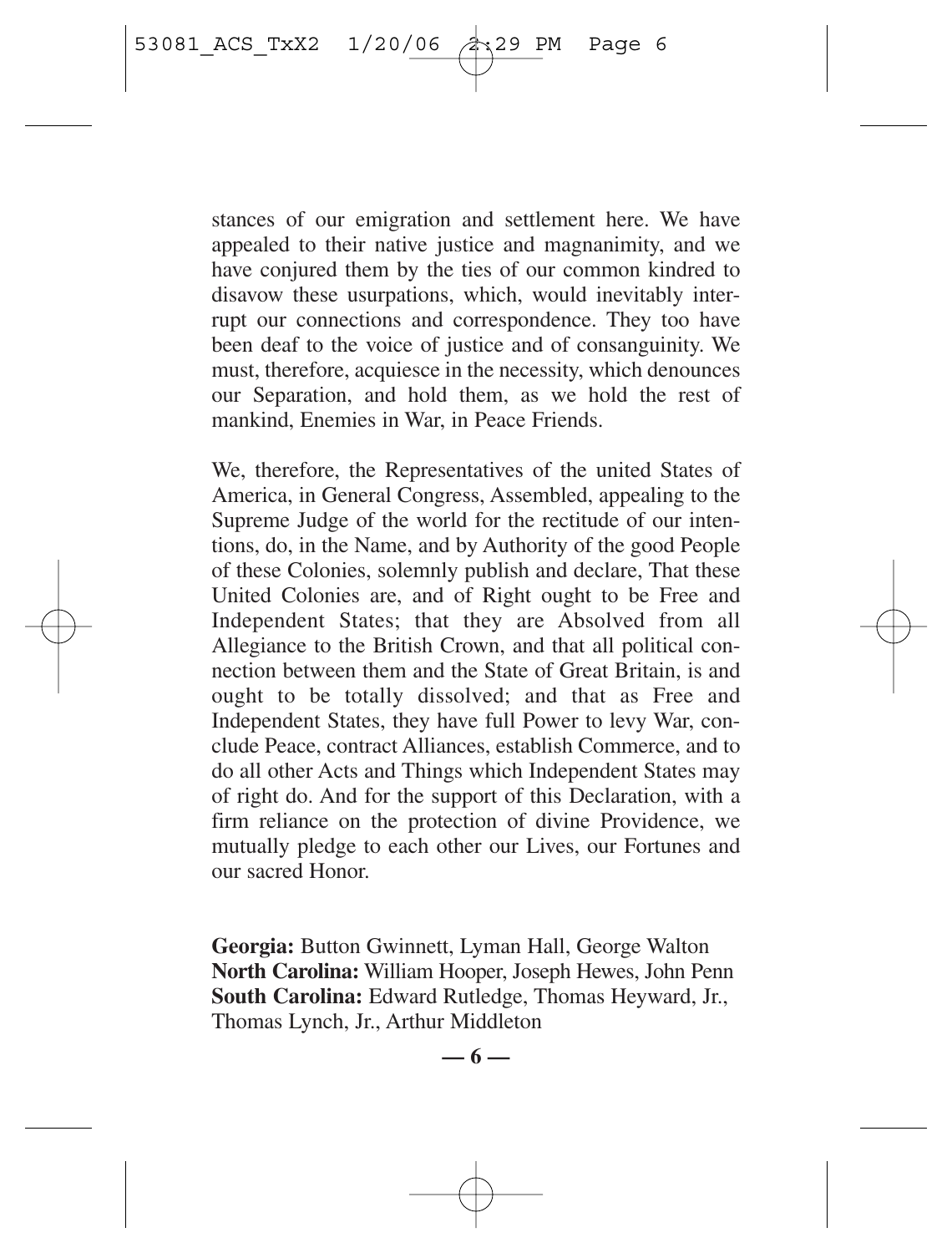**Massachusetts:** John Hancock **Maryland:** Samuel Chase, William Paca, Thomas Stone, Charles Carroll of Carrollton **Virginia:** George Wythe, Richard Henry Lee, Thomas Jefferson, Benjamin Harrison, Thomas Nelson, Jr., Francis Lightfoot Lee, Carter Braxton **Pennsylvania:** Robert Morris, Benjamin Rush, Benjamin Franklin, John Morton, George Clymer, James Smith, George Taylor, James Wilson, George Ross **Delaware:** Caesar Rodney, George Read, Thomas McKean **New York:** William Floyd, Philip Livingston, Francis Lewis, Lewis Morris **New Jersey:** Richard Stockton, John Witherspoon, Francis Hopkinson, John Hart, Abraham Clark **New Hampshire:** Josiah Bartlett, William Whipple **Massachusetts:** Samuel Adams, John Adams, Robert Treat Paine, Elbridge Gerry **Rhode Island:** Stephen Hopkins, William Ellery **Connecticut:** Roger Sherman, Samuel Huntington, William Williams, Oliver Wolcott **New Hampshire:** Matthew Thornton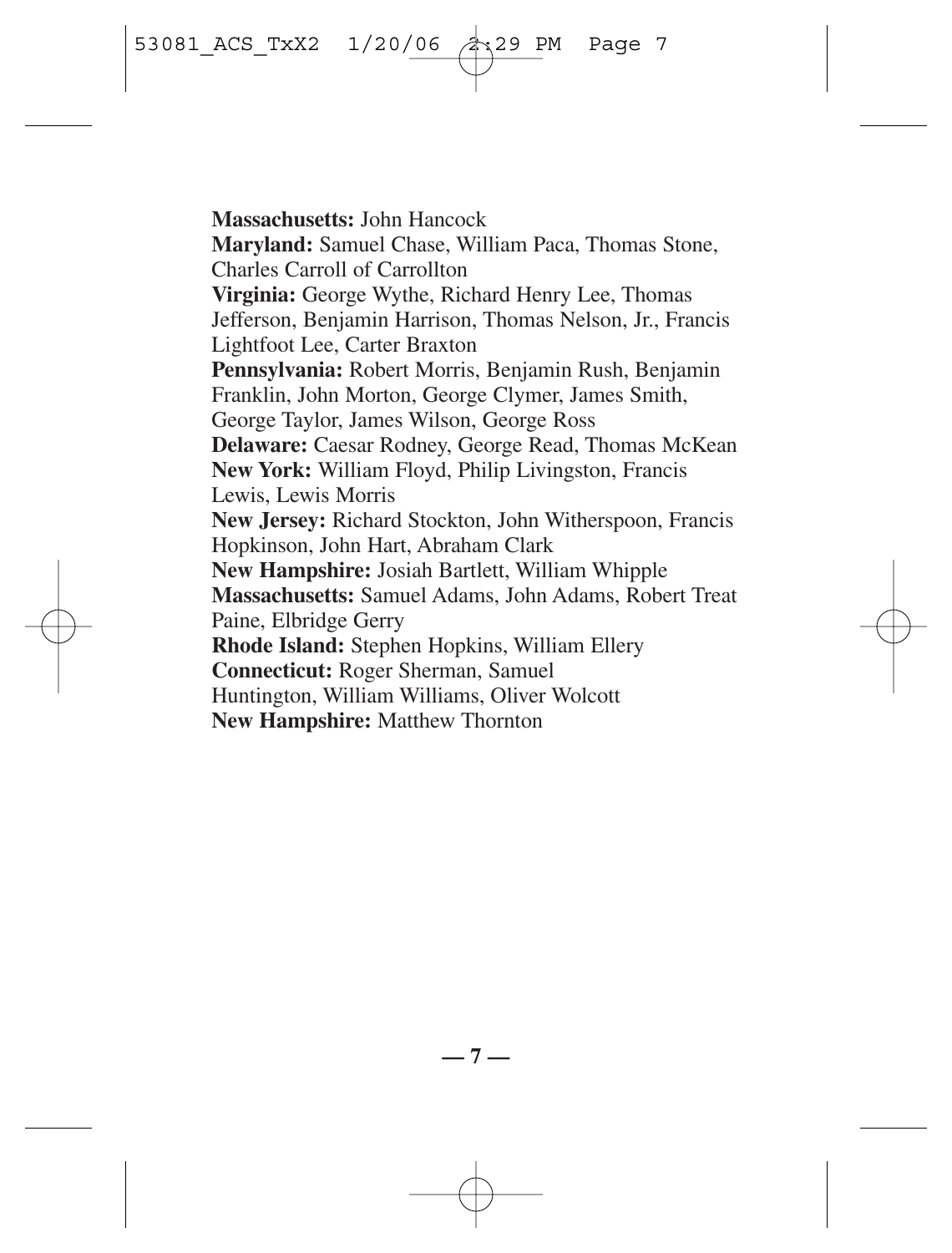**— 8 —**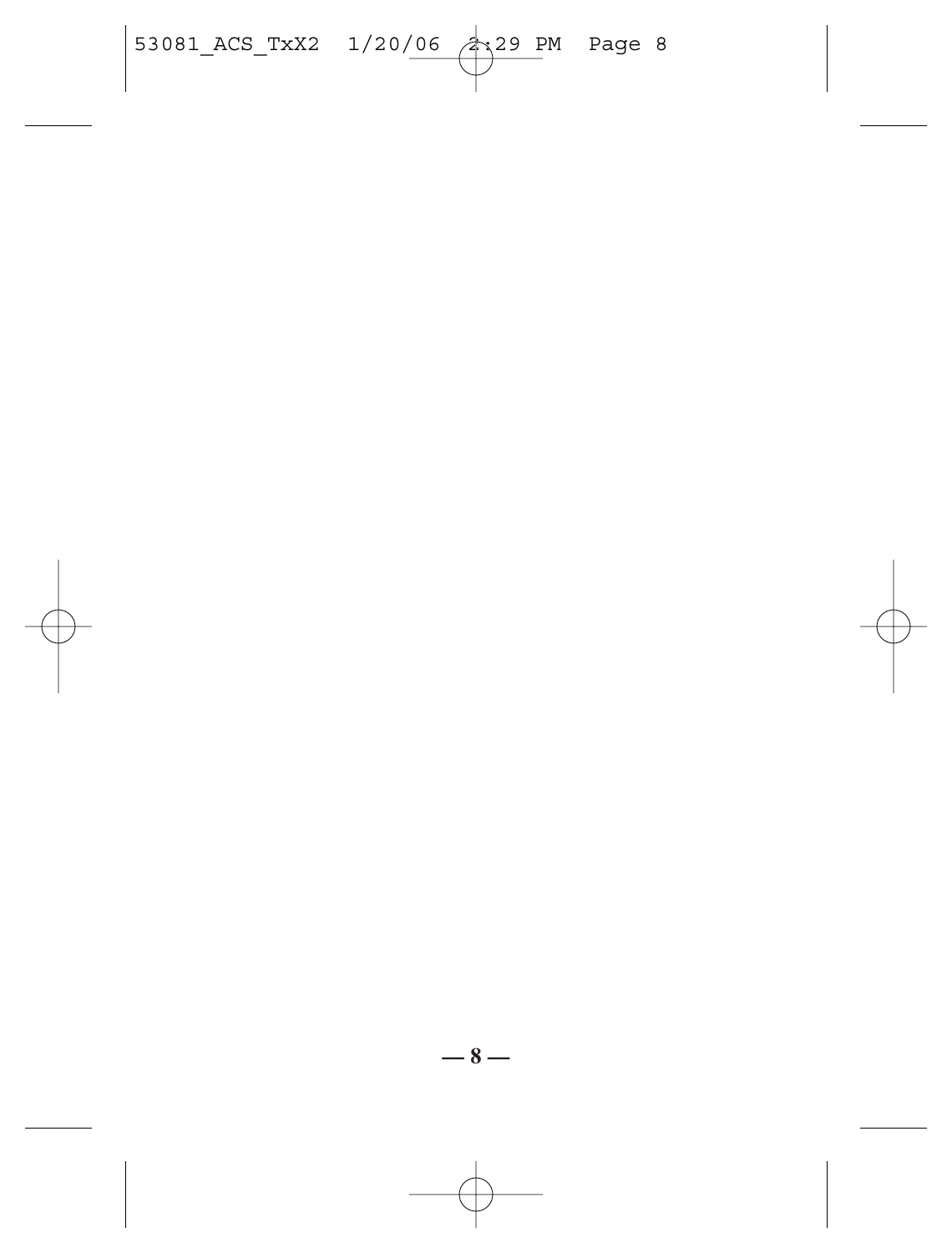# THE GETTYSBURG ADDRESS

#### HAY DRAFT

Four score and seven years ago our fathers brought forth, upon this continent, a new nation, conceived in Liberty, and dedicated to the proposition that all men are created equal.

Now we are engaged in a great civil war, testing whether that nation, or any nation, so conceived, and so dedicated, can long endure. We are met here on a great battlefield of that war. We have come to dedicate a portion of it as a final resting place for those who here gave their lives that that nation might live. It is altogether fitting and proper that we should do this.

But in a larger sense we can not dedicate -- we can not consecrate -- we can not hallow this ground. The brave men, living and dead, who struggled, here, have consecrated it far above our poor power to add or detract. The world will little note, nor long remember, what we say here, but can never forget what they did here. It is for us, the living, rather to be dedicated here to the unfinished work which they have, thus far, so nobly carried on. It is rather for us to be here dedicated to the great task remaining before us -- that from these honored dead we take increased devotion to that cause for which they here gave the last full measure of devotion - that we here highly resolve that these dead shall not have died in vain; that this nation shall have a new birth of freedom; and that this government of the people, by the people, for the people, shall not perish from the earth.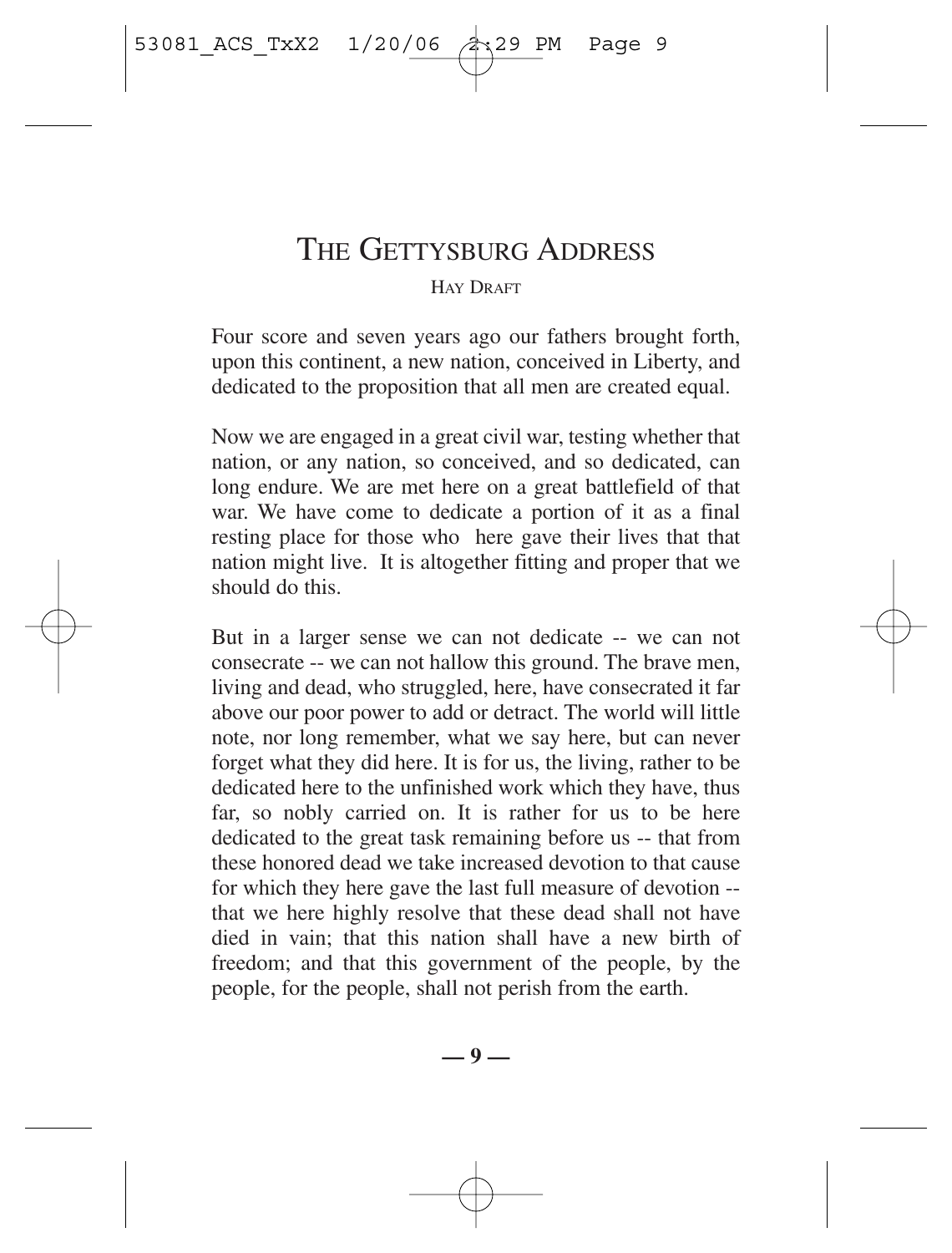$-10-$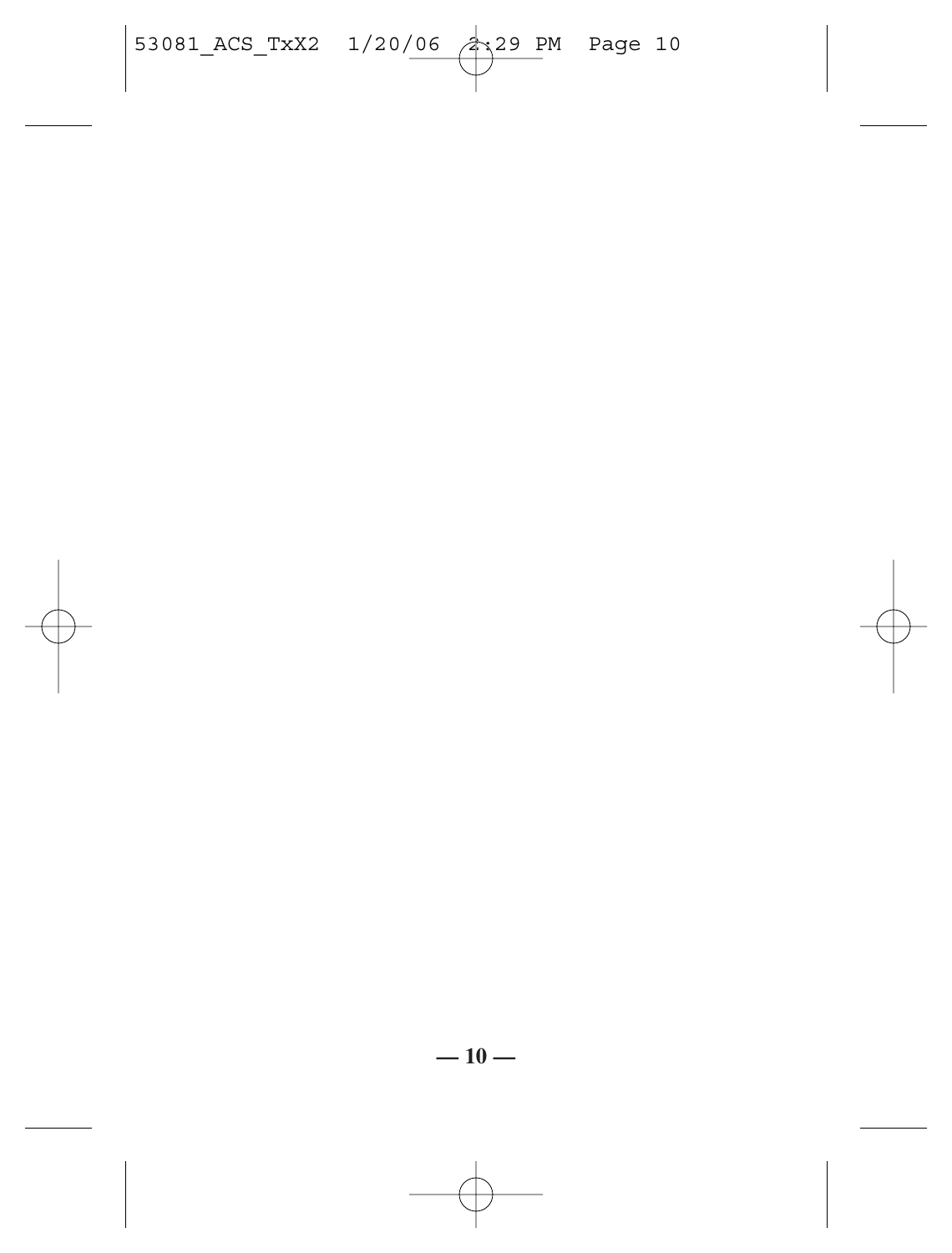# THE CONSTITUTION OF THE UNITED STATES OF AMERICA

We the People of the United States, in Order to form a more perfect Union, establish Justice, insure domestic Tranquility, provide for the common defence, promote the general Welfare, and secure the Blessings of Liberty to ourselves and our Posterity, do ordain and establish this Constitution for the United States of America.

#### **Article. I.**

**Section. 1.** All legislative Powers herein granted shall be vested in a Congress of the United States, which shall consist of a Senate and House of Representatives.

**Section. 2.** The House of Representatives shall be composed of Members chosen every second Year by the People of the several States, and the Electors in each State shall have the Qualifications requisite for Electors of the most numerous Branch of the State Legislature.

No Person shall be a Representative who shall not have attained to the Age of twenty five Years, and been seven Years a Citizen of the United States, and who shall not, when elected, be an Inhabitant of that State in which he shall be chosen.

Representatives and direct Taxes shall be apportioned among the several States which may be included within this Union,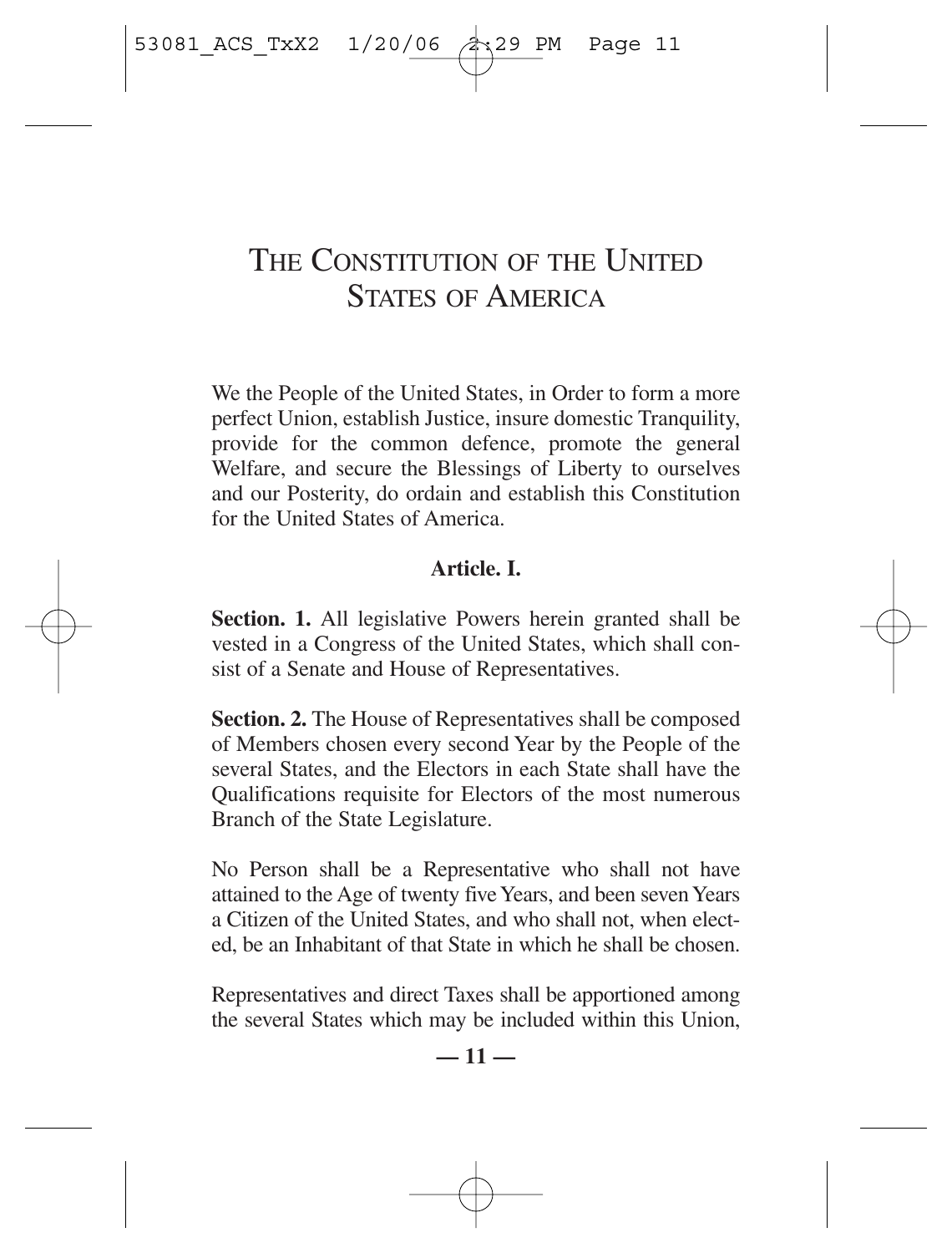according to their respective Numbers, which shall be determined by adding to the whole Number of free Persons, including those bound to Service for a Term of Years, and excluding Indians not taxed, three fifths of all other Persons.<sup>1</sup> The actual Enumeration shall be made within three Years after the first Meeting of the Congress of the United States, and within every subsequent Term of ten Years, in such Manner as they shall by Law direct. The Number of Representatives shall not exceed one for every thirty Thousand, but each State shall have at Least one Representative; and until such enumeration shall be made, the State of New Hampshire shall be entitled to chuse three, Massachusetts eight, Rhode-Island and Providence Plantations one, Connecticut five, New-York six, New Jersey four, Pennsylvania eight, Delaware one, Maryland six, Virginia ten, North Carolina five, South Carolina five, and Georgia three.

When vacancies happen in the Representation from any State, the Executive Authority thereof shall issue Writs of Election to fill such Vacancies.

The House of Representatives shall chuse their Speaker and other Officers; and shall have the sole Power of Impeachment.

**Section. 3.** The Senate of the United States shall be composed of two Senators from each State, chosen by the Legislature thereof, $2$  for six Years; and each Senator shall have one Vote.

<sup>&</sup>lt;sup>1</sup> The part of this Clause relating to the mode of apportionment of representatives among the several States has been affected by Section 2 of amendment XIV, and as to taxes on incomes without apportionment by amendment XVI.

<sup>&</sup>lt;sup>2</sup> This Clause has been affected by Clause 1 of amendment XVII.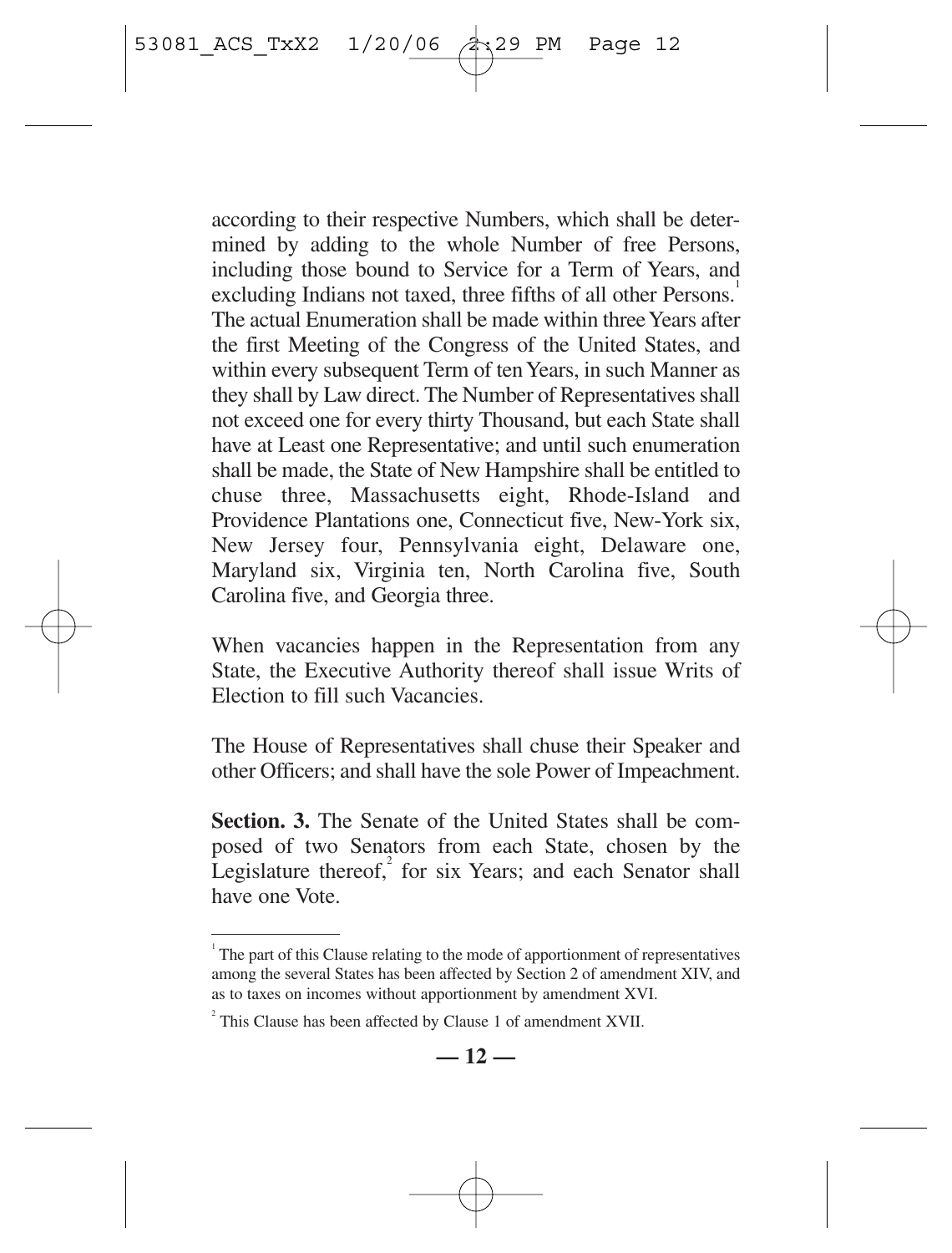Immediately after they shall be assembled in Consequence of the first Election, they shall be divided as equally as may be into three Classes. The Seats of the Senators of the first Class shall be vacated at the Expiration of the second Year, of the second Class at the Expiration of the fourth Year, and of the third Class at the Expiration of the sixth Year, so that one third may be chosen every second Year; and if Vacancies happen by Resignation, or otherwise, during the Recess of the Legislature of any State, the Executive thereof may make temporary Appointments until the next Meeting of the Legislature, which shall then fill such Vacancies.<sup>3</sup>

No Person shall be a Senator who shall not have attained to the Age of thirty Years, and been nine Years a Citizen of the United States, and who shall not, when elected, be an Inhabitant of that State for which he shall be chosen.

The Vice President of the United States shall be President of the Senate, but shall have no Vote, unless they be equally divided.

The Senate shall chuse their other Officers, and also a President pro tempore, in the Absence of the Vice President, or when he shall exercise the Office of President of the United States.

The Senate shall have the sole Power to try all Impeachments. When sitting for that Purpose, they shall be on Oath or Affirmation. When the President of the United States is tried, the Chief Justice shall preside: And no Person shall be convicted without the Concurrence of two thirds of the Members present.

<sup>&</sup>lt;sup>3</sup> This Clause has been affected by Clause 2 of amendment XVIII.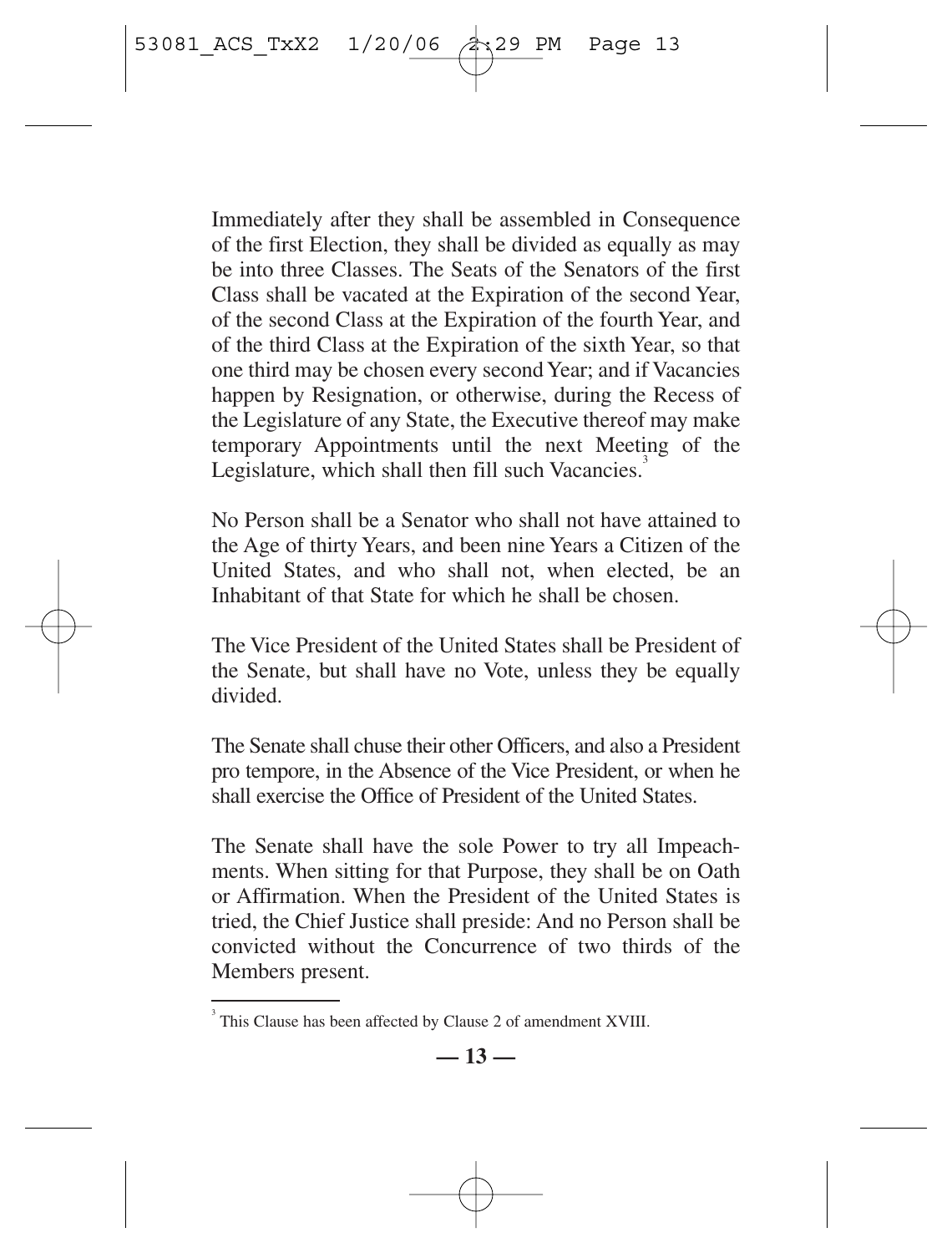Judgment in Cases of Impeachment shall not extend further than to removal from Office, and disqualification to hold and enjoy any Office of honor, Trust or Profit under the United States: but the Party convicted shall nevertheless be liable and subject to Indictment, Trial, Judgment and Punishment, according to Law.

**Section. 4.** The Times, Places and Manner of holding Elections for Senators and Representatives, shall be prescribed in each State by the Legislature thereof; but the Congress may at any time by Law make or alter such Regulations, except as to the Places of chusing Senators.

The Congress shall assemble at least once in every Year, and such Meeting shall be on the first Monday in December.<sup>4</sup> unless they shall by Law appoint a different Day.

**Section. 5.** Each House shall be the Judge of the Elections, Returns and Qualifications of its own Members, and a Majority of each shall constitute a Quorum to do Business; but a smaller Number may adjourn from day to day, and may be authorized to compel the Attendance of absent Members, in such Manner, and under such Penalties as each House may provide.

Each House may determine the Rules of its Proceedings, punish its Members for disorderly Behaviour, and, with the Concurrence of two thirds, expel a Member.

Each House shall keep a Journal of its Proceedings, and from time to time publish the same, excepting such Parts as

<sup>4</sup> This Clause has been affected by amendment XX.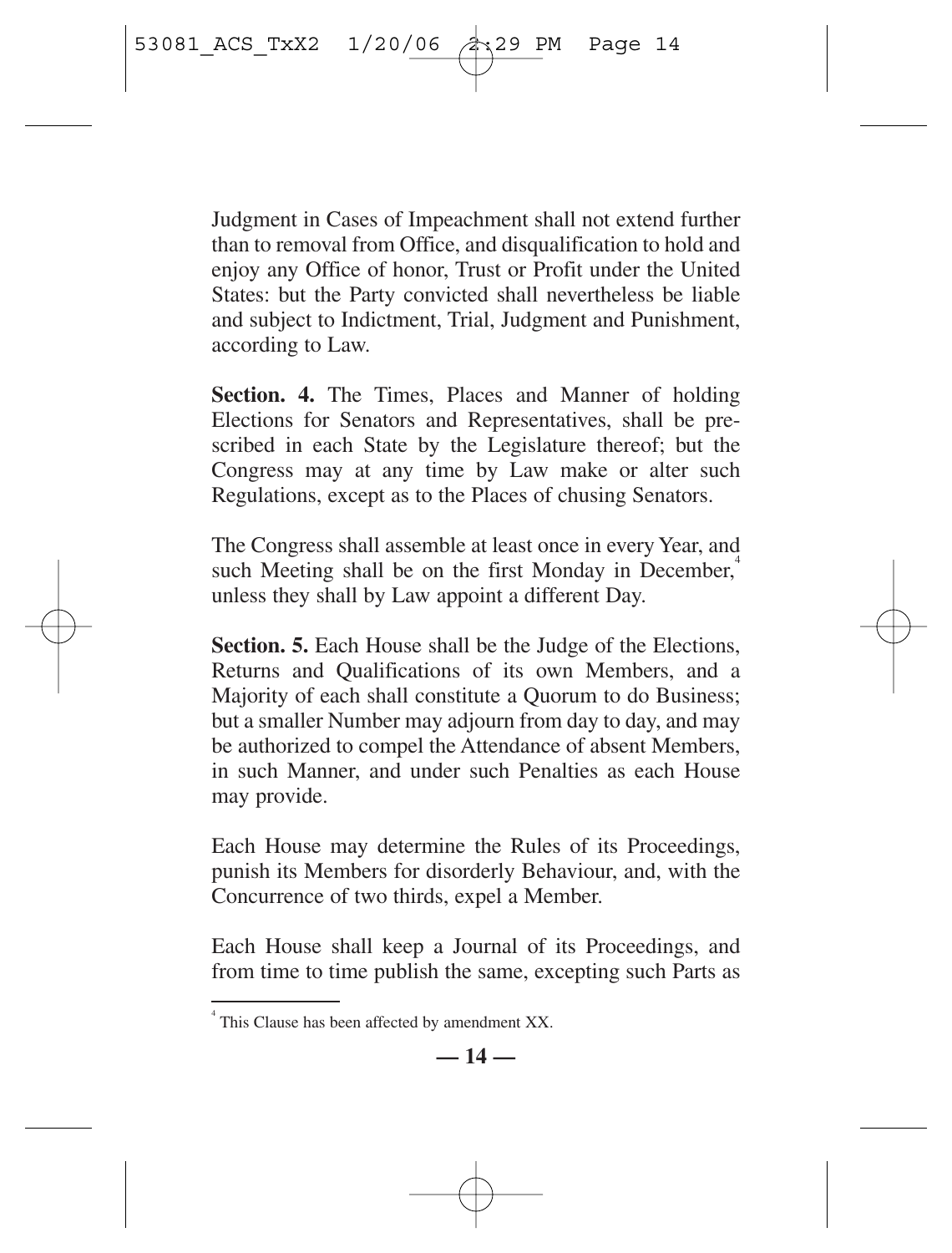may in their Judgment require Secrecy; and the Yeas and Nays of the Members of either House on any question shall, at the Desire of one fifth of those Present, be entered on the Journal.

Neither House, during the Session of Congress, shall, without the Consent of the other, adjourn for more than three days, nor to any other Place than that in which the two Houses shall be sitting.

Section. 6. The Senators and Representatives shall receive a Compensation for their Services, to be ascertained by Law, and paid out of the Treasury of the United States.<sup>5</sup> They shall in all Cases, except Treason, Felony and Breach of the Peace, be privileged from Arrest during their Attendance at the Session of their respective Houses, and in going to and returning from the same; and for any Speech or Debate in either House, they shall not be questioned in any other Place.

No Senator or Representative shall, during the Time for which he was elected, be appointed to any civil Office under the Authority of the United States, which shall have been created, or the Emoluments whereof shall have been encreased during such time; and no Person holding any Office under the United States, shall be a Member of either House during his Continuance in Office.

**Section. 7.** All Bills for raising Revenue shall originate in the House of Representatives; but the Senate may propose or concur with Amendments as on other Bills.

<sup>5</sup> This Clause has been affected by amendment XXVII.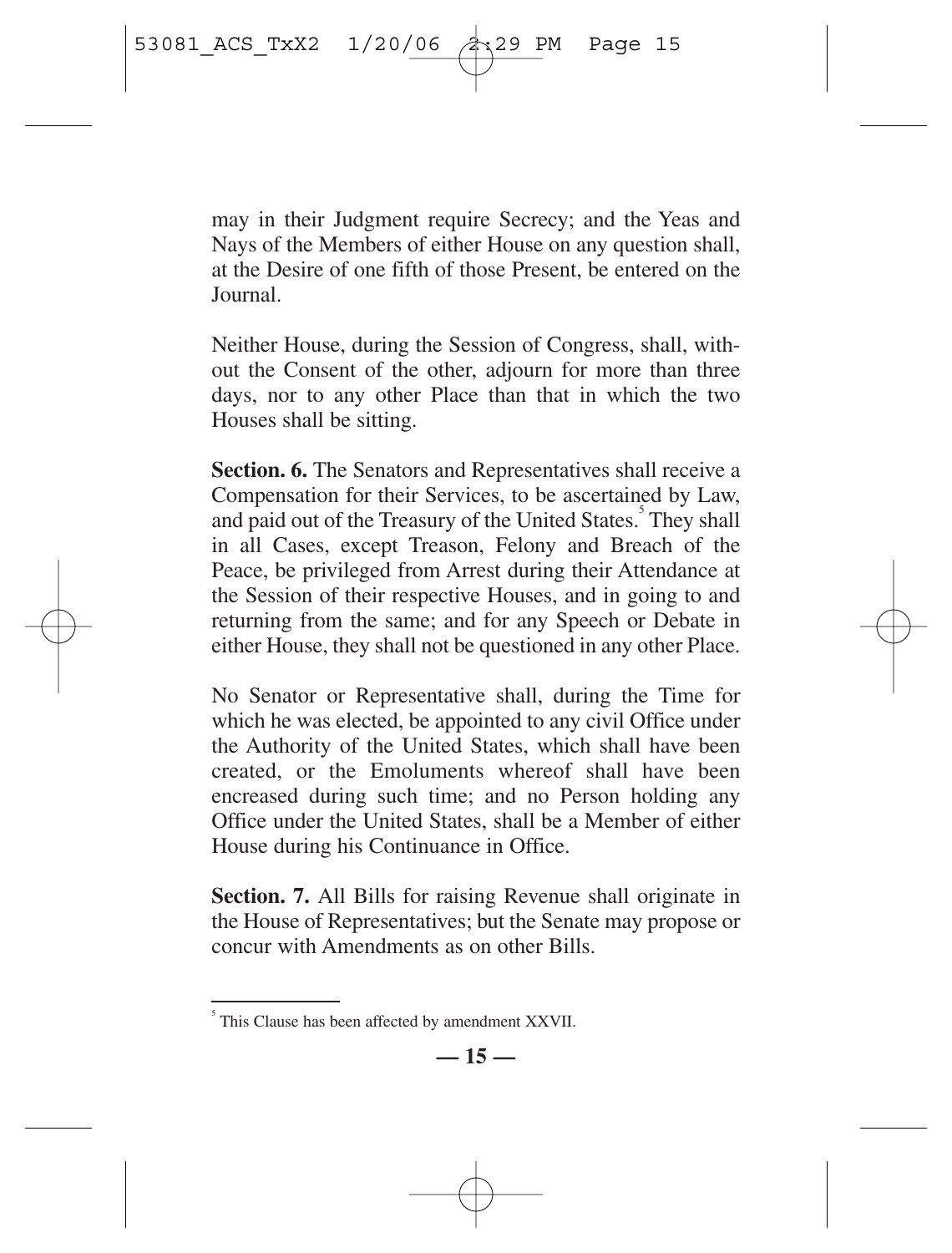Every Bill which shall have passed the House of Representatives and the Senate, shall, before it become a Law, be presented to the President of the United States; If he approve he shall sign it, but if not he shall return it, with his Objections to that House in which it shall have originated, who shall enter the Objections at large on their Journal, and proceed to reconsider it. If after such Reconsideration two thirds of that House shall agree to pass the Bill, it shall be sent, together with the Objections, to the other House, by which it shall likewise be reconsidered, and if approved by two thirds of that House, it shall become a Law. But in all such Cases the Votes of both Houses shall be determined by yeas and Nays, and the Names of the Persons voting for and against the Bill shall be entered on the Journal of each House respectively. If any Bill shall not be returned by the President within ten Days (Sundays excepted) after it shall have been presented to him, the Same shall be a Law, in like Manner as if he had signed it, unless the Congress by their Adjournment prevent its Return, in which Case it shall not be a Law.

Every Order, Resolution, or Vote to which the Concurrence of the Senate and House of Representatives may be necessary (except on a question of Adjournment) shall be presented to the President of the United States; and before the Same shall take Effect, shall be approved by him, or being disapproved by him, shall be repassed by two thirds of the Senate and House of Representatives, according to the Rules and Limitations prescribed in the Case of a Bill.

**Section. 8.** The Congress shall have Power To lay and collect Taxes, Duties, Imposts and Excises, to pay the Debts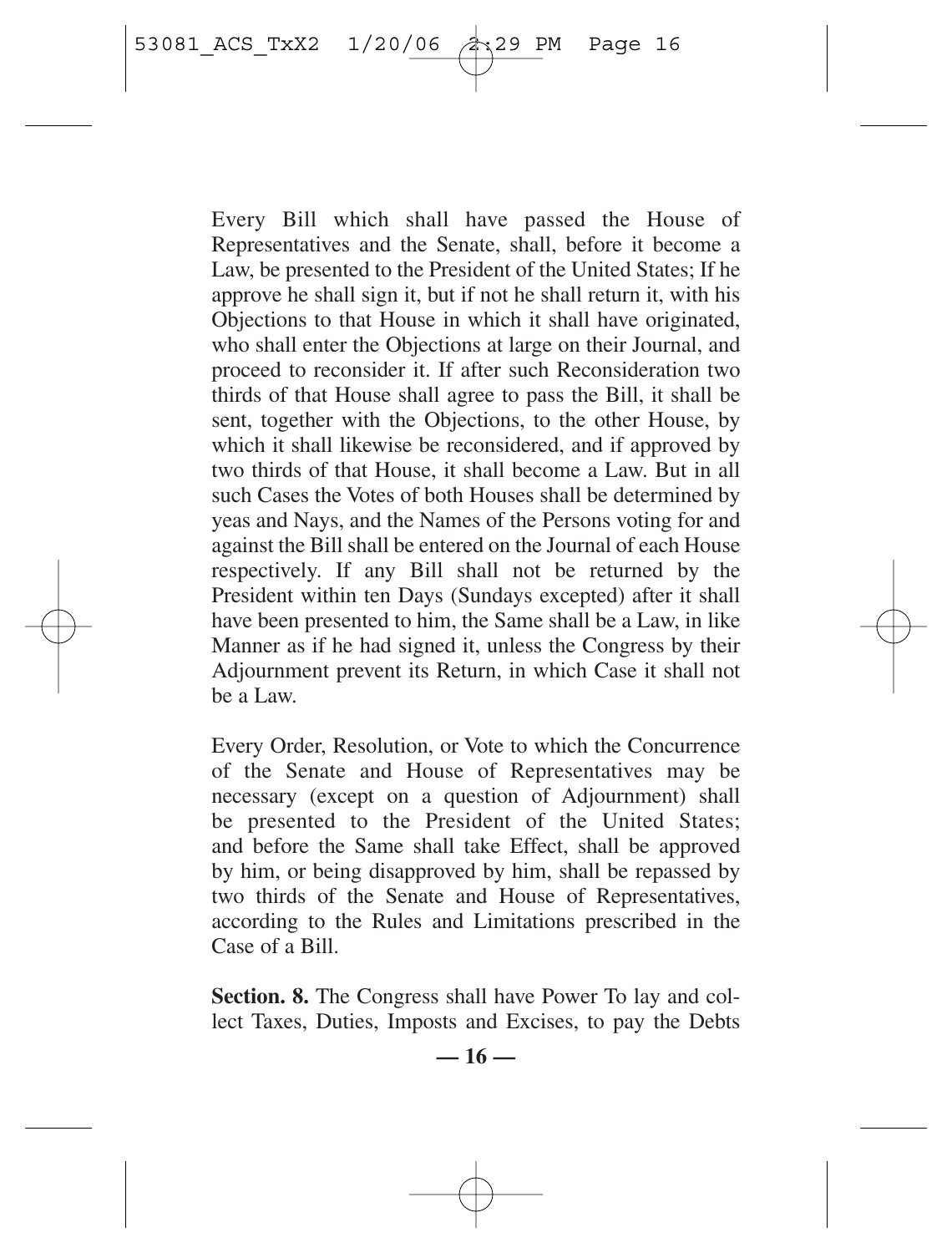and provide for the common Defence and general Welfare of the United States; but all Duties, Imposts and Excises shall be uniform throughout the United States;

To borrow Money on the credit of the United States;

To regulate Commerce with foreign Nations, and among the several States, and with the Indian Tribes;

To establish an uniform Rule of Naturalization, and uniform Laws on the subject of Bankruptcies throughout the United States;

To coin Money, regulate the Value thereof, and of foreign Coin, and fix the Standard of Weights and Measures;

To provide for the Punishment of counterfeiting the Securities and current Coin of the United States;

To establish Post Offices and post Roads;

To promote the Progress of Science and useful Arts, by securing for limited Times to Authors and Inventors the exclusive Right to their respective Writings and Discoveries;

To constitute Tribunals inferior to the supreme Court;

To define and punish Piracies and Felonies committed on the high Seas, and Offences against the Law of Nations;

To declare War, grant Letters of Marque and Reprisal, and make Rules concerning Captures on Land and Water;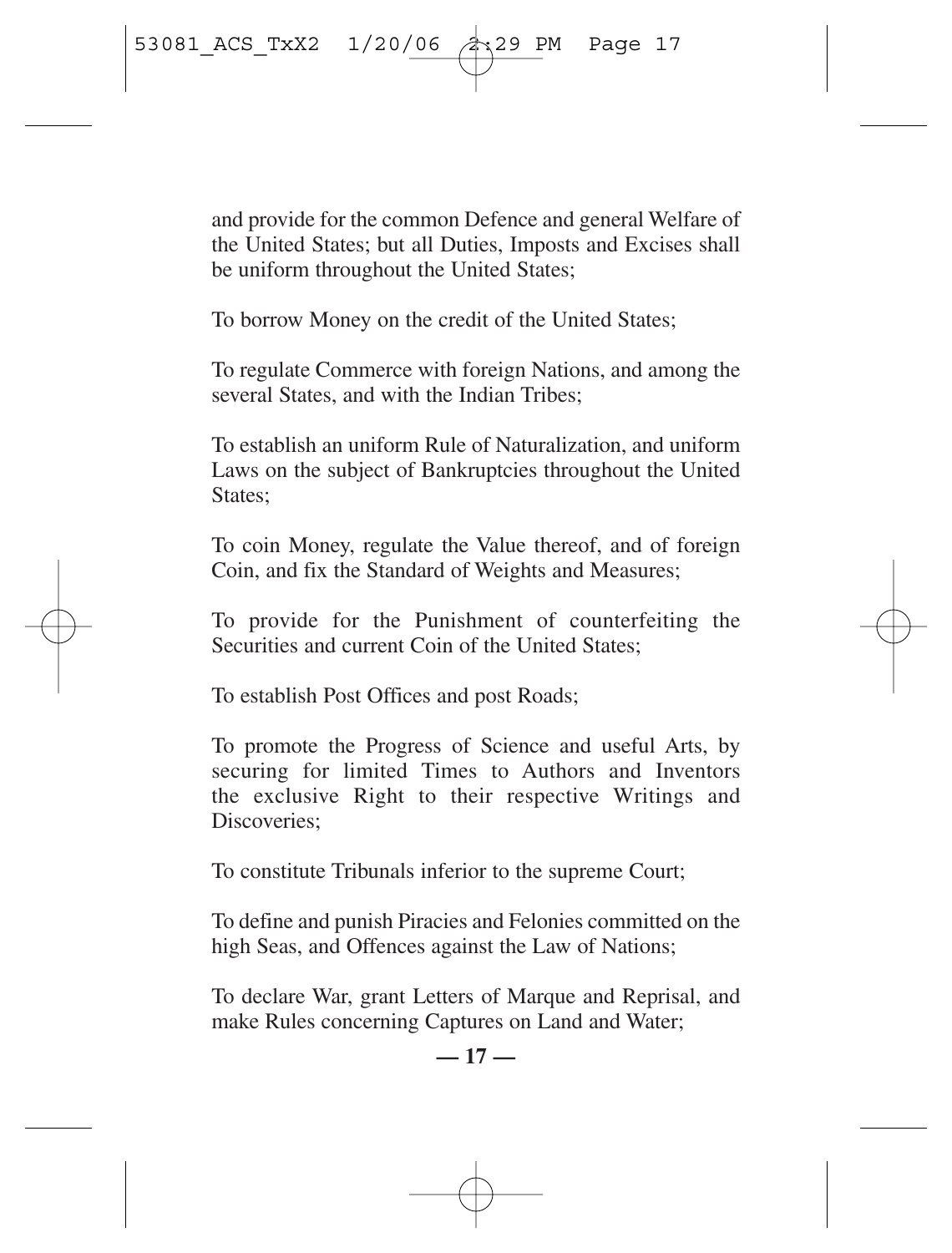To raise and support Armies, but no Appropriation of Money to that Use shall be for a longer Term than two Years;

To provide and maintain a Navy;

To make Rules for the Government and Regulation of the land and naval Forces;

To provide for calling forth the Militia to execute the Laws of the Union, suppress Insurrections and repel Invasions;

To provide for organizing, arming, and disciplining, the Militia, and for governing such Part of them as may be employed in the Service of the United States, reserving to the States respectively, the Appointment of the Officers, and the Authority of training the Militia according to the discipline prescribed by Congress;

To exercise exclusive Legislation in all Cases whatsoever, over such District (not exceeding ten Miles square) as may, by Cession of particular States, and the Acceptance of Congress, become the Seat of the Government of the United States, and to exercise like Authority over all Places purchased by the Consent of the Legislature of the State in which the Same shall be, for the Erection of Forts, Magazines, Arsenals, dock-Yards, and other needful Buildings;—And

To make all Laws which shall be necessary and proper for carrying into Execution the foregoing Powers, and all other Powers vested by this Constitution in the Government of the United States, or in any Department or Officer thereof.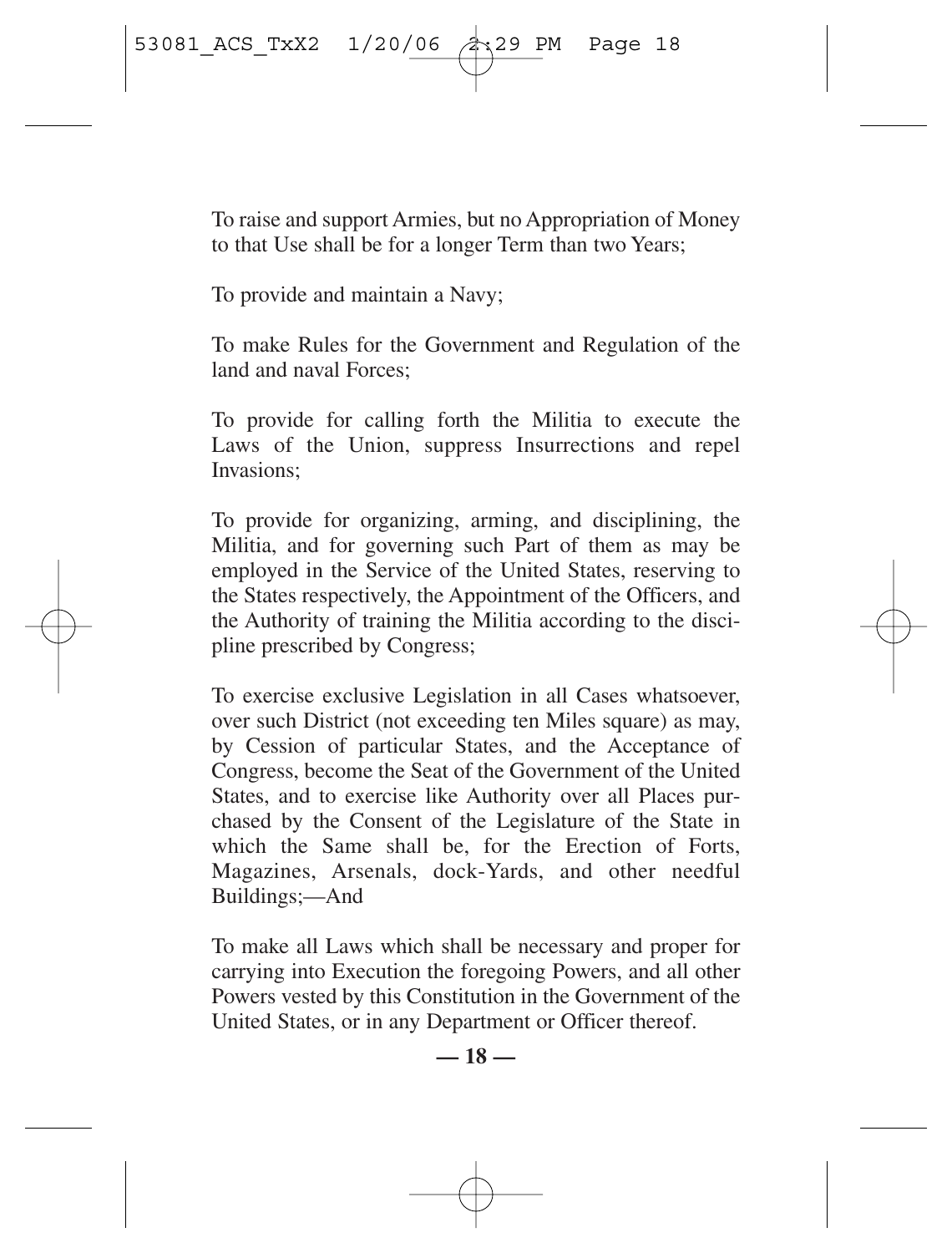**Section. 9.** The Migration or Importation of such Persons as any of the States now existing shall think proper to admit, shall not be prohibited by the Congress prior to the Year one thousand eight hundred and eight, but a Tax or duty may be imposed on such Importation, not exceeding ten dollars for each Person.

The Privilege of the Writ of Habeas Corpus shall not be suspended, unless when in Cases of Rebellion or Invasion the public Safety may require it.

No Bill of Attainder or ex post facto Law shall be passed.

No Capitation, or other direct, Tax shall be laid, unless in Proportion to the Census or Enumeration herein before directed to be taken.<sup>6</sup>

No Tax or Duty shall be laid on Articles exported from any State.

No Preference shall be given by any Regulation of Commerce or Revenue to the Ports of one State over those of another: nor shall Vessels bound to, or from, one State, be obliged to enter, clear, or pay Duties in another.

No Money shall be drawn from the Treasury, but in Consequence of Appropriations made by Law; and a regular Statement and Account of the Receipts and Expenditures of all public Money shall be published from time to time.

No Title of Nobility shall be granted by the United States:

<sup>6</sup> This Clause has been affected by amendment XVI.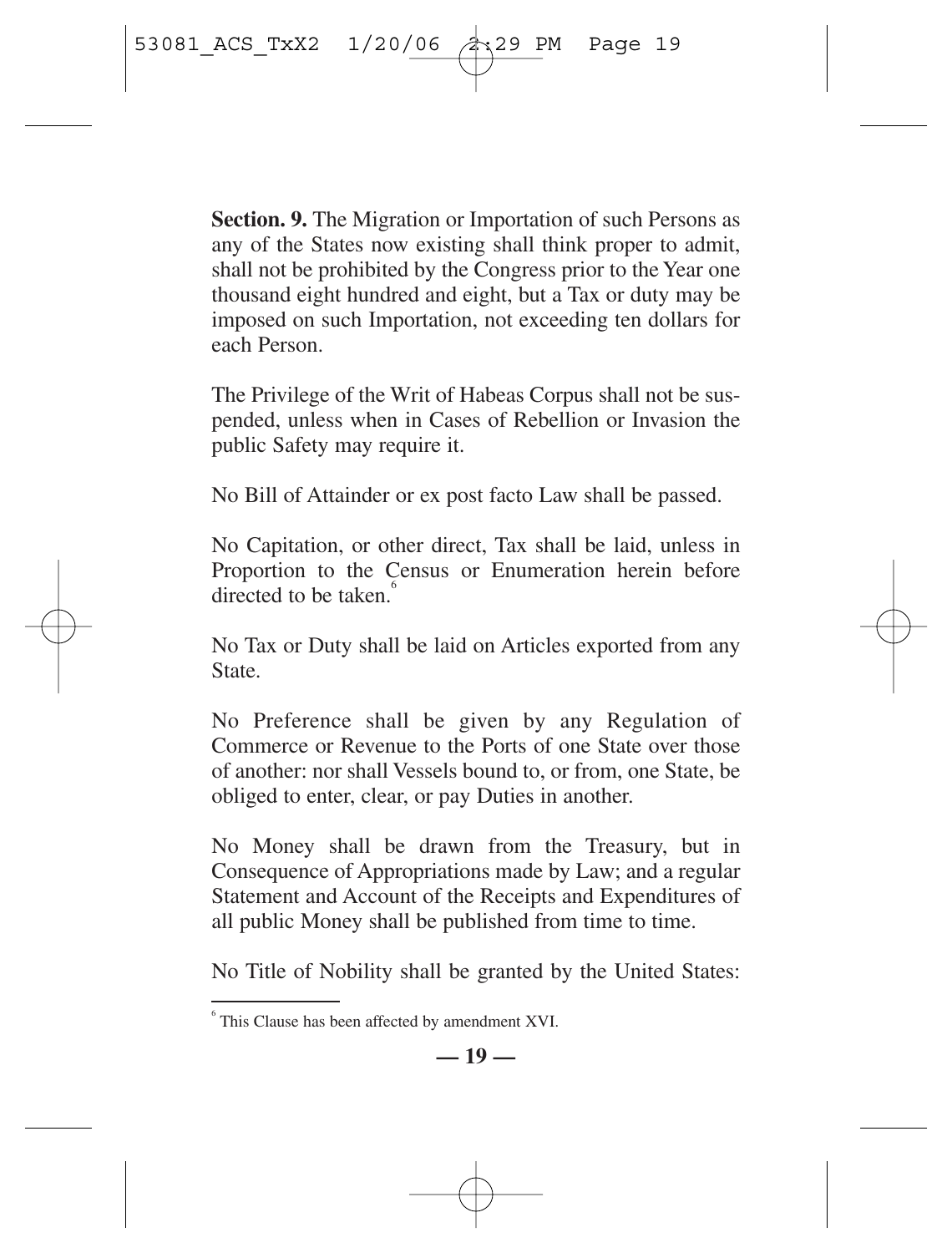And no Person holding any Office of Profit or Trust under them, shall, without the Consent of the Congress, accept of any present, Emolument, Office, or Title, of any kind whatever, from any King, Prince, or foreign State.

**Section. 10.** No State shall enter into any Treaty, Alliance, or Confederation; grant Letters of Marque and Reprisal; coin Money; emit Bills of Credit; make any Thing but gold and silver Coin a Tender in Payment of Debts; pass any Bill of Attainder, ex post facto Law, or Law impairing the Obligation of Contracts, or grant any Title of Nobility.

No State shall, without the Consent of the Congress, lay any Imposts or Duties on Imports or Exports, except what may be absolutely necessary for executing it's inspection Laws: and the net Produce of all Duties and Imposts, laid by any State on Imports or Exports, shall be for the Use of the Treasury of the United States; and all such Laws shall be subject to the Revision and Controul of the Congress.

No State shall, without the Consent of Congress, lay any Duty of Tonnage, keep Troops, or Ships of War in time of Peace, enter into any Agreement or Compact with another State, or with a foreign Power, or engage in War, unless actually invaded, or in such imminent Danger as will not admit of delay.

#### **Article. II.**

Section. 1. The executive Power shall be vested in a President of the United States of America. He shall hold his Office during the Term of four Years, and, together with the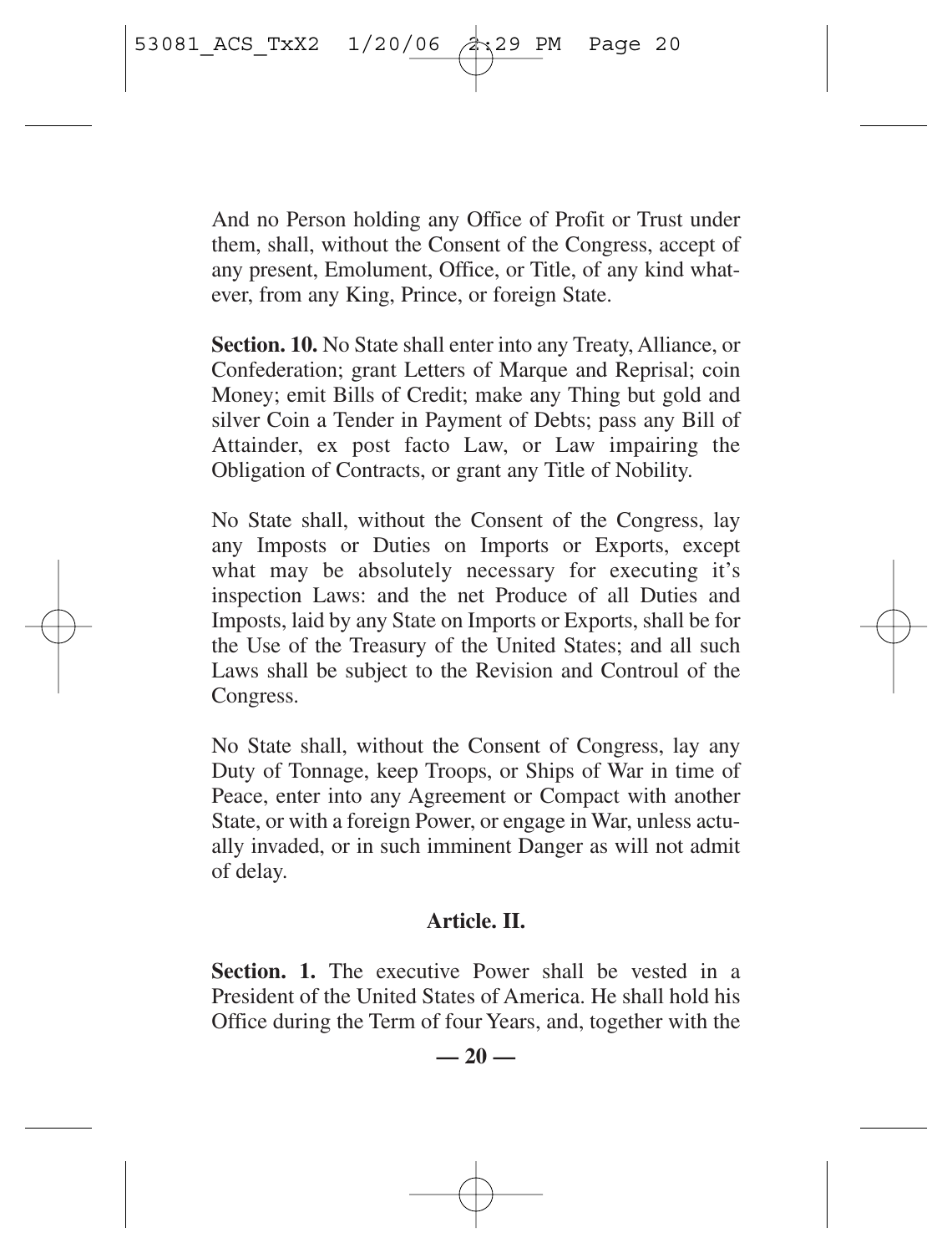Vice President, chosen for the same Term, be elected, as follows:

Each State shall appoint, in such Manner as the Legislature thereof may direct, a Number of Electors, equal to the whole Number of Senators and Representatives to which the State may be entitled in the Congress: but no Senator or Representative, or Person holding an Office of Trust or Profit under the United States, shall be appointed an Elector.

The Electors shall meet in their respective States, and vote by Ballot for two Persons, of whom one at least shall not be an Inhabitant of the same State with themselves. And they shall make a List of all the Persons voted for, and of the Number of Votes for each; which List they shall sign and certify, and transmit sealed to the Seat of the Government of the United States, directed to the President of the Senate. The President of the Senate shall, in the Presence of the Senate and House of Representatives, open all the Certificates, and the Votes shall then be counted. The Person having the greatest Number of Votes shall be the President, if such Number be a Majority of the whole Number of Electors appointed; and if there be more than one who have such Majority, and have an equal Number of Votes, then the House of Representatives shall immediately chuse by Ballot one of them for President; and if no Person have a Majority, then from the five highest on the List the said House shall in like Manner chuse the President. But in chusing the President, the Votes shall be taken by States, the Representation from each State having one Vote; A quorum for this Purpose shall consist of a Member or Members from two thirds of the States, and a Majority of all the States shall be necessary to a Choice. In every Case, after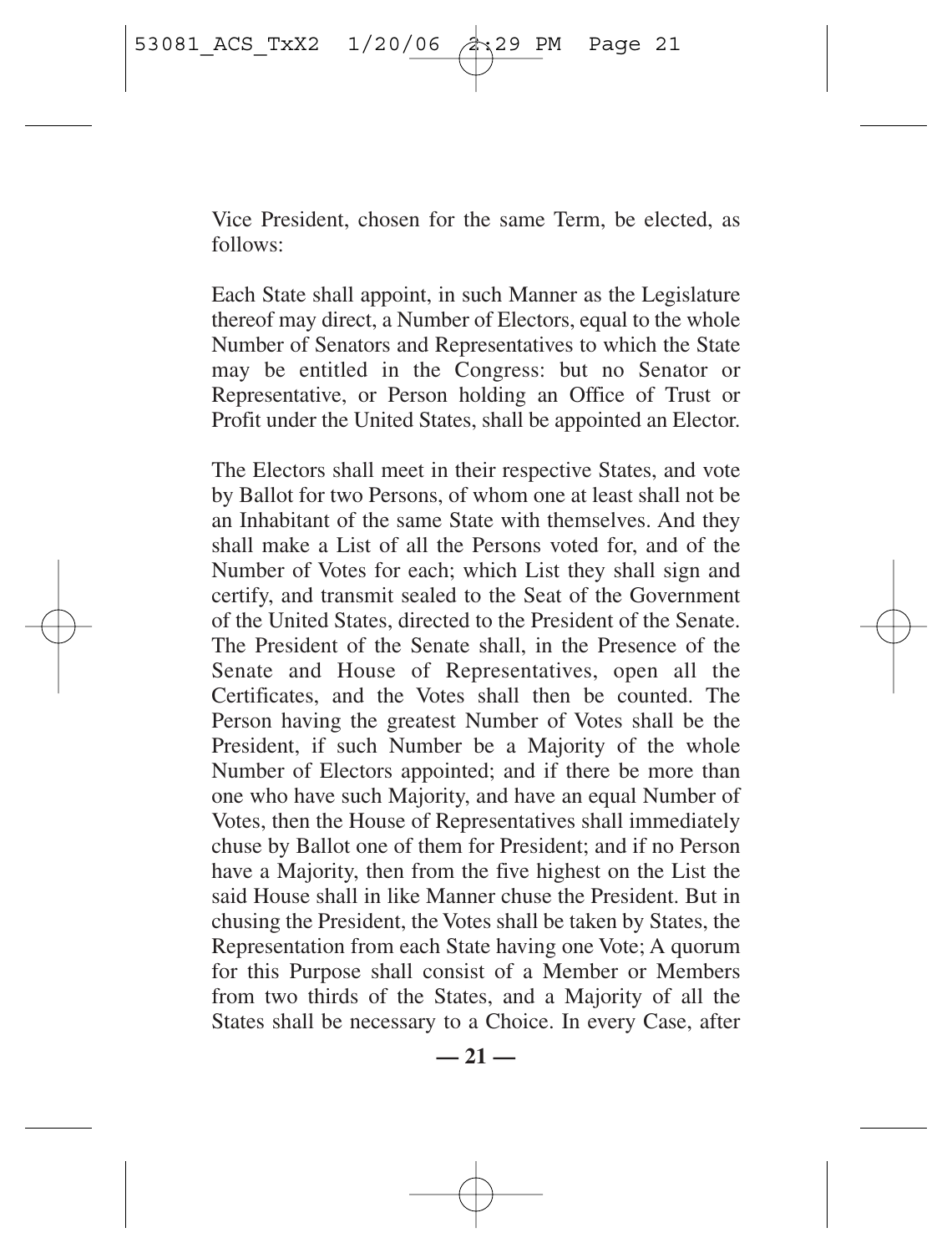the Choice of the President, the Person having the greatest Number of Votes of the Electors shall be the Vice President. But if there should remain two or more who have equal Votes, the Senate shall chuse from them by Ballot the Vice President.<sup>7</sup>

The Congress may determine the Time of chusing the Electors, and the Day on which they shall give their Votes; which Day shall be the same throughout the United States.

No Person except a natural born Citizen, or a Citizen of the United States, at the time of the Adoption of this Constitution, shall be eligible to the Office of President; neither shall any Person be eligible to that Office who shall not have attained to the Age of thirty five Years, and been fourteen Years a Resident within the United States.

In Case of the Removal of the President from Office, or of his Death, Resignation, or Inability to discharge the Powers and Duties of the said Office,<sup>8</sup> the Same shall devolve on the Vice President, and the Congress may by Law provide for the Case of Removal, Death, Resignation or Inability, both of the President and Vice President, declaring what Officer shall then act as President, and such Officer shall act accordingly, until the Disability be removed, or a President shall be elected.

The President shall, at stated Times, receive for his Services, a Compensation, which shall neither be encreased nor diminished during the Period for which he shall have been

<sup>7</sup> This Clause has been superseded by amendment XII.

<sup>8</sup> This Clause has been affected by amendment XXV.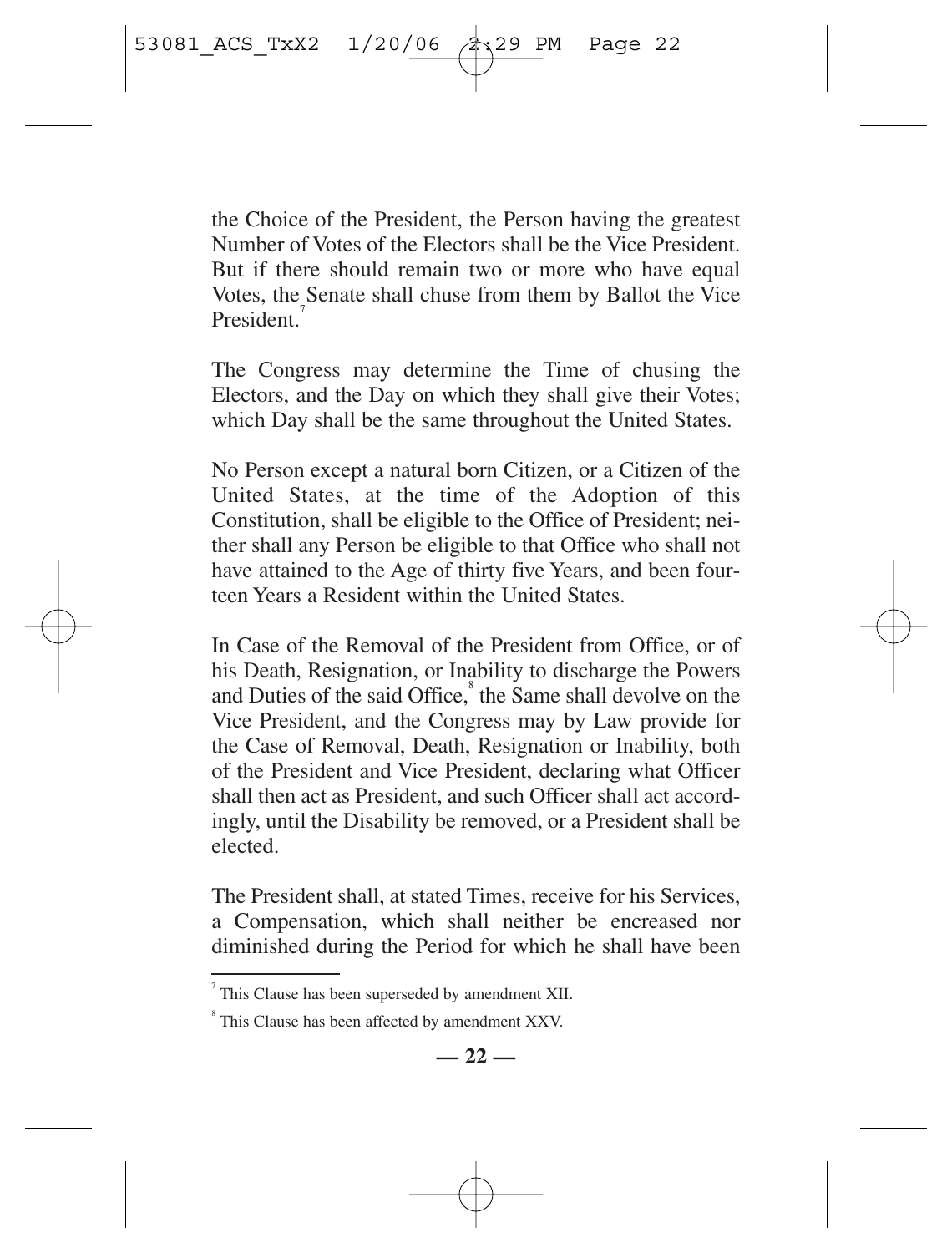elected, and he shall not receive within that Period any other Emolument from the United States, or any of them.

Before he enter on the Execution of his Office, he shall take the following Oath or Affirmation:—"I do solemnly swear " (or affirm) that I will faithfully execute the Office of President of the United States, and will to the best of my Ability, preserve, protect and defend the Constitution of the United States."

**Section. 2.** The President shall be Commander in Chief of the Army and Navy of the United States, and of the Militia of the several States, when called into the actual Service of the United States; he may require the Opinion, in writing, of the principal Officer in each of the executive Departments, upon any Subject relating to the Duties of their respective Offices, and he shall have Power to grant Reprieves and Pardons for Offences against the United States, except in Cases of Impeachment.

He shall have Power, by and with the Advice and Consent of the Senate, to make Treaties, provided two thirds of the Senators present concur; and he shall nominate, and by and with the Advice and Consent of the Senate, shall appoint Ambassadors, other public Ministers and Consuls, Judges of the supreme Court, and all other Officers of the United States, whose Appointments are not herein otherwise provided for, and which shall be established by Law: but the Congress may by Law vest the Appointment of such inferior Officers, as they think proper, in the President alone, in the Courts of Law, or in the Heads of Departments.

The President shall have Power to fill up all Vacancies that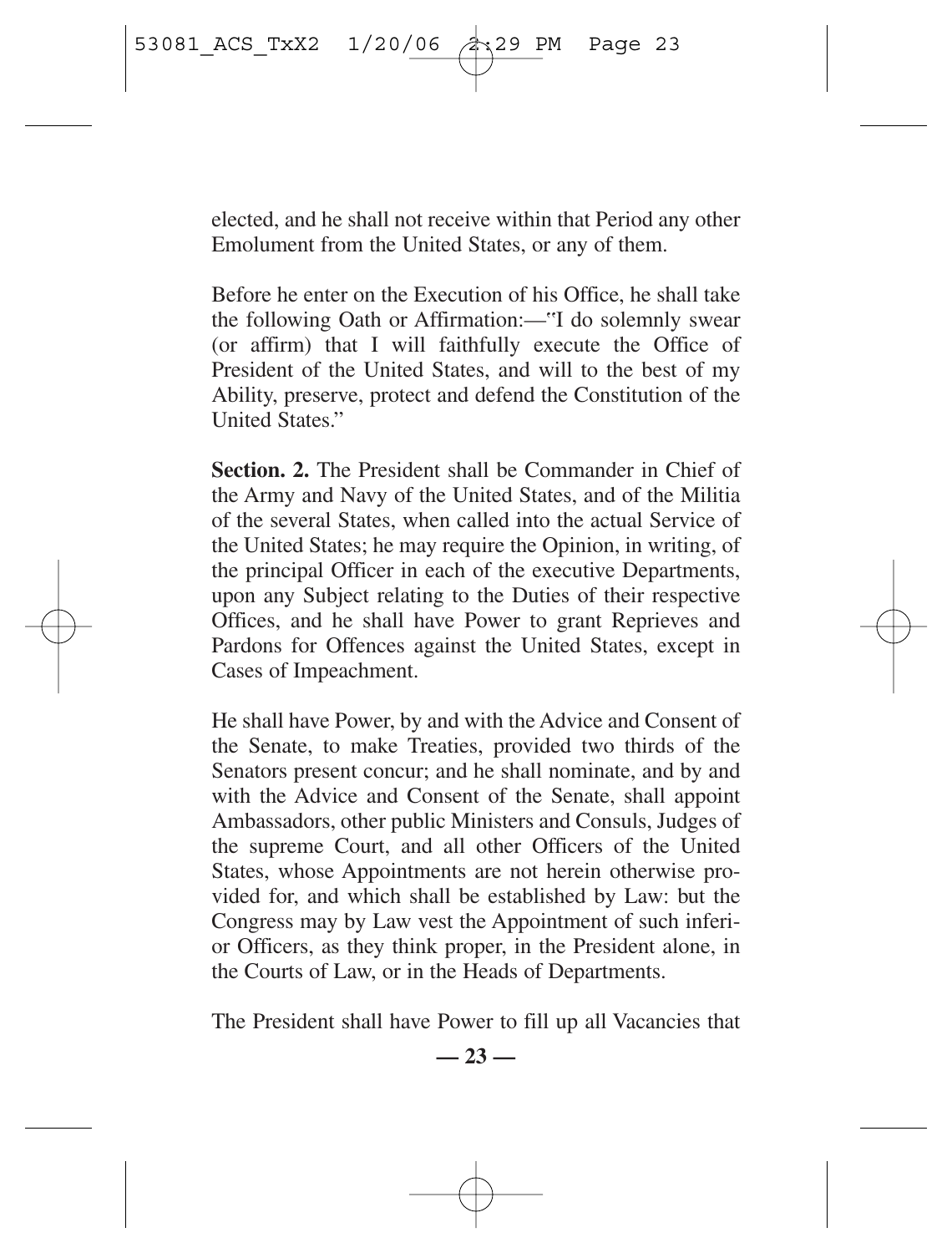may happen during the Recess of the Senate, by granting Commissions which shall expire at the End of their next Session.

**Section. 3.** He shall from time to time give to the Congress Information of the State of the Union, and recommend to their Consideration such Measures as he shall judge necessary and expedient; he may, on extraordinary Occasions, convene both Houses, or either of them, and in Case of Disagreement between them, with Respect to the Time of Adjournment, he may adjourn them to such Time as he shall think proper; he shall receive Ambassadors and other public Ministers; he shall take Care that the Laws be faithfully executed, and shall Commission all the Officers of the United States.

**Section. 4.** The President, Vice President and all civil Officers of the United States, shall be removed from Office on Impeachment for, and Conviction of, Treason, Bribery, or other high Crimes and Misdemeanors.

# **Article. III.**

Section. 1. The judicial Power of the United States, shall be vested in one supreme Court, and in such inferior Courts as the Congress may from time to time ordain and establish. The Judges, both of the supreme and inferior Courts, shall hold their Offices during good Behaviour, and shall, at stated Times, receive for their Services, a Compensation, which shall not be diminished during their Continuance in Office.

Section. 2. The judicial Power shall extend to all Cases, in Law and Equity, arising under this Constitution, the Laws of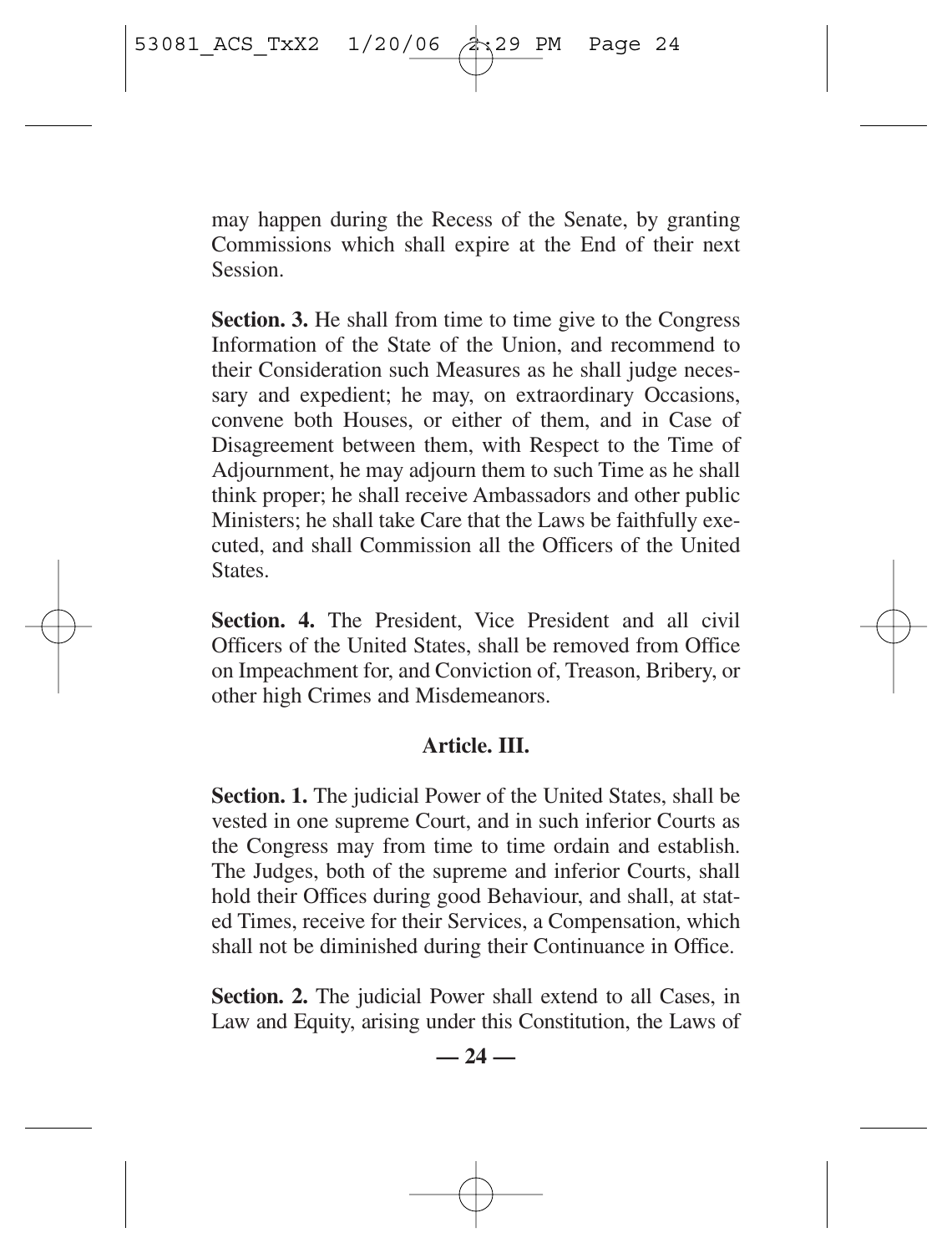the United States, and Treaties made, or which shall be made, under their Authority;—to all Cases affecting Ambassadors, other public Ministers and Consuls;—to all Cases of admiralty and maritime Jurisdiction;—to Controversies to which the United States shall be a Party;—to Controversies between two or more States;—between a State and Citizens of another State; <sup>9</sup> —between Citizens of different States,—between Citizens of the same State claiming Lands under Grants of different States, and between a State, or the Citizens thereof, and foreign States, Citizens or Subjects.

In all Cases affecting Ambassadors, other public Ministers and Consuls, and those in which a State shall be Party, the supreme Court shall have original Jurisdiction. In all the other Cases before mentioned, the supreme Court shall have appellate Jurisdiction, both as to Law and Fact, with such Exceptions, and under such Regulations as the Congress shall make.

The Trial of all Crimes, except in Cases of Impeachment, shall be by Jury; and such Trial shall be held in the State where the said Crimes shall have been committed; but when not committed within any State, the Trial shall be at such Place or Places as the Congress may by Law have directed.

**Section. 3.** Treason against the United States, shall consist only in levying War against them, or in adhering to their Enemies, giving them Aid and Comfort. No Person shall be convicted of Treason unless on the Testimony of two Witnesses to the same overt Act, or on Confession in open Court.

<sup>9</sup> This Clause has been affected by amendment XI.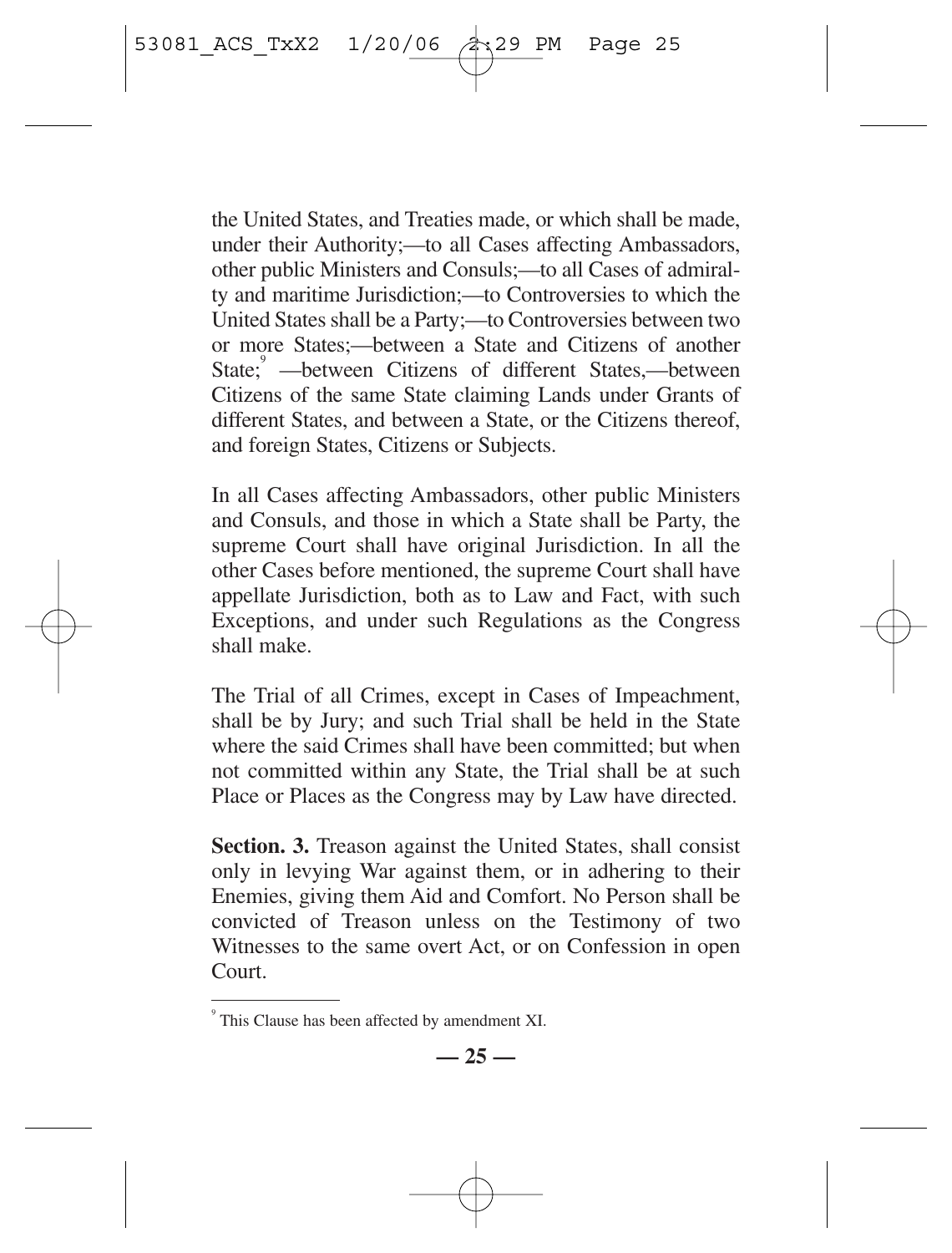The Congress shall have Power to declare the Punishment of Treason, but no Attainder of Treason shall work Corruption of Blood, or Forfeiture except during the Life of the Person attainted.

# **Article. IV.**

**Section. 1.** Full Faith and Credit shall be given in each State to the public Acts, Records, and judicial Proceedings of every other State. And the Congress may by general Laws prescribe the Manner in which such Acts, Records and Proceedings shall be proved, and the Effect thereof.

**Section. 2.** The Citizens of each State shall be entitled to all Privileges and Immunities of Citizens in the several States.

A Person charged in any State with Treason, Felony, or other Crime, who shall flee from Justice, and be found in another State, shall on Demand of the executive Authority of the State from which he fled, be delivered up, to be removed to the State having Jurisdiction of the Crime.

No Person held to Service or Labour in one State, under the Laws thereof, escaping into another, shall, in Consequence of any Law or Regulation therein, be discharged from such Service or Labour, but shall be delivered up on Claim of the Party to whom such Service or Labour may be due.<sup>11</sup>

**Section. 3.** New States may be admitted by the Congress into this Union; but no new State shall be formed or erected within the Jurisdiction of any other State; nor any State be

<sup>&</sup>lt;sup>10</sup> This Clause has been affected by amendment XIII.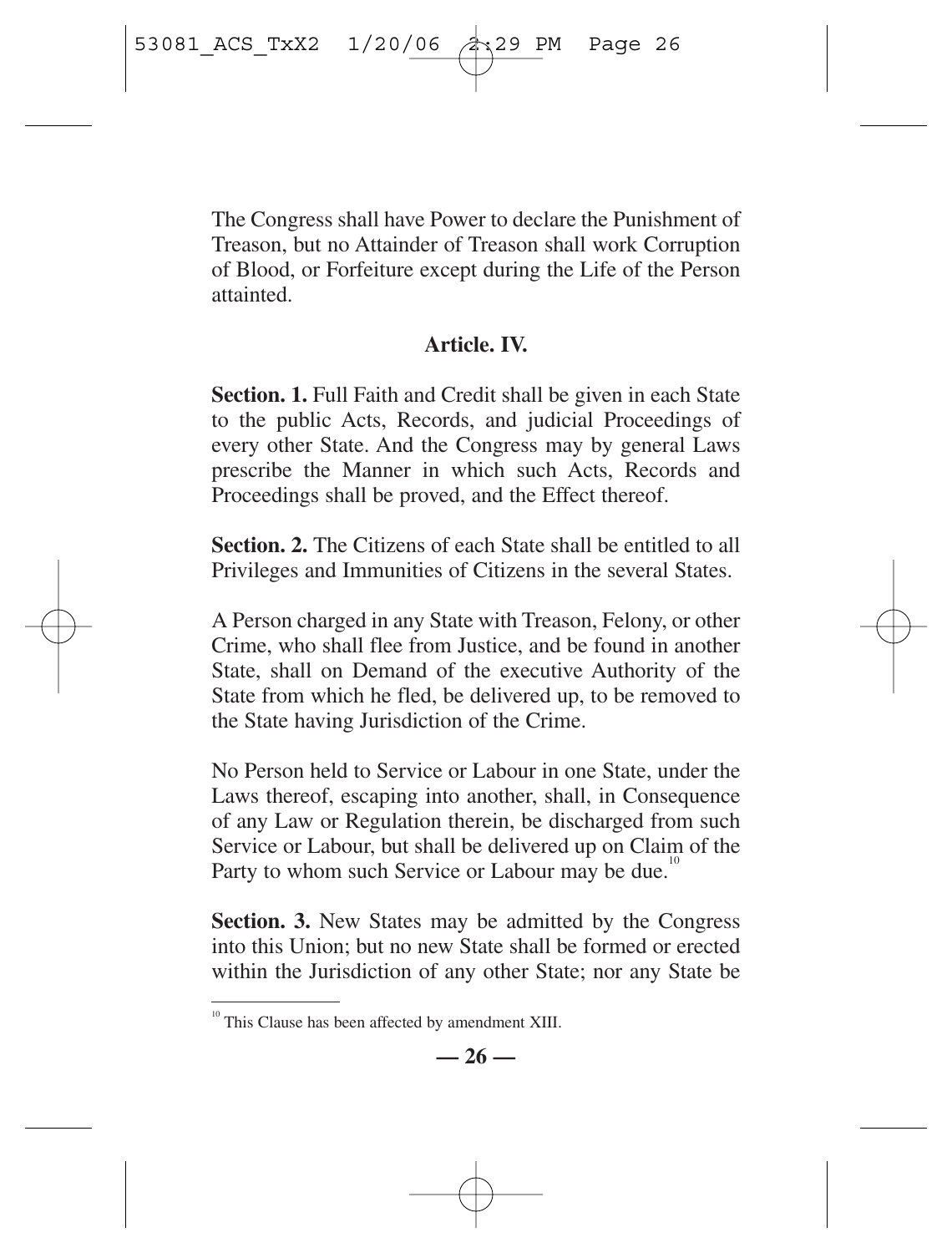formed by the Junction of two or more States, or Parts of States, without the Consent of the Legislatures of the States concerned as well as of the Congress.

The Congress shall have Power to dispose of and make all needful Rules and Regulations respecting the Territory or other Property belonging to the United States; and nothing in this Constitution shall be so construed as to Prejudice any Claims of the United States, or of any particular State.

Section. 4. The United States shall guarantee to every State in this Union a Republican Form of Government, and shall protect each of them against Invasion; and on Application of the Legislature, or of the Executive (when the Legislature cannot be convened) against domestic Violence.

# **Article. V.**

The Congress, whenever two thirds of both Houses shall deem it necessary, shall propose Amendments to this Constitution, or, on the Application of the Legislatures of two thirds of the several States, shall call a Convention for proposing Amendments, which, in either Case, shall be valid to all Intents and Purposes, as Part of this Constitution, when ratified by the Legislatures of three fourths of the several States, or by Conventions in three fourths thereof, as the one or the other Mode of Ratification may be proposed by the Congress; Provided that no Amendment which may be made prior to the Year One thousand eight hundred and eight shall in any Manner affect the first and fourth Clauses in the Ninth Section of the first Article; and that no State, without its Consent, shall be deprived of its equal Suffrage in the Senate.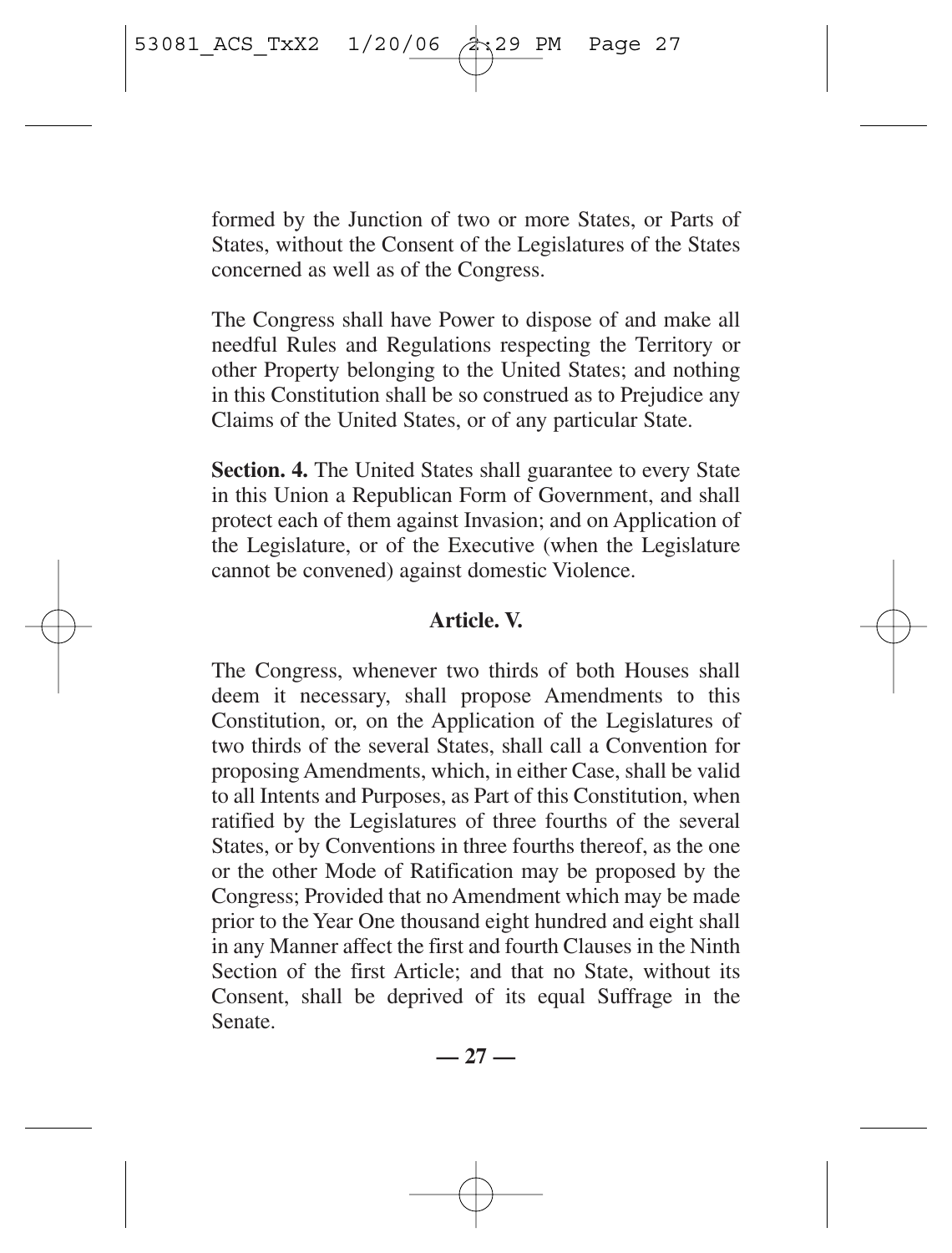# **Article. VI.**

All Debts contracted and Engagements entered into, before the Adoption of this Constitution, shall be as valid against the United States under this Constitution, as under the Confederation.

This Constitution, and the Laws of the United States which shall be made in Pursuance thereof; and all Treaties made, or which shall be made, under the Authority of the United States, shall be the supreme Law of the Land; and the Judges in every State shall be bound thereby, any Thing in the Constitution or Laws of any State to the Contrary notwithstanding.

The Senators and Representatives before mentioned, and the Members of the several State Legislatures, and all executive and judicial Officers, both of the United States and of the several States, shall be bound by Oath or Affirmation, to support this Constitution; but no religious Test shall ever be required as a Qualification to any Office or public Trust under the United States.

# **Article. VII.**

The Ratification of the Conventions of nine States, shall be sufficient for the Establishment of this Constitution between the States so ratifying the Same.

Done in Convention by the Unanimous Consent of the States present the Seventeenth Day of September in the Year of our Lord one thousand seven hundred and Eighty seven and of the Independence of the United States of America the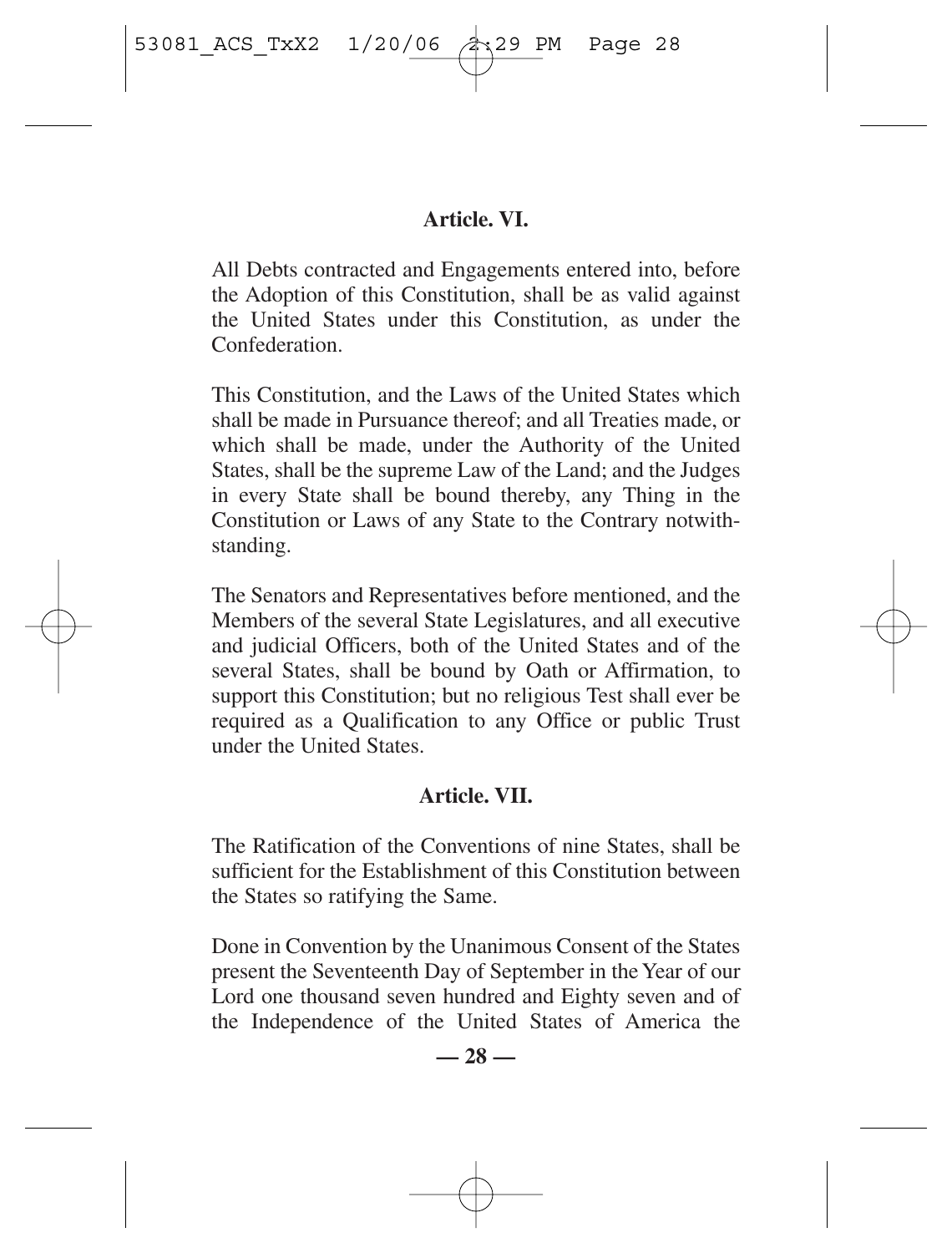Twelfth In witness whereof We have hereunto subscribed our Names,

G<sup>O</sup>.WASHINGTON—Presid<sup>t</sup>. and deputy from Virginia

[Signed also by the deputies of twelve States.]

| Delaware       | Geo: Read<br>Gunning Bedford jun<br>John Dickinson<br><b>Richard Bassett</b><br>Jaco: Broom    |
|----------------|------------------------------------------------------------------------------------------------|
| Maryland       | James MCHenry<br>Dan of ST ThoS. Jenifer<br>DanL Carroll.                                      |
| Virginia       | John Blair-<br>James Madison Jr.                                                               |
| North Carolina | <b>WM Blount</b><br>RichD. Dobbs Spaight.<br>Hu Williamson                                     |
| South Carolina | J. Rutledge<br><b>Charles Cotesworth Pinckney</b><br><b>Charles Pinckney</b><br>Pierce Butler. |
| Georgia        | William Few<br>Abr Baldwin                                                                     |

**— 29 —**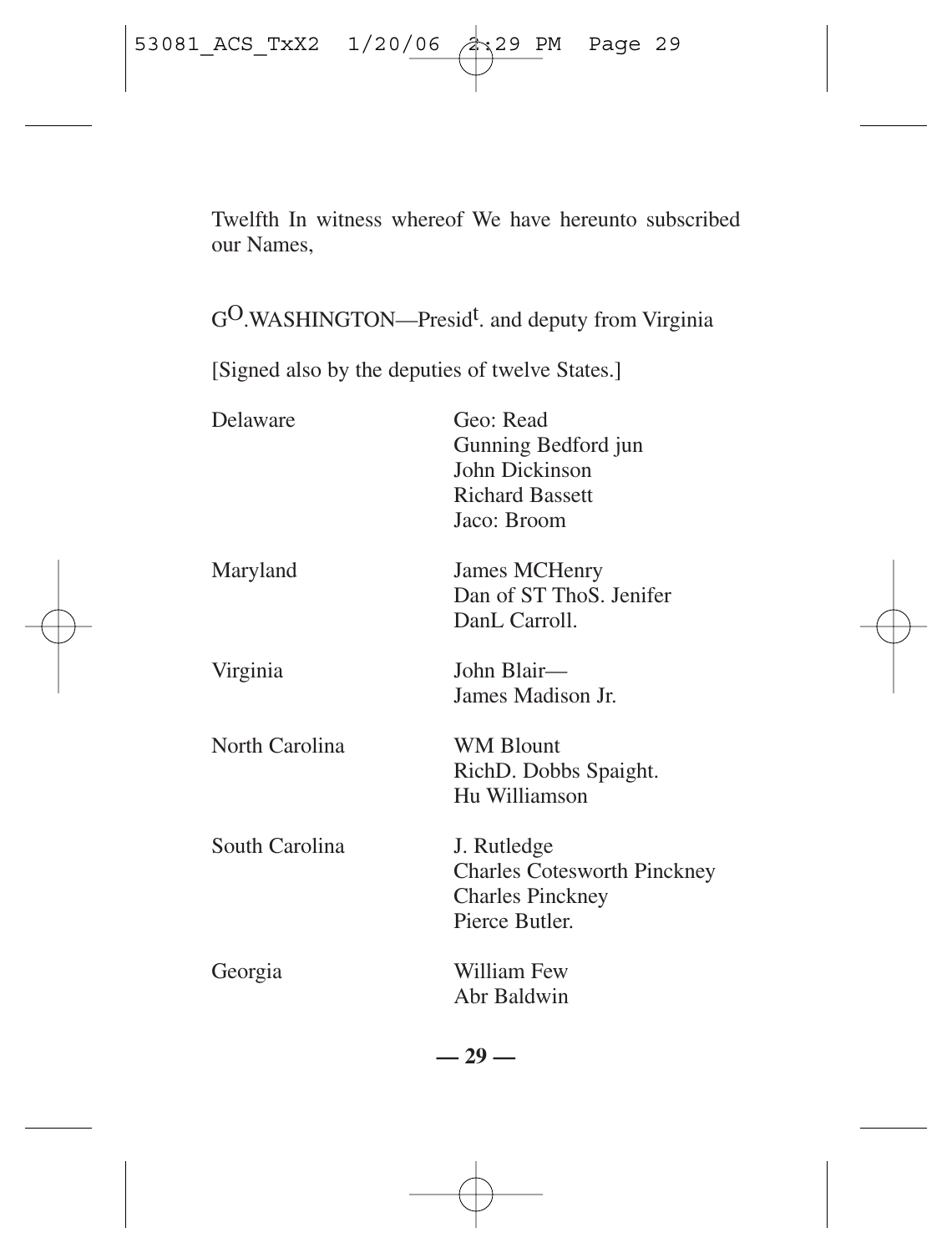| New Hampshire | John Langdon<br>Nicholas Gilman                                                                                                                 |
|---------------|-------------------------------------------------------------------------------------------------------------------------------------------------|
| Massachusetts | Nathaniel Gorham<br>Rufus King                                                                                                                  |
| Connecticut   | WM. SamL. Johnson<br>Roger Sherman                                                                                                              |
| New York      | Alexander Hamilton                                                                                                                              |
| New Jersey    | Wil: Livingston<br>David Brearley.<br>WM. Paterson.<br>Jona: Dayton                                                                             |
| Pennsylvania  | <b>B</b> Franklin<br>Thomas Mifflin<br>RobT Morris<br>Geo. Clymer<br>ThoS. FitzSimons<br>Jared Ingersoll<br>James Wilson.<br><b>GOUV MOTTIS</b> |

Attest William Jackson Secretary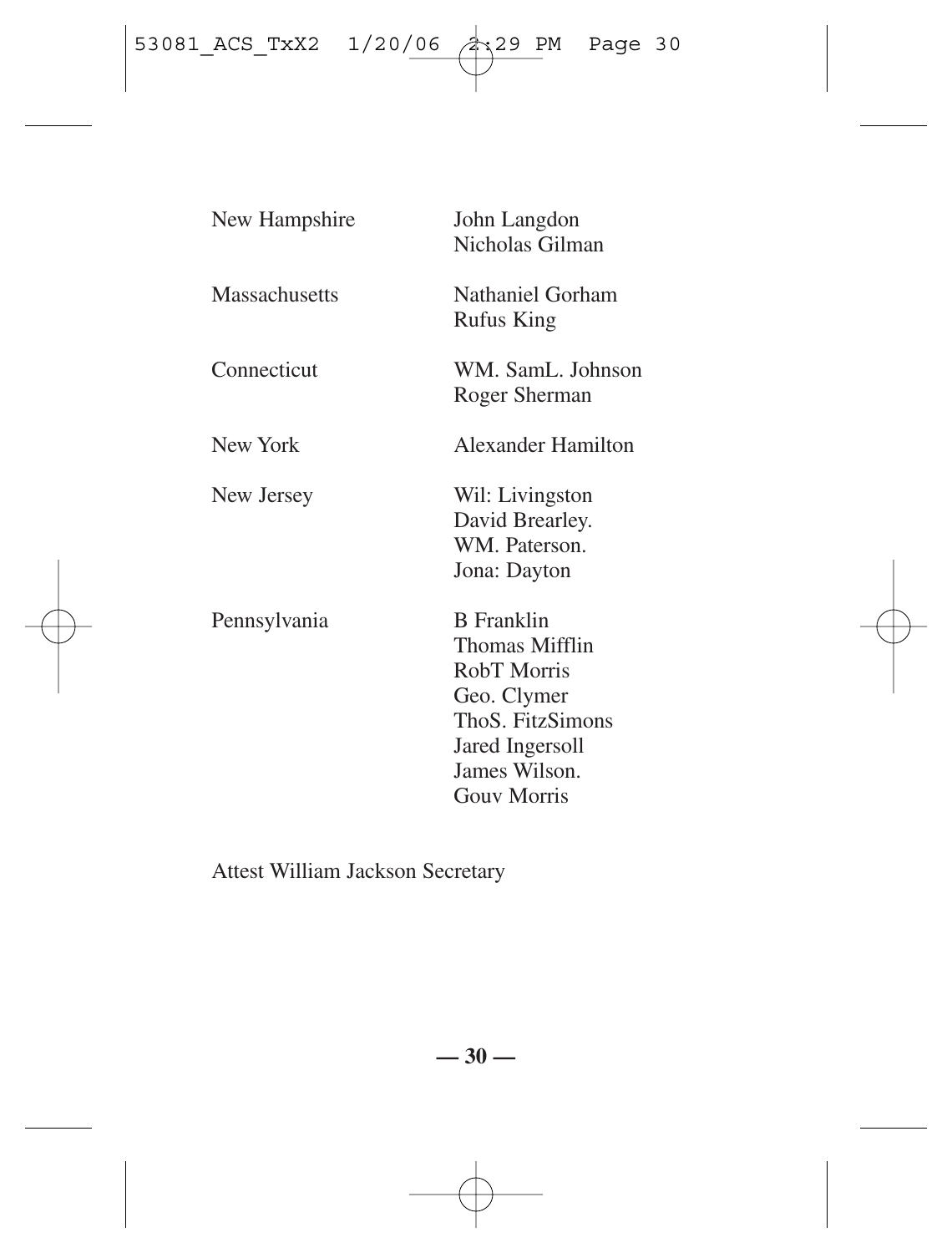# AMENDMENTS TO THE CONSTITUTION OF THE UNITED STATES OF AMERICA<sup>11</sup>

#### **Amendment I**

(Ratified December 15, 1791)

Congress shall make no law respecting an establishment of religion, or prohibiting the free exercise thereof; or abridging the freedom of speech, or of the press; or the right of the people peaceably to assemble, and to petition the Government for a redress of grievances.

<sup>&</sup>lt;sup>11</sup> The first ten amendments to the Constitution of the United States (and two others, one of which failed of ratification and the other which later became the 27th amendment) were proposed to the legislatures of the several States by the First Congress on September 25, 1789. The first ten amendments were ratified by the following States, and the notifications of ratification by the Governors thereof were successively communicated by the President to Congress: New Jersey, November 20, 1789; Maryland, December 19, 1789; North Carolina, December 22, 1789; South Carolina, January 19, 1790; New Hampshire, January 25, 1790; Delaware, January 28, 1790; New York, February 24, 1790; Pennsylvania, March 10, 1790; Rhode Island, June 7, 1790; Vermont, November 3, 1791; and Virginia, December 15, 1791.

Ratification was completed on December 15, 1791.

The amendments were subsequently ratified by the legislatures of Massachusetts, March 2, 1939; Georgia, March 18, 1939; and Connecticut, April 19, 1939.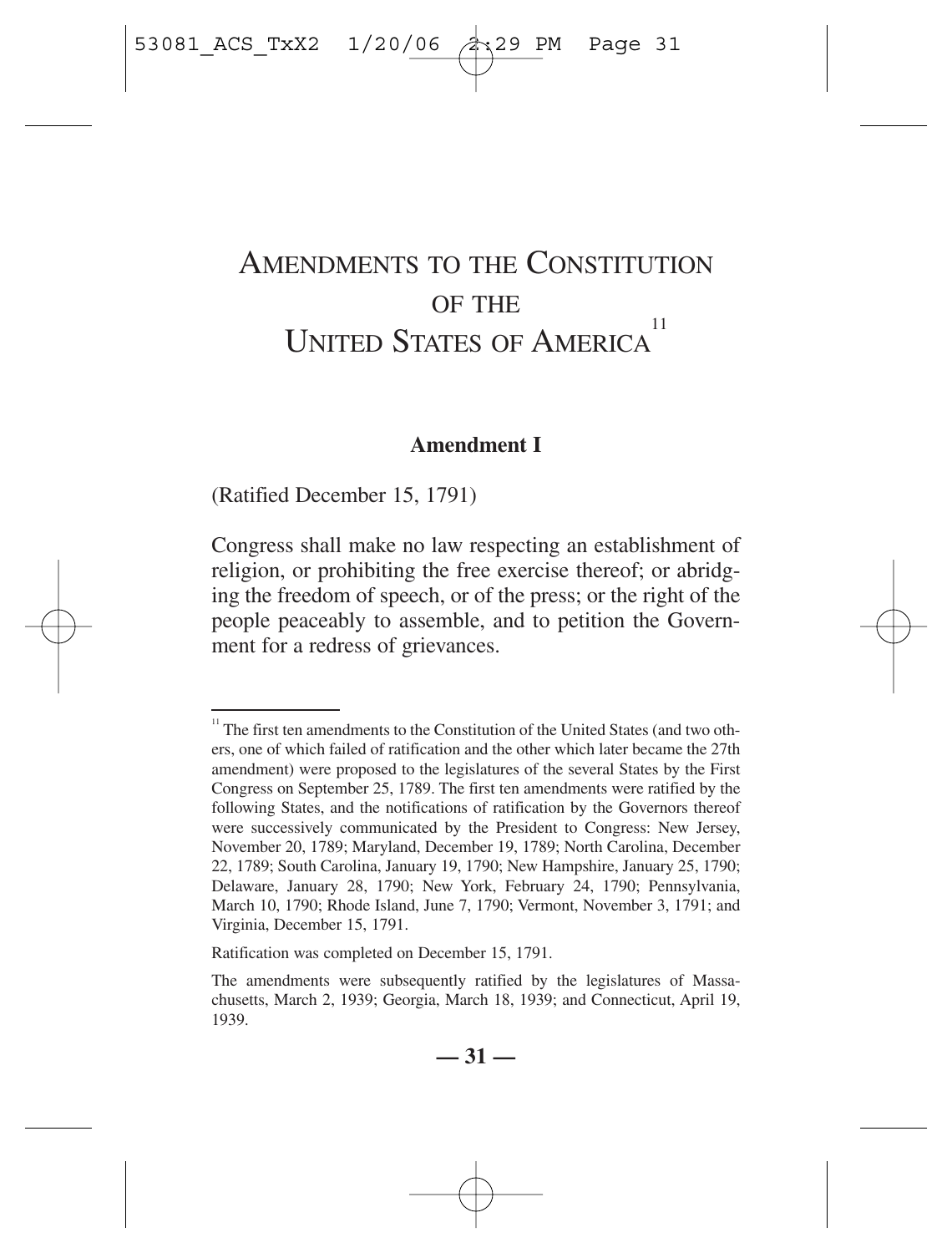#### **Amendment II**

(Ratified December 15, 1791)

A well regulated Militia, being necessary to the security of a free State, the right of the people to keep and bear Arms, shall not be infringed.

#### **Amendment III**

(Ratified December 15, 1791)

No Soldier shall, in time of peace be quartered in any house, without the consent of the Owner, nor in time of war, but in a manner to be prescribed by law.

#### **Amendment IV**

(Ratified December 15, 1791)

The right of the people to be secure in their persons, houses, papers, and effects, against unreasonable searches and seizures, shall not be violated, and no Warrants shall issue, but upon probable cause, supported by Oath or affirmation, and particularly describing the place to be searched, and the persons or things to be seized.

#### **Amendment V**

(Ratified December 15, 1791)

No person shall be held to answer for a capital, or otherwise infamous crime, unless on a presentment or indict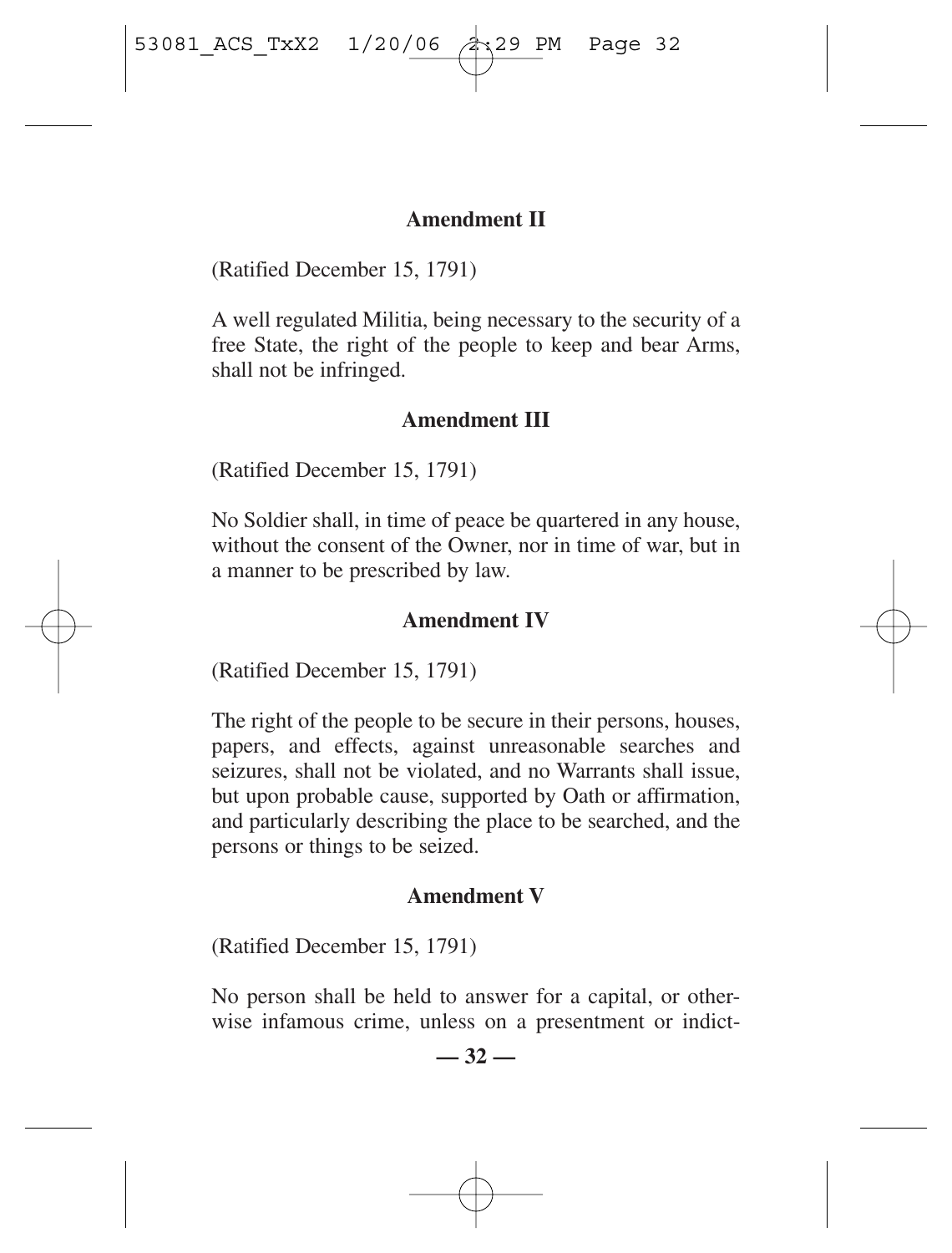ment of a Grand Jury, except in cases arising in the land or naval forces, or in the Militia, when in actual service in time of War or public danger; nor shall any person be subject for the same offence to be twice put in jeopardy of life or limb; nor shall be compelled in any criminal case to be a witness against himself, nor be deprived of life, liberty, or property, without due process of law; nor shall private property be taken for public use, without just compensation.

#### **Amendment VI**

(Ratified December 15, 1791)

In all criminal prosecutions, the accused shall enjoy the right to a speedy and public trial, by an impartial jury of the State and district wherein the crime shall have been committed, which district shall have been previously ascertained by law, and to be informed of the nature and cause of the accusation; to be confronted with the witnesses against him; to have compulsory process for obtaining witnesses in his favor, and to have the Assistance of Counsel for his defence.

#### **Amendment VII**

(Ratified December 15, 1791)

In suits at common law, where the value in controversy shall exceed twenty dollars, the right of trial by jury shall be preserved, and no fact tried by a jury, shall be otherwise reexamined in any Court of the United States, than according to the rules of the common law.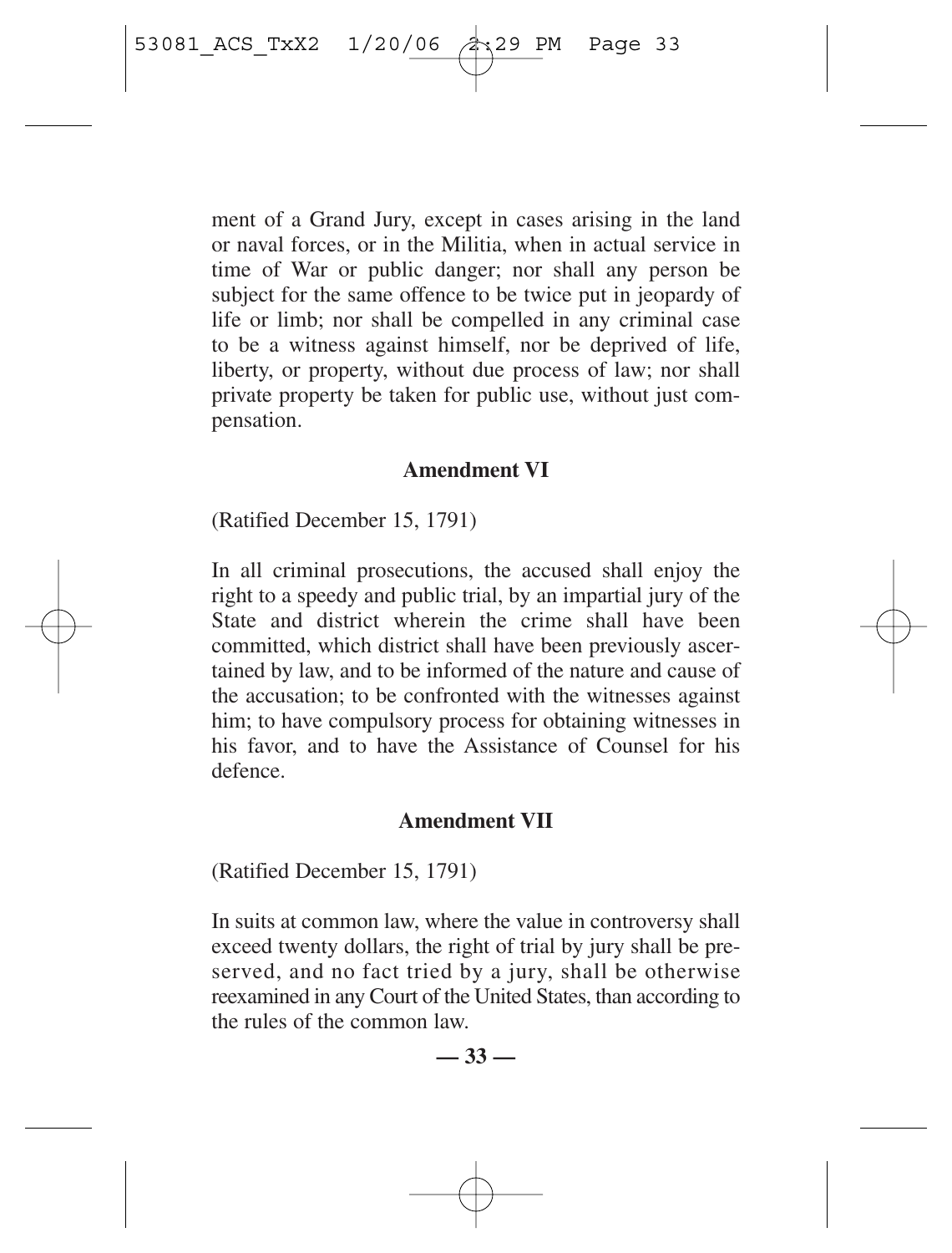### **Amendment VIII**

(Ratified December 15, 1791)

Excessive bail shall not be required, nor excessive fines imposed, nor cruel and unusual punishments inflicted.

### **Amendment IX**

(Ratified December 15, 1791)

The enumeration in the Constitution, of certain rights, shall not be construed to deny or disparage others retained by the people.

#### **Amendment X**

(Ratified December 15, 1791)

The powers not delegated to the United States by the Constitution, nor prohibited by it to the States, are reserved to the States respectively, or to the people.

# **Amendment XI**

(Ratified February 7, 1795)

The Judicial power of the United States shall not be construed to extend to any suit in law or equity, commenced or prosecuted against one of the United States by Citizens of another State, or by Citizens or Subjects of any Foreign State.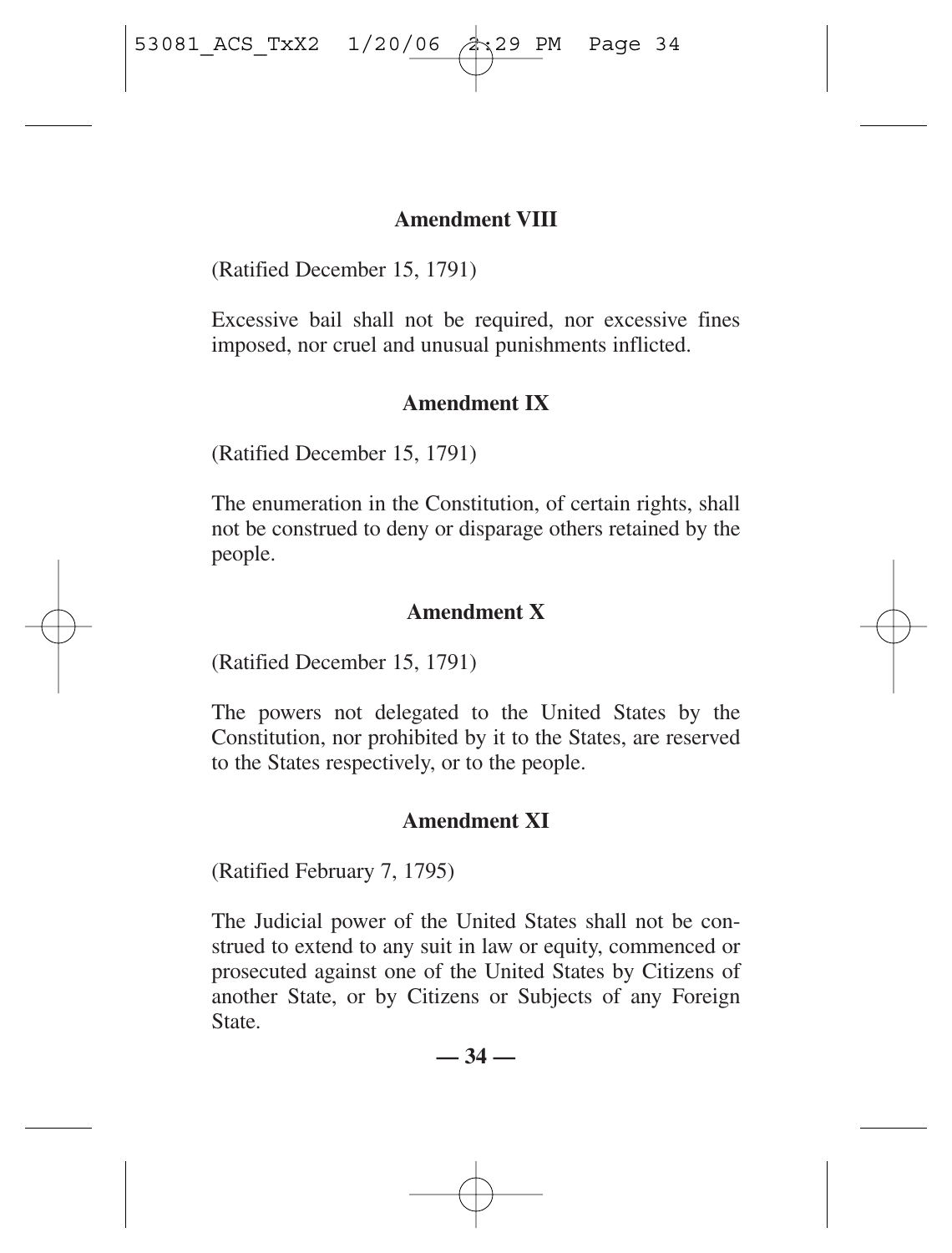#### **Amendment XII**

(Ratified June 15, 1804)

The Electors shall meet in their respective states and vote by ballot for President and Vice-President, one of whom, at least, shall not be an inhabitant of the same state with themselves; they shall name in their ballots the person voted for as President, and in distinct ballots the person voted for as Vice-President, and they shall make distinct lists of all persons voted for as President, and of all persons voted for as Vice-President, and of the number of votes for each, which lists they shall sign and certify, and transmit sealed to the seat of the government of the United States, directed to the President of the Senate; — the President of the Senate shall, in the presence of the Senate and House of Representatives, open all the certificates and the votes shall then be counted; — The person having the greatest number of votes for President, shall be the President, if such number be a majority of the whole number of Electors appointed; and if no person have such majority, then from the persons having the highest numbers not exceeding three on the list of those voted for as President, the House of Representatives shall choose immediately, by ballot, the President. But in choosing the President, the votes shall be taken by states, the representation from each state having one vote; a quorum for this purpose shall consist of a member or members from two-thirds of the states, and a majority of all the states shall be necessary to a choice. [And if the House of Representatives shall not choose a President whenever the right of choice shall devolve upon them, before the fourth day of March next following, then the Vice-President shall act as President, as in case of the death or other constitu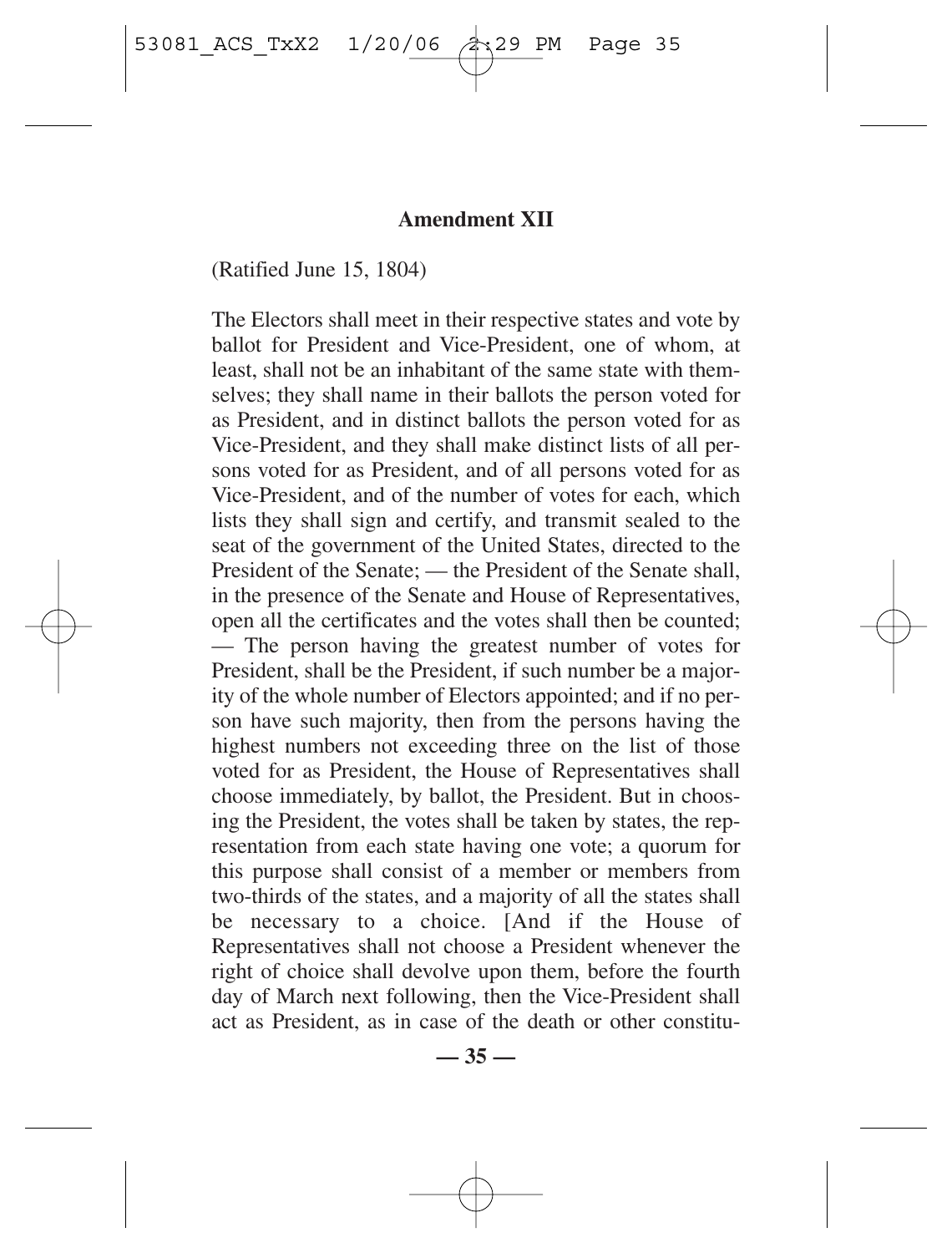tional disability of the President.  $-$ <sup>12</sup> The person having the greatest number of votes as Vice-President, shall be the Vice-President, if such number be a majority of the whole number of Electors appointed, and if no person have a majority, then from the two highest numbers on the list, the Senate shall choose the Vice-President; a quorum for the purpose shall consist of two-thirds of the whole number of Senators, and a majority of the whole number shall be necessary to a choice. But no person constitutionally ineligible to the office of President shall be eligible to that of Vice-President of the United States.

#### **Amendment XIII**

(Ratified December 6, 1865)

**Section 1.** Neither slavery nor involuntary servitude, except as a punishment for crime whereof the party shall have been duly convicted, shall exist within the United States, or any place subject to their jurisdiction.

**Section 2.** Congress shall have power to enforce this article by appropriate legislation.

### **Amendment XIV**

(Ratified July 9, 1868)

**Section 1.** All persons born or naturalized in the United States, and subject to the jurisdiction thereof, are citizens of the United States and of the State wherein they reside. No

 $12$ <sup>12</sup> This sentence has been superseded by section 3 of amendment XX.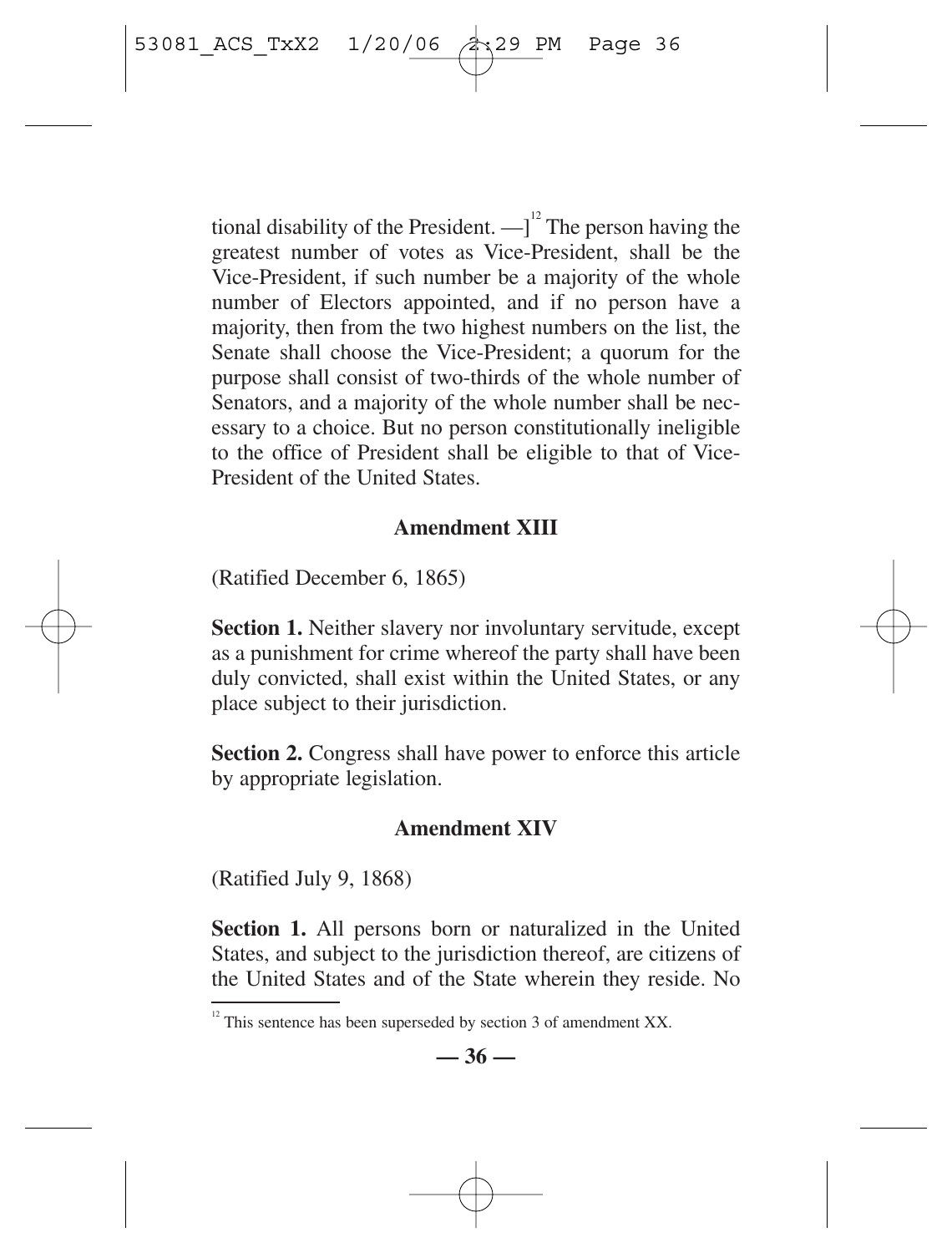State shall make or enforce any law which shall abridge the privileges or immunities of citizens of the United States; nor shall any State deprive any person of life, liberty, or property, without due process of law; nor deny to any person within its jurisdiction the equal protection of the laws.

**Section 2.** Representatives shall be apportioned among the several States according to their respective numbers, counting the whole number of persons in each State, excluding Indians not taxed. But when the right to vote at any election for the choice of electors for President and Vice-President of the United States, Representatives in Congress, the Executive and Judicial officers of a State, or the members of the Legislature thereof, is denied to any of the male inhabitants of such State, being twenty-one years of age, $\frac{13}{3}$  and citizens of the United States, or in any way abridged, except for participation in rebellion, or other crime, the basis of representation therein shall be reduced in the proportion which the number of such male citizens shall bear to the whole number of male citizens twenty-one years of age in such State.

**Section 3.** No person shall be a Senator or Representative in Congress, or elector of President and Vice-President, or hold any office, civil or military, under the United States, or under any State, who, having previously taken an oath, as a member of Congress, or as an officer of the United States, or as a member of any State legislature, or as an executive or judicial officer of any State, to support the Constitution of the United States, shall have engaged in insurrection or rebellion against the same, or given aid or comfort to the enemies

<sup>&</sup>lt;sup>13</sup> See amendment XIX and section 1 of amendment XXVI.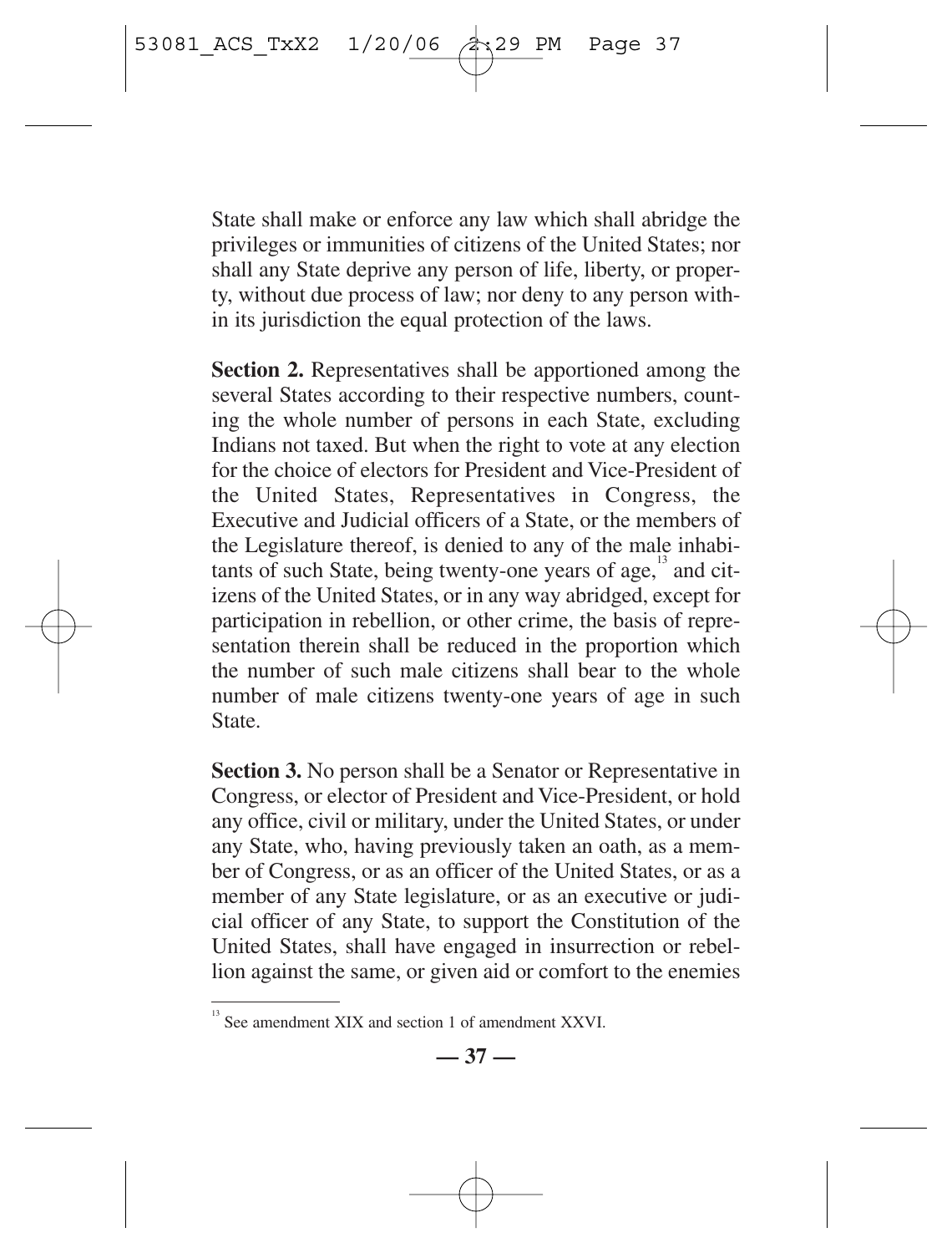thereof. But Congress may by a vote of two-thirds of each House, remove such disability.

**Section 4.** The validity of the public debt of the United States, authorized by law, including debts incurred for payment of pensions and bounties for services in suppressing insurrection or rebellion, shall not be questioned. But neither the United States nor any State shall assume or pay any debt or obligation incurred in aid of insurrection or rebellion against the United States, or any claim for the loss or emancipation of any slave; but all such debts, obligations and claims shall be held illegal and void.

**Section 5.** The Congress shall have the power to enforce, by appropriate legislation, the provisions of this article.

#### **Amendment XV**

(Ratified February 3, 1870)

Section 1. The right of citizens of the United States to vote shall not be denied or abridged by the United States or by any State on account of race, color, or previous condition of servitude—

**Section 2.** The Congress shall have the power to enforce this article by appropriate legislation.

# **Amendment XVI**

(Ratified February 3, 1913)

The Congress shall have power to lay and collect taxes on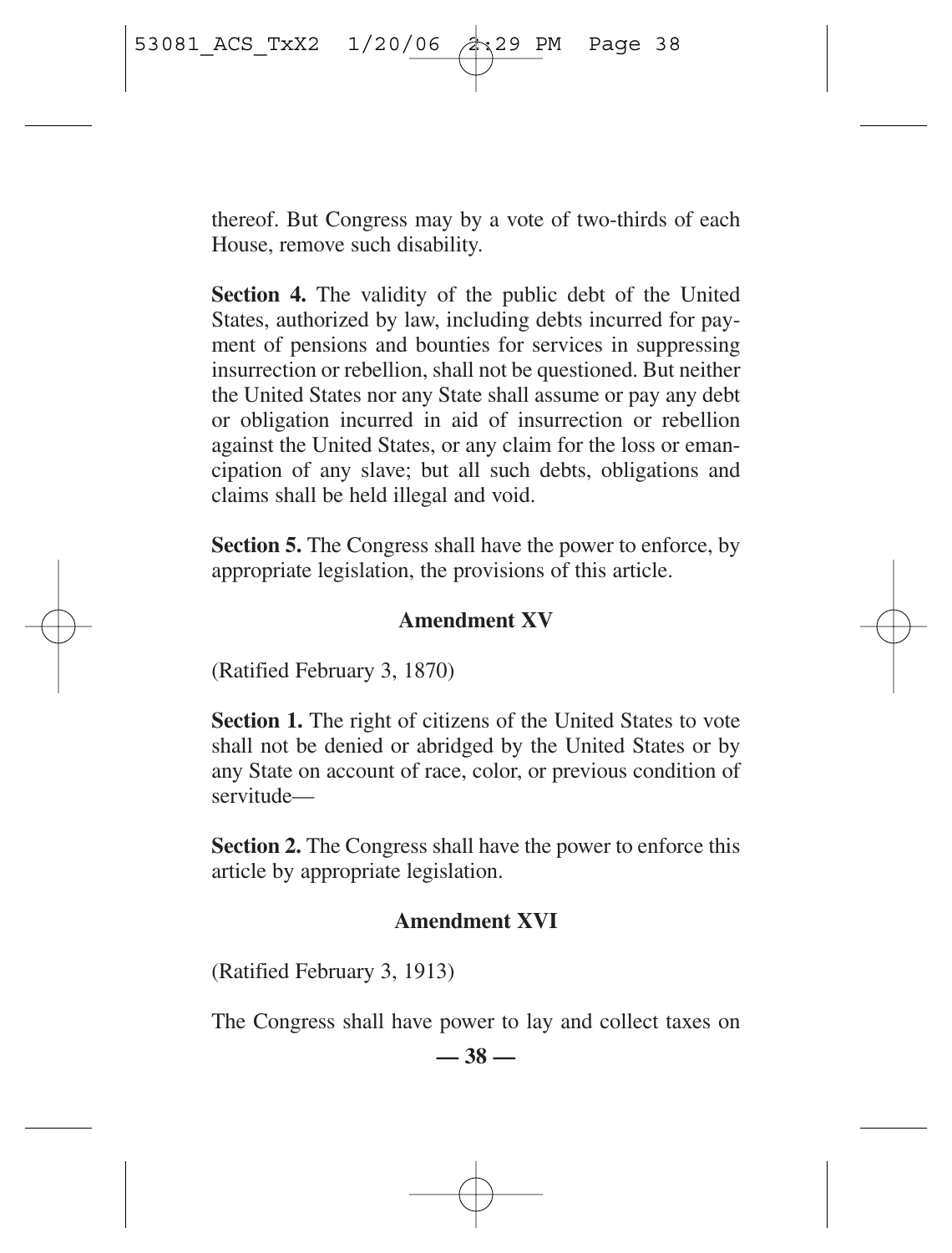incomes, from whatever source derived, without apportionment among the several States, and without regard to any census or enumeration.

# **Amendment XVII**

(Ratified April 8, 1913)

The Senate of the United States shall be composed of two Senators from each State, elected by the people thereof, for six years; and each Senator shall have one vote. The electors in each State shall have the qualifications requisite for electors of the most numerous branch of the State legislatures.

When vacancies happen in the representation of any State in the Senate, the executive authority of such State shall issue writs of election to fill such vacancies: Provided, That the legislature of any State may empower the executive thereof to make temporary appointments until the people fill the vacancies by election as the legislature may direct.

This amendment shall not be so construed as to affect the election or term of any Senator chosen before it becomes valid as part of the Constitution.

# **Amendment XVIII**

(Ratified January 16, 1919)<sup>14</sup>

**Section 1.** After one year from the ratification of this article

<sup>&</sup>lt;sup>14</sup> Repealed by Amendment XXI, December 5, 1933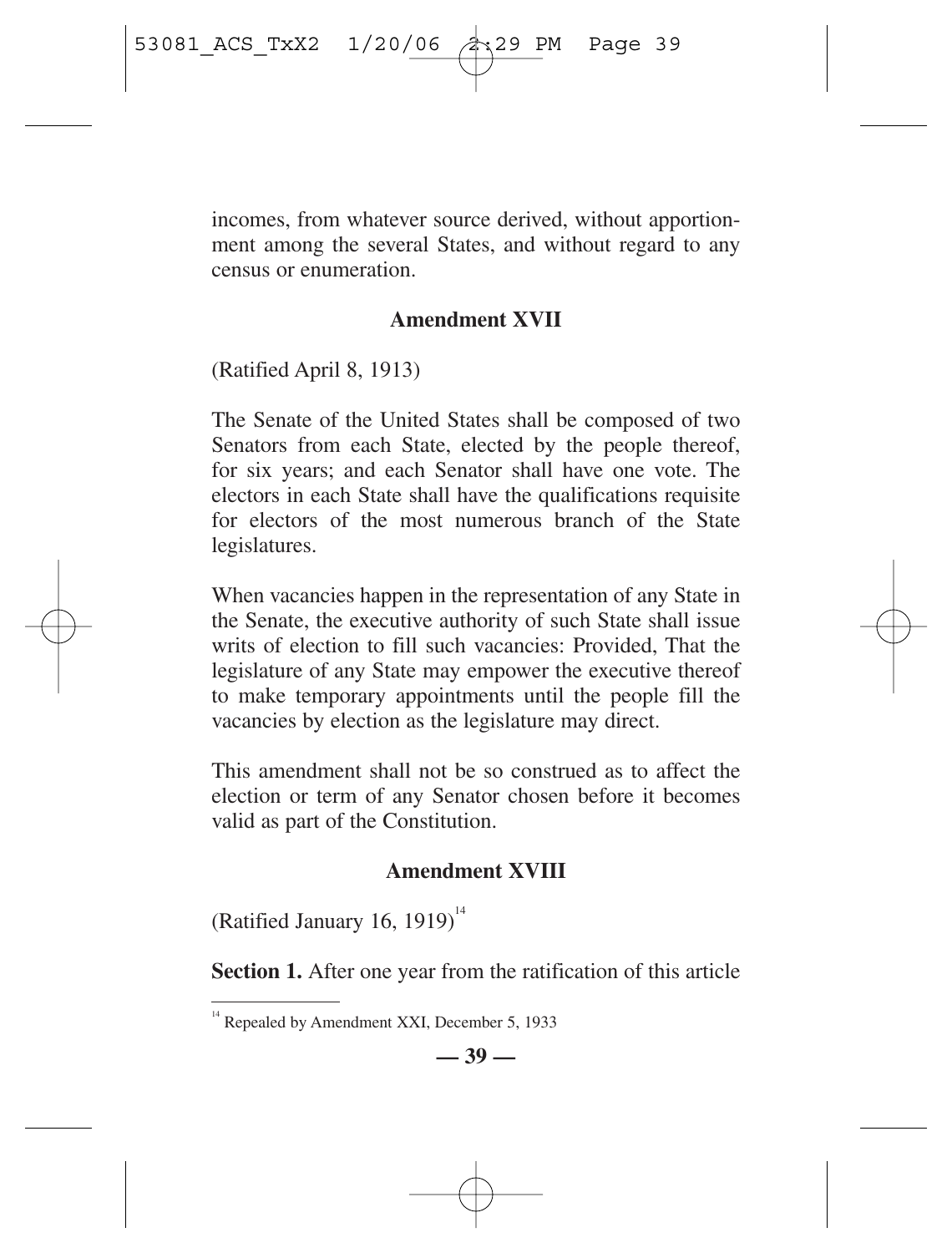the manufacture, sale, or transportation of intoxicating liquors within, the importation thereof into, or the exportation thereof from the United States and all territory subject to the jurisdiction thereof for beverage purposes is hereby prohibited.

Section 2. The Congress and the several States shall have concurrent power to enforce this article by appropriate legislation.

Section 3. This article shall be inoperative unless it shall have been ratified as an amendment to the Constitution by the legislatures of the several States, as provided in the Constitution, within seven years from the date of the submission hereof to the States by the Congress.

### **Amendment XIX**

(Ratified August 18, 1920)

The right of citizens of the United States to vote shall not be denied or abridged by the United States or by any State on account of sex.

Congress shall have power to enforce this article by appropriate legislation.

# **Amendment XX**

(Ratified January 23, 1933)

**Section 1.** The terms of the President and the Vice President shall end at noon on the 20th day of January, and the terms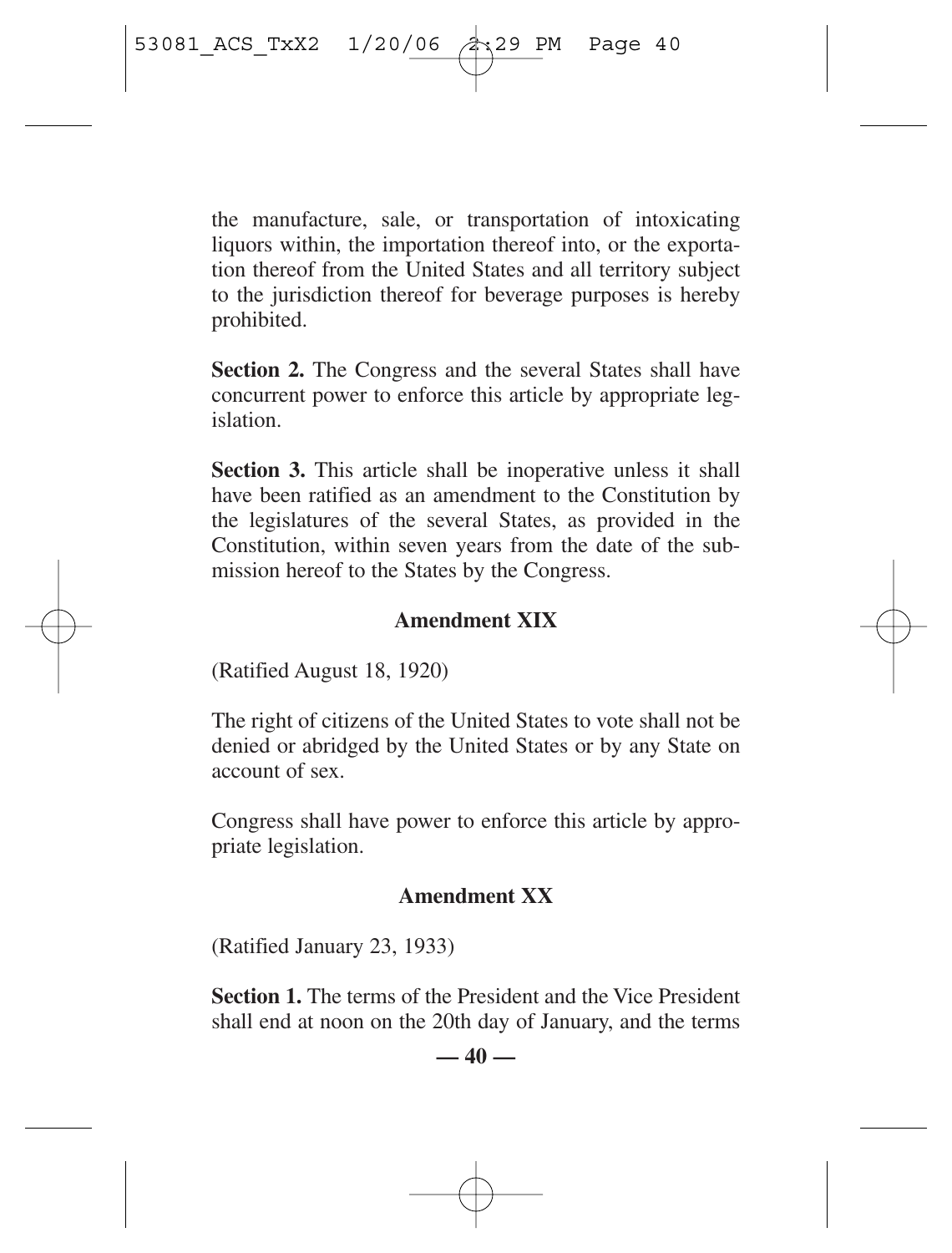of Senators and Representatives at noon on the 3d day of January, of the years in which such terms would have ended if this article had not been ratified; and the terms of their successors shall then begin.

Section 2. The Congress shall assemble at least once in every year, and such meeting shall begin at noon on the 3d day of January, unless they shall by law appoint a different day.

**Section 3.** If, at the time fixed for the beginning of the term of the President, the President elect shall have died, the Vice President elect shall become President. If a President shall not have been chosen before the time fixed for the beginning of his term, or if the President elect shall have failed to qualify, then the Vice President elect shall act as President until a President shall have qualified; and the Congress may by law provide for the case wherein neither a President elect nor a Vice President shall have qualified, declaring who shall then act as President, or the manner in which one who is to act shall be selected, and such person shall act accordingly until a President or Vice President shall have qualified.

**Section 4.** The Congress may by law provide for the case of the death of any of the persons from whom the House of Representatives may choose a President whenever the right of choice shall have devolved upon them, and for the case of the death of any of the persons from whom the Senate may choose a Vice President whenever the right of choice shall have devolved upon them.

**Section 5.** Sections 1 and 2 shall take effect on the 15th day of October following the ratification of this article.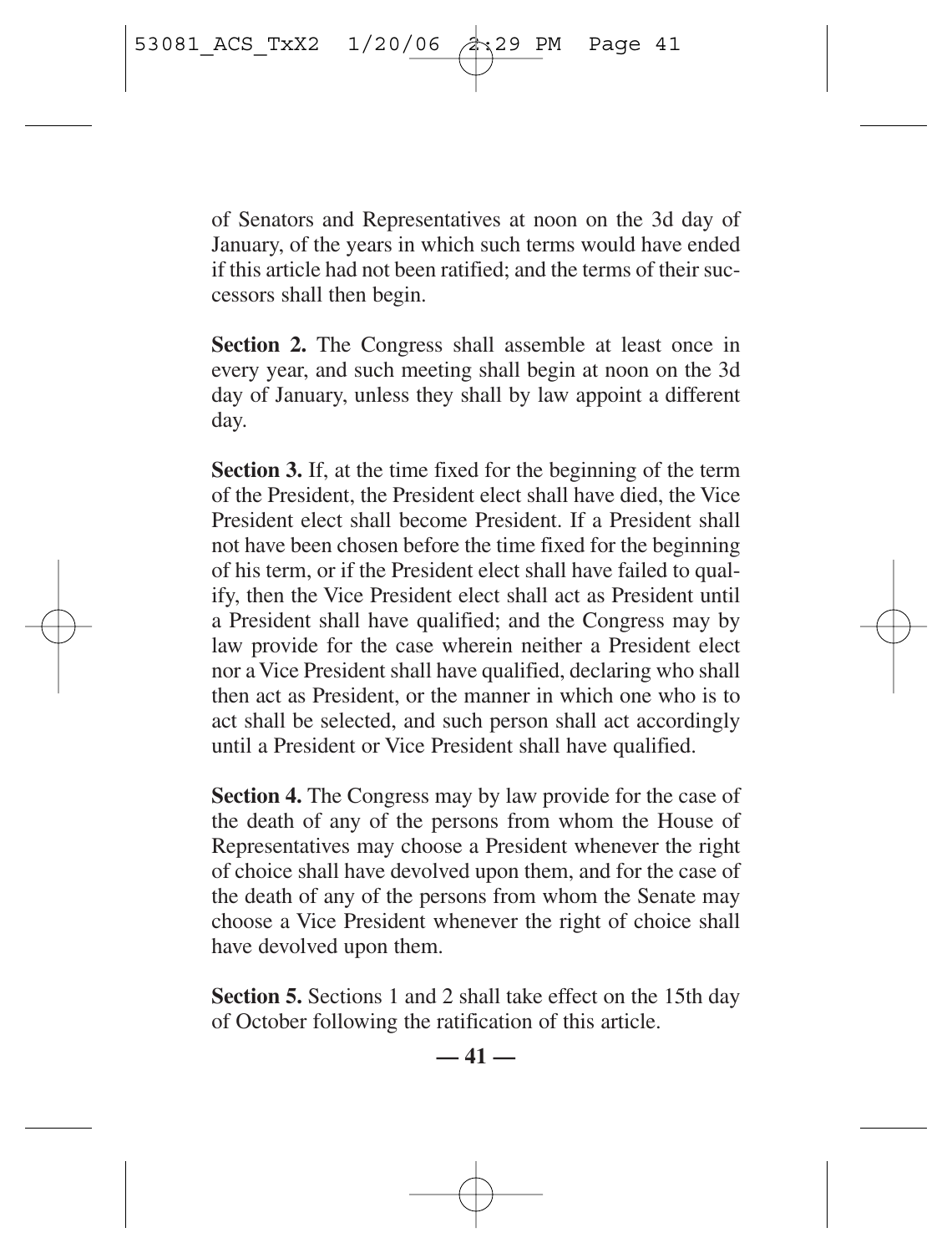Section 6. This article shall be inoperative unless it shall have been ratified as an amendment to the Constitution by the legislatures of three-fourths of the several States within seven years from the date of its submission.

#### **Amendment XXI**

(Ratified December 5, 1933)

Section 1. The eighteenth article of amendment to the Constitution of the United States is hereby repealed.

**Section 2.** The transportation or importation into any State, Territory, or Possession of the United States for delivery or use therein of intoxicating liquors, in violation of the laws thereof, is hereby prohibited.

Section 3. This article shall be inoperative unless it shall have been ratified as an amendment to the Constitution by conventions in the several States, as provided in the Constitution, within seven years from the date of the submission hereof to the States by the Congress.

#### **Amendment XXII**

(Ratified February 27, 1951)

**Section 1.** No person shall be elected to the office of the President more than twice, and no person who has held the office of President, or acted as President, for more than two years of a term to which some other person was elected President shall be elected to the office of President more than once. But this Article shall not apply to any person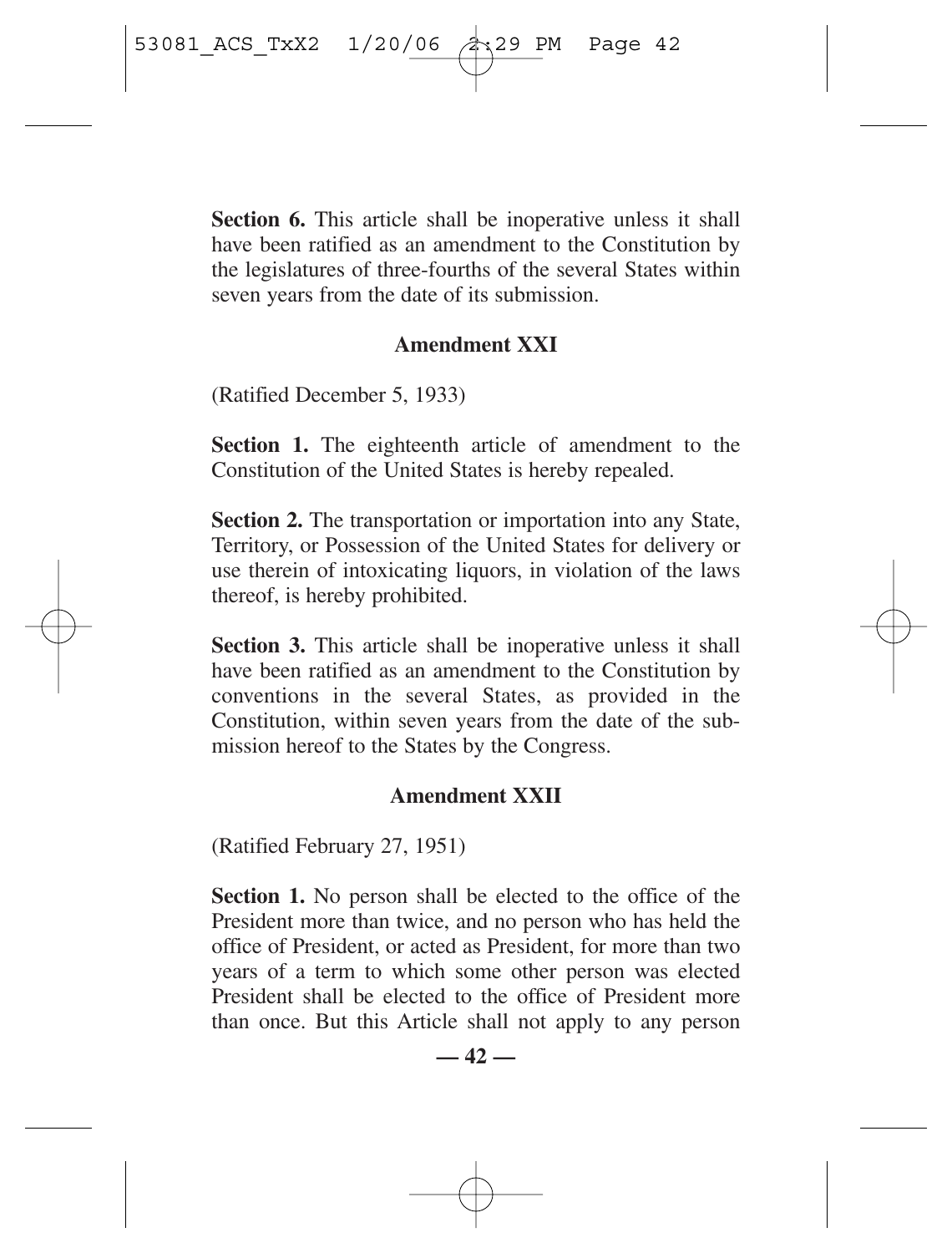holding the office of President when this Article was proposed by Congress, and shall not prevent any person who may be holding the office of President, or acting as President, during the term within which this Article becomes operative from holding the office of President or acting as President during the remainder of such term.

Section 2. This article shall be inoperative unless it shall have been ratified as an amendment to the Constitution by the legislatures of three-fourths of the several States within seven years from the date of its submission to the States by the Congress.

### **Amendment XXIII**

(Ratified March 29, 1961)

**Section 1.** The District constituting the seat of Government of the United States shall appoint in such manner as Congress may direct:

A number of electors of President and Vice President equal to the whole number of Senators and Representatives in Congress to which the District would be entitled if it were a State, but in no event more than the least populous State; they shall be in addition to those appointed by the States, but they shall be considered, for the purposes of the election of President and Vice President, to be electors appointed by a State; and they shall meet in the District and perform such duties as provided by the twelfth article of amendment.

**Section 2.** The Congress shall have power to enforce this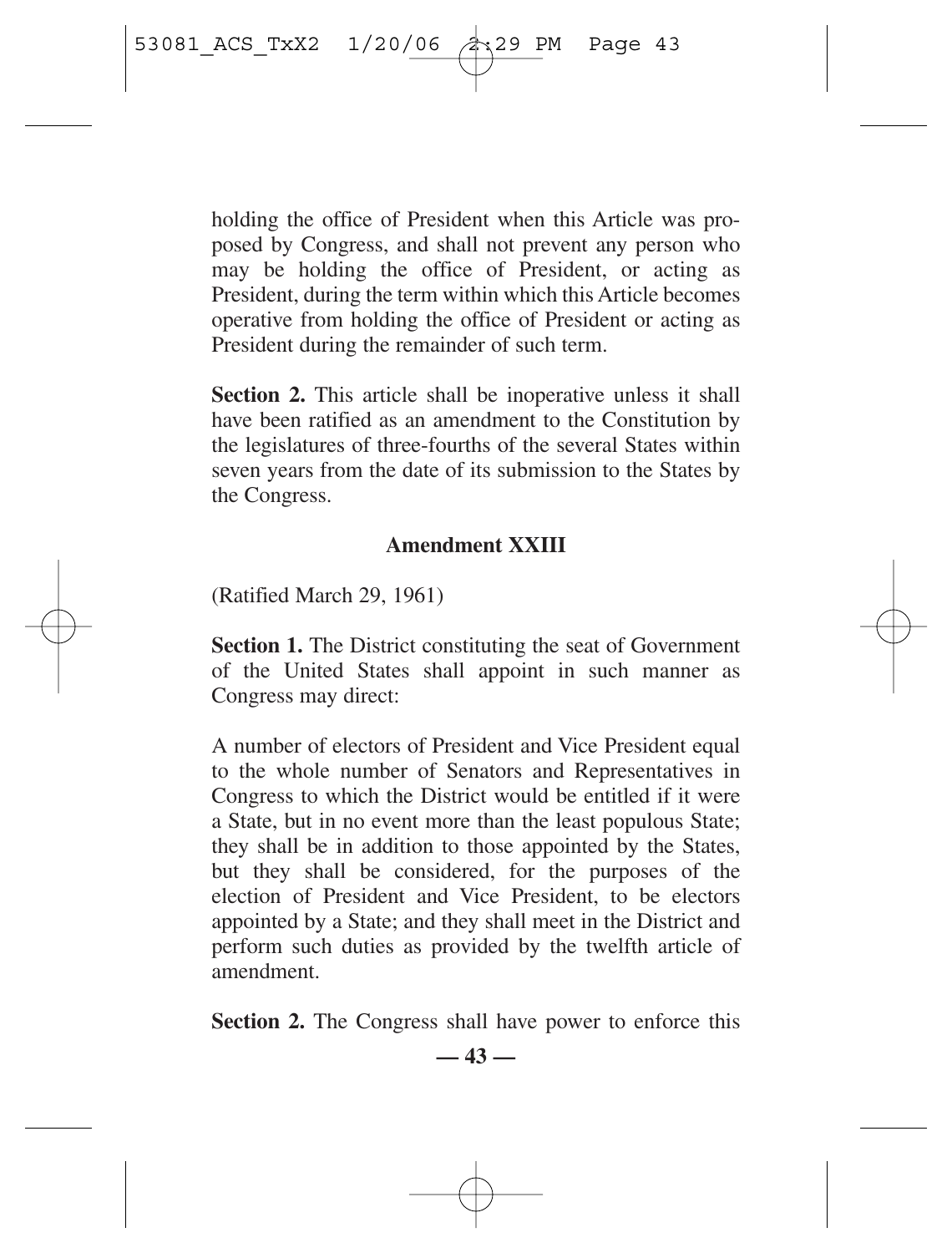article by appropriate legislation.

# **Amendment XXIV**

(Ratified January 23, 1964)

Section 1. The right of citizens of the United States to vote in any primary or other election for President or Vice President, for electors for President or Vice President, or for Senator or Representative in Congress, shall not be denied or abridged by the United States or any State by reason of failure to pay poll tax or other tax.

**Section 2.** The Congress shall have power to enforce this article by appropriate legislation.

# **Amendment XXV**

(Ratified February 10, 1967)

**Section 1.** In case of the removal of the President from office or of his death or resignation, the Vice President shall become President.

**Section 2.** Whenever there is a vacancy in the office of the Vice President, the President shall nominate a Vice President who shall take office upon confirmation by a majority vote of both Houses of Congress.

**Section 3.** Whenever the President transmits to the President pro tempore of the Senate and the Speaker of the House of Representatives his written declaration that he is unable to

**— 44 —**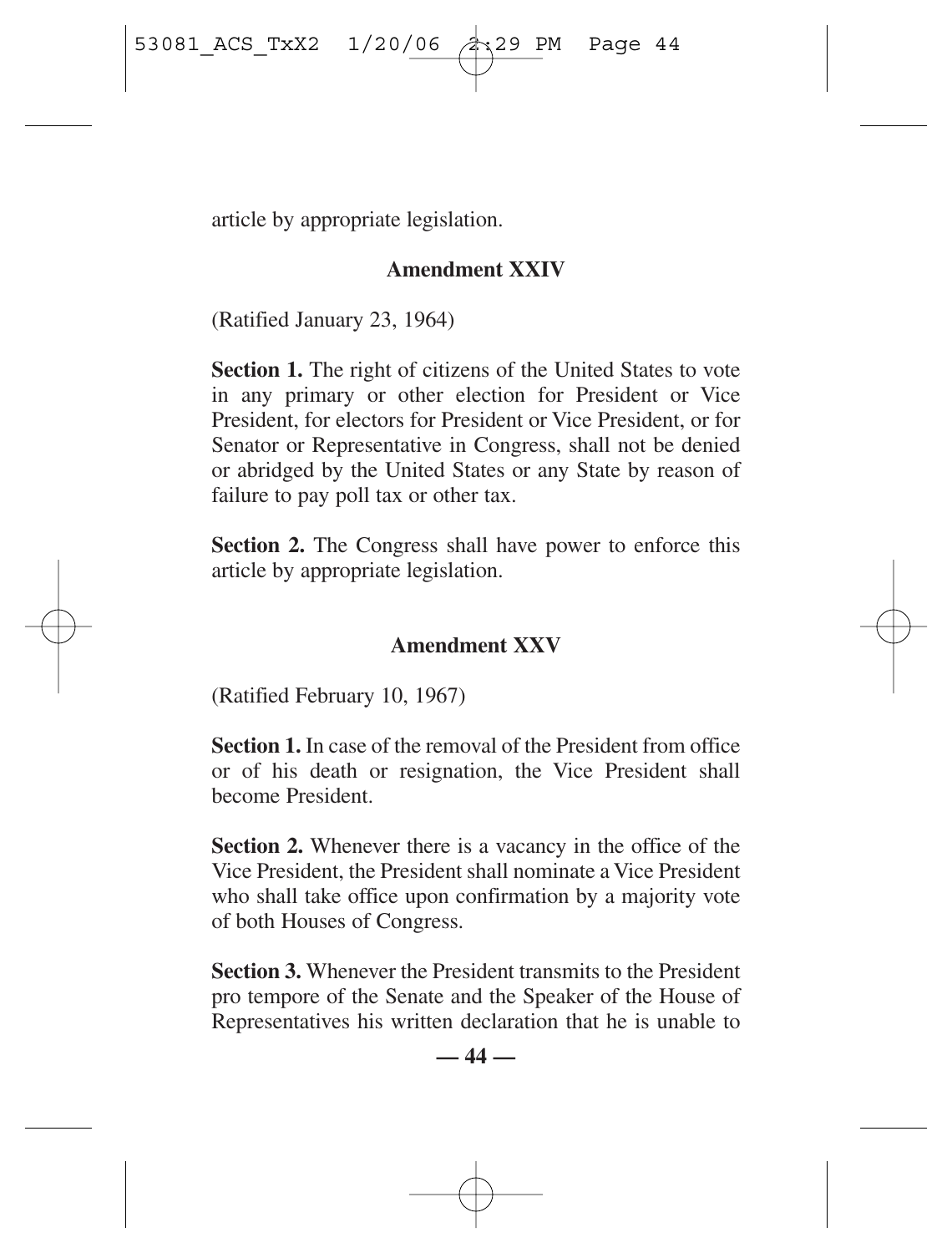discharge the powers and duties of his office, and until he transmits to them a written declaration to the contrary, such powers and duties shall be discharged by the Vice President as Acting President.

**Section 4.** Whenever the Vice President and a majority of either the principal officers of the executive departments or of such other body as Congress may by law provide, transmit to the President pro tempore of the Senate and the Speaker of the House of Representatives their written declaration that the President is unable to discharge the powers and duties of his office, the Vice President shall immediately assume the powers and duties of the office as Acting President.

Thereafter, when the President transmits to the President pro tempore of the Senate and the Speaker of the House of Representatives his written declaration that no inability exists, he shall resume the powers and duties of his office unless the Vice President and a majority of either the principal officers of the executive department or of such other body as Congress may by law provide, transmit within four days to the President pro tempore of the Senate and the Speaker of the House of Representatives their written declaration that the President is unable to discharge the powers and duties of his office. Thereupon Congress shall decide the issue, assembling within forty-eight hours for that purpose if not in session. If the Congress, within twenty-one days after receipt of the latter written declaration, or, if Congress is not in session, within twenty-one days after Congress is required to assemble, determines by two-thirds vote of both Houses that the President is unable to discharge the powers and duties of his office, the Vice President shall continue to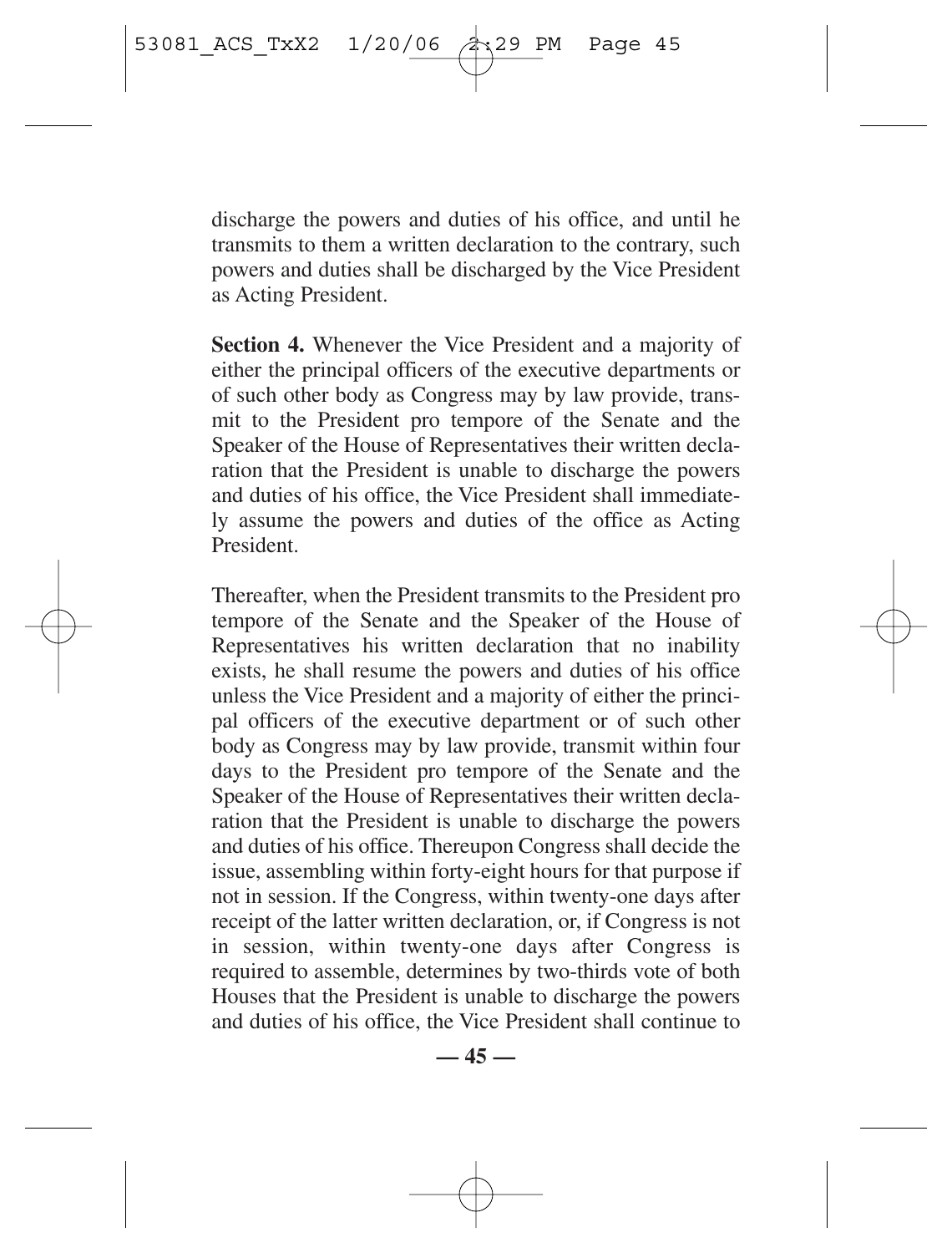discharge the same as Acting President; otherwise, the President shall resume the powers and duties of his office.

# **Amendment XXVI**

(Ratified July 1, 1971)

Section 1. The right of citizens of the United States, who are eighteen years of age or older, to vote shall not be denied or abridged by the United States or by any State on account of age.

**Section 2.** The Congress shall have power to enforce this article by appropriate legislation.

# **Amendment XXVII**

(Originally Proposed September 25, 1789. Ratified May 7, 1992)

No law, varying the compensation for the services of the Senators and Representatives, shall take effect, until an election of representatives shall have intervened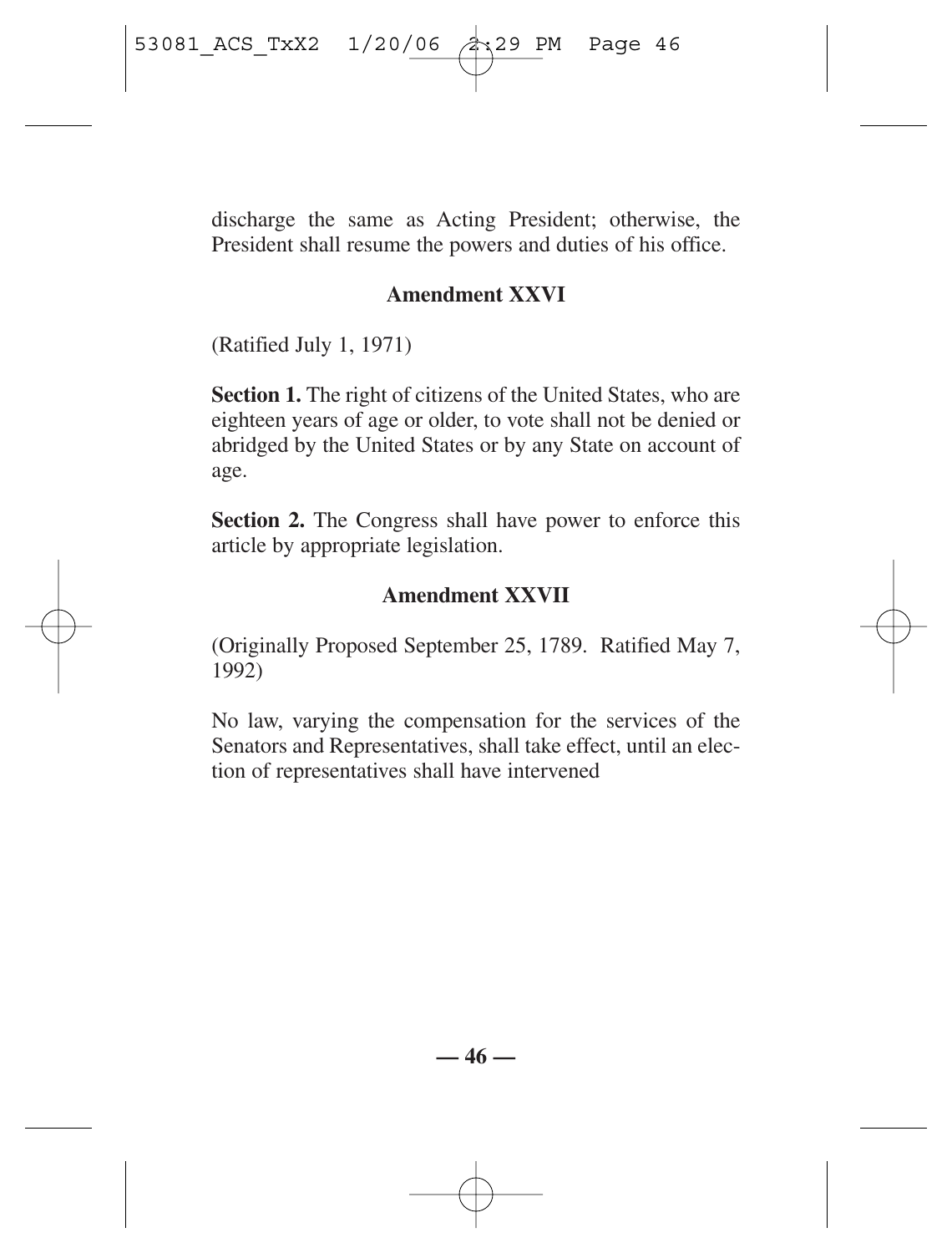

ACS is among the nation's leading progressive legal organizations, comprised of policymakers, judges, scholars, lawyers, law students and activists working to ensure that fundamental principles of human dignity, genuine equality and individual rights and liberties enjoy their rightful, central place in American law.